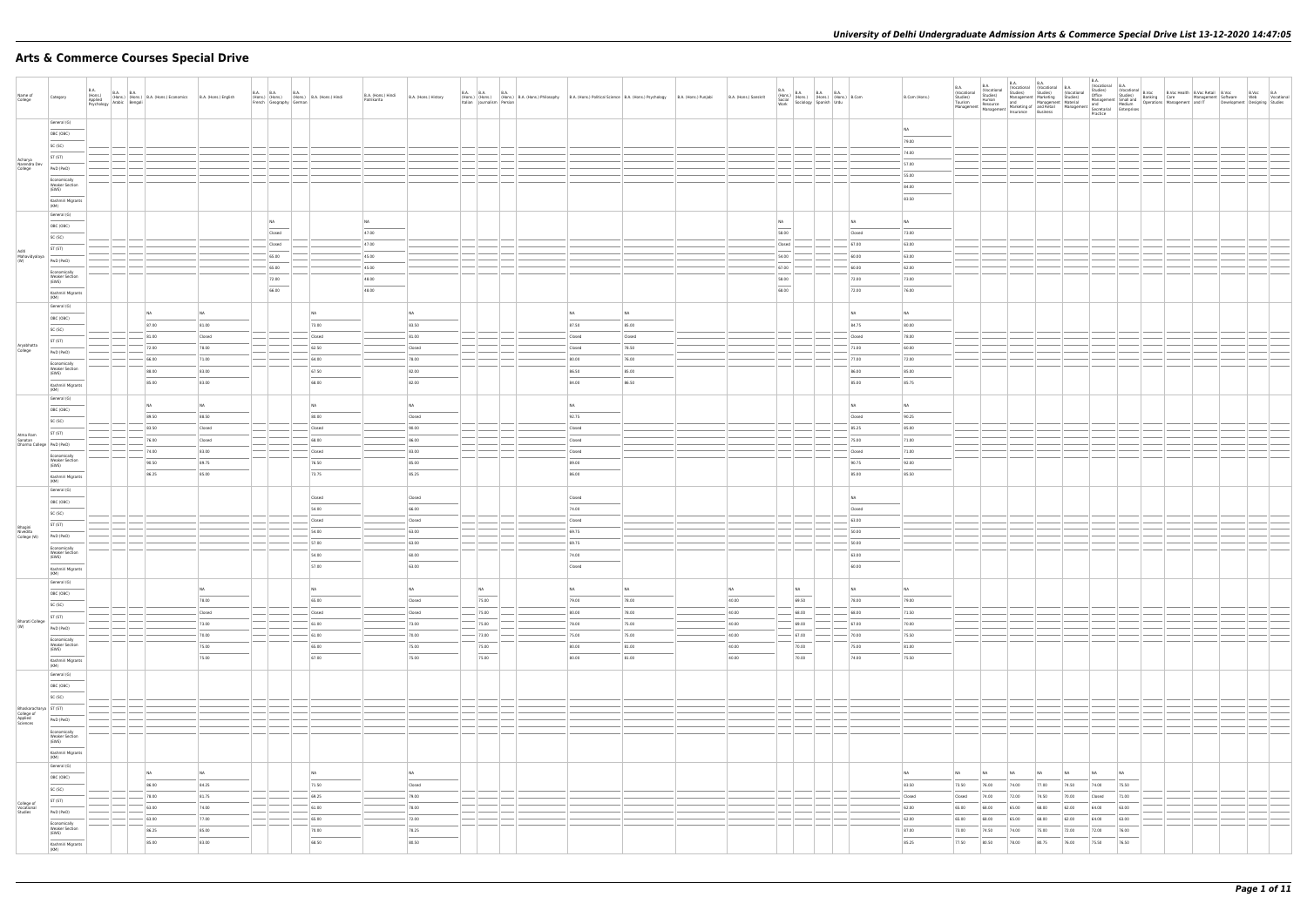| Name of<br>College                               | Category                                               | B.A.<br>(Hons.)<br>Applied<br>Applied<br>Psychology Arabic Bengali | B.A. B.A. (Hons.) B.A. (Hons.) Economics | B.A. (Hons.) English     | French Geography German    |                | B.A. B.A. B.A. B.A. (Hons.) B.A. (Hons.) Hindi | B.A. (Hons.) Hindi<br>Patrikarita | B.A. (Hons.) History                       | Italian Journalism Persian                                                                                                                                                                                                                                                                                                                                                                                                                                                          |                |                | B.A. B.A. B.A. B.A. (Hons.) B.A. (Hons.) Philosophy B.A. (Hons.) Political Science B.A. (Hons.) Psychology B.A. (Hons.) Punjabi |                | B.A. (Hons.) Sanskrit | B.A.<br>B.A. (Hons.) B.A. B.A. B.A. (Hons.) B.Com<br>Social (Hons.) (Hons.) (Hons.) B.Com<br>Work Sociology Spanish Urdu<br>Work |                 |                            | B.Com (Hons.)   | <b>B.A.</b><br>(Vocational<br>Studies)<br>Tourism<br>Management | Vocational<br>Studies)<br>Human<br>nt Resource | B.A.<br>B.A. | B.A. |  |  |  |
|--------------------------------------------------|--------------------------------------------------------|--------------------------------------------------------------------|------------------------------------------|--------------------------|----------------------------|----------------|------------------------------------------------|-----------------------------------|--------------------------------------------|-------------------------------------------------------------------------------------------------------------------------------------------------------------------------------------------------------------------------------------------------------------------------------------------------------------------------------------------------------------------------------------------------------------------------------------------------------------------------------------|----------------|----------------|---------------------------------------------------------------------------------------------------------------------------------|----------------|-----------------------|----------------------------------------------------------------------------------------------------------------------------------|-----------------|----------------------------|-----------------|-----------------------------------------------------------------|------------------------------------------------|--------------|------|--|--|--|
|                                                  | General (G)                                            |                                                                    | NA                                       | NA                       |                            |                | NA                                             |                                   | NA                                         |                                                                                                                                                                                                                                                                                                                                                                                                                                                                                     | NA             |                | NA                                                                                                                              |                | NA                    |                                                                                                                                  |                 |                            | Closed          |                                                                 |                                                |              |      |  |  |  |
|                                                  | OBC (OBC)                                              |                                                                    | 89.00                                    | Closed                   |                            |                | 68.00                                          |                                   | 89.00                                      |                                                                                                                                                                                                                                                                                                                                                                                                                                                                                     | 84.00          | Closed         | 91.50                                                                                                                           |                | 47.00                 |                                                                                                                                  |                 | Closed                     | 90.00           |                                                                 |                                                |              |      |  |  |  |
|                                                  | SC (SC)                                                |                                                                    | 82.50                                    | Closed                   |                            |                | Closed                                         |                                   | 88.00                                      |                                                                                                                                                                                                                                                                                                                                                                                                                                                                                     | 78.00          | 91.25          | 91.00                                                                                                                           |                | 45.00                 |                                                                                                                                  |                 | Closed                     | 82.75           |                                                                 |                                                |              |      |  |  |  |
| Daulat Ram<br>College (W)                        | ST (ST)                                                |                                                                    | 79.00                                    | 87.00                    |                            |                | 55.00                                          |                                   | Closed                                     |                                                                                                                                                                                                                                                                                                                                                                                                                                                                                     | 78.00          | Closed         | 90.00                                                                                                                           |                | 45.00                 |                                                                                                                                  |                 | 70.00                      | 70.00           |                                                                 |                                                |              |      |  |  |  |
|                                                  | PwD (PwD)<br>Economically                              |                                                                    | 79.00                                    | 80.00                    |                            |                | Closed                                         |                                   | 81.00                                      |                                                                                                                                                                                                                                                                                                                                                                                                                                                                                     | 75.00          | 81.50          | 90.00                                                                                                                           |                | 45.00                 |                                                                                                                                  |                 | 75.00                      | 80.00           |                                                                 |                                                |              |      |  |  |  |
|                                                  | <b>Weaker Section</b><br>(EWS)                         |                                                                    | 91.00                                    | 85.00                    |                            |                | 70.00                                          |                                   | 86.00                                      |                                                                                                                                                                                                                                                                                                                                                                                                                                                                                     | 82.00          | 89.00          | 93.00                                                                                                                           |                | 48.00                 |                                                                                                                                  |                 | 91.00                      | 91.00           |                                                                 |                                                |              |      |  |  |  |
|                                                  | Kashmiri Migrants<br>(KM)                              |                                                                    | 89.00                                    | 85.00                    |                            |                | 73.00                                          |                                   | 88.00                                      |                                                                                                                                                                                                                                                                                                                                                                                                                                                                                     | 82.00          | 89.25          | 96.00                                                                                                                           |                | 48.00                 |                                                                                                                                  |                 | 85.00                      | 85.00           |                                                                 |                                                |              |      |  |  |  |
|                                                  | General (G)                                            |                                                                    |                                          |                          |                            |                |                                                |                                   |                                            |                                                                                                                                                                                                                                                                                                                                                                                                                                                                                     |                |                |                                                                                                                                 |                |                       |                                                                                                                                  |                 |                            |                 |                                                                 |                                                |              |      |  |  |  |
|                                                  | OBC (OBC)                                              |                                                                    |                                          | <b>NA</b>                |                            |                |                                                |                                   |                                            |                                                                                                                                                                                                                                                                                                                                                                                                                                                                                     |                |                |                                                                                                                                 |                |                       |                                                                                                                                  |                 |                            | NA              |                                                                 |                                                |              |      |  |  |  |
|                                                  | SC (SC)                                                |                                                                    |                                          | 80.00                    |                            |                |                                                |                                   |                                            |                                                                                                                                                                                                                                                                                                                                                                                                                                                                                     |                |                |                                                                                                                                 |                |                       |                                                                                                                                  |                 |                            | Closed          |                                                                 |                                                |              |      |  |  |  |
| Deen Dayal                                       | ST (ST)                                                |                                                                    |                                          | 81.00                    |                            |                |                                                |                                   |                                            |                                                                                                                                                                                                                                                                                                                                                                                                                                                                                     |                |                |                                                                                                                                 |                |                       |                                                                                                                                  |                 |                            | 77.00           |                                                                 |                                                |              |      |  |  |  |
| Upadhyaya<br>College                             | PwD (PwD)                                              |                                                                    |                                          | Closed                   |                            |                |                                                |                                   |                                            |                                                                                                                                                                                                                                                                                                                                                                                                                                                                                     |                |                |                                                                                                                                 |                |                       |                                                                                                                                  |                 |                            | Closed          |                                                                 |                                                |              |      |  |  |  |
|                                                  | Economically<br><b>Weaker Section</b>                  |                                                                    |                                          | Closed<br>80.00          |                            |                |                                                |                                   |                                            |                                                                                                                                                                                                                                                                                                                                                                                                                                                                                     |                |                |                                                                                                                                 |                |                       |                                                                                                                                  |                 |                            | 43.75<br>Closed |                                                                 |                                                |              |      |  |  |  |
|                                                  | (EWS)                                                  |                                                                    |                                          | 84.50                    |                            |                |                                                |                                   |                                            |                                                                                                                                                                                                                                                                                                                                                                                                                                                                                     |                |                |                                                                                                                                 |                |                       |                                                                                                                                  |                 |                            | 86.00           |                                                                 |                                                |              |      |  |  |  |
|                                                  | Kashmiri Migrants<br>(KM)                              |                                                                    |                                          |                          |                            |                |                                                |                                   |                                            |                                                                                                                                                                                                                                                                                                                                                                                                                                                                                     |                |                |                                                                                                                                 |                |                       |                                                                                                                                  |                 |                            |                 |                                                                 |                                                |              |      |  |  |  |
|                                                  | General (G)                                            |                                                                    | NA                                       | NA                       |                            |                | <b>NA</b>                                      |                                   | NA                                         | N <sub>A</sub>                                                                                                                                                                                                                                                                                                                                                                                                                                                                      |                | NA             |                                                                                                                                 |                |                       |                                                                                                                                  |                 | NA                         | NA              |                                                                 |                                                |              |      |  |  |  |
|                                                  | OBC (OBC)                                              |                                                                    | 87.00                                    | 86.00                    |                            |                | 79.00                                          |                                   | Closed                                     | $\frac{1}{2} \left( \frac{1}{2} \right) \left( \frac{1}{2} \right) \left( \frac{1}{2} \right) \left( \frac{1}{2} \right) \left( \frac{1}{2} \right) \left( \frac{1}{2} \right) \left( \frac{1}{2} \right) \left( \frac{1}{2} \right) \left( \frac{1}{2} \right) \left( \frac{1}{2} \right) \left( \frac{1}{2} \right) \left( \frac{1}{2} \right) \left( \frac{1}{2} \right) \left( \frac{1}{2} \right) \left( \frac{1}{2} \right) \left( \frac{1}{2} \right) \left( \frac$<br>92.25 |                | Closed         |                                                                                                                                 |                |                       |                                                                                                                                  |                 | 89.25                      | 90.00           |                                                                 |                                                |              |      |  |  |  |
|                                                  | SC (SC)                                                |                                                                    | 82.00                                    | Closed                   |                            |                | Closed                                         |                                   | Closed                                     | 88.25                                                                                                                                                                                                                                                                                                                                                                                                                                                                               |                | Closed         |                                                                                                                                 |                |                       |                                                                                                                                  |                 | 85.25                      | 85.50           |                                                                 |                                                |              |      |  |  |  |
| Delhi College of ST (ST)<br>Arts and<br>Commerce | PwD (PwD)                                              |                                                                    | 82.00                                    | 82.00                    |                            |                | 75.00                                          |                                   | Closed                                     | 86.25                                                                                                                                                                                                                                                                                                                                                                                                                                                                               |                | Closed         |                                                                                                                                 |                |                       |                                                                                                                                  |                 | 78.75                      | 80.25           |                                                                 |                                                |              |      |  |  |  |
|                                                  | Economically                                           |                                                                    | 85.00                                    | 83.00                    |                            |                | 77.00                                          |                                   | Closed                                     | Closed                                                                                                                                                                                                                                                                                                                                                                                                                                                                              |                | 77.00          |                                                                                                                                 |                |                       |                                                                                                                                  |                 | 71.50                      | 72.50           |                                                                 |                                                |              |      |  |  |  |
|                                                  | <b>Weaker Section</b><br>(EWS)                         |                                                                    | 88.00                                    | 88.00                    |                            |                | 77.00                                          |                                   | Closed                                     | 91.75                                                                                                                                                                                                                                                                                                                                                                                                                                                                               |                | Closed         |                                                                                                                                 |                |                       |                                                                                                                                  |                 | 87.75                      | 91.75           |                                                                 |                                                |              |      |  |  |  |
|                                                  | $\frac{1}{2}$<br>Kashmiri Migrants<br>(KM)             |                                                                    | 87.00                                    | 86.00                    |                            |                | 77.00                                          |                                   | Closed                                     | 84.75                                                                                                                                                                                                                                                                                                                                                                                                                                                                               |                | Closed         |                                                                                                                                 |                |                       |                                                                                                                                  |                 | 77.75                      | 78.75           |                                                                 |                                                |              |      |  |  |  |
|                                                  | General (G)                                            |                                                                    |                                          |                          |                            |                |                                                |                                   |                                            |                                                                                                                                                                                                                                                                                                                                                                                                                                                                                     |                |                |                                                                                                                                 |                |                       |                                                                                                                                  |                 |                            |                 |                                                                 |                                                |              |      |  |  |  |
|                                                  | OBC (OBC)                                              |                                                                    |                                          |                          | NA                         | NA             |                                                |                                   |                                            | NA<br>$ $ $-$                                                                                                                                                                                                                                                                                                                                                                                                                                                                       |                |                |                                                                                                                                 |                |                       |                                                                                                                                  | NA              |                            |                 |                                                                 |                                                |              |      |  |  |  |
|                                                  | SC (SC)                                                |                                                                    |                                          |                          | Closed                     | Closed         |                                                |                                   |                                            | Closed                                                                                                                                                                                                                                                                                                                                                                                                                                                                              |                |                |                                                                                                                                 |                |                       |                                                                                                                                  | Closed          |                            |                 |                                                                 |                                                |              |      |  |  |  |
| Department of ST (ST)                            |                                                        |                                                                    |                                          |                          | Closed                     | 72.00<br>55.00 |                                                |                                   |                                            | Closed<br>52.00                                                                                                                                                                                                                                                                                                                                                                                                                                                                     |                |                |                                                                                                                                 |                |                       |                                                                                                                                  | Closed          |                            |                 |                                                                 |                                                |              |      |  |  |  |
| Germanic and<br>Romance<br>Studies               | PwD (PwD)                                              |                                                                    |                                          |                          | Closed<br>55.00            | 53.00          |                                                |                                   |                                            | 53.00                                                                                                                                                                                                                                                                                                                                                                                                                                                                               |                |                |                                                                                                                                 |                |                       |                                                                                                                                  | Closed<br>56.00 |                            |                 |                                                                 |                                                |              |      |  |  |  |
|                                                  | Economically<br><b>Weaker Section</b>                  |                                                                    |                                          |                          | 70.00                      | 70.00          |                                                |                                   |                                            | Closed                                                                                                                                                                                                                                                                                                                                                                                                                                                                              |                |                |                                                                                                                                 |                |                       |                                                                                                                                  | 68.00           |                            |                 |                                                                 |                                                |              |      |  |  |  |
|                                                  | (EWS)<br>$\overline{\phantom{a}}$<br>Kashmiri Migrants |                                                                    |                                          |                          | $\hspace{0.05cm}$<br>70.00 | 70.00          |                                                |                                   |                                            | $\overline{\phantom{a}}$<br>65.00                                                                                                                                                                                                                                                                                                                                                                                                                                                   |                |                |                                                                                                                                 |                |                       |                                                                                                                                  | 65.00           |                            |                 |                                                                 |                                                |              |      |  |  |  |
|                                                  | (KM)<br>General (G)                                    |                                                                    |                                          |                          |                            |                |                                                |                                   |                                            |                                                                                                                                                                                                                                                                                                                                                                                                                                                                                     |                |                |                                                                                                                                 |                |                       |                                                                                                                                  |                 |                            |                 |                                                                 |                                                |              |      |  |  |  |
|                                                  | OBC (OBC)                                              |                                                                    | Closed                                   | Closed                   |                            |                | Closed                                         |                                   | Closed                                     |                                                                                                                                                                                                                                                                                                                                                                                                                                                                                     |                | Closed         |                                                                                                                                 |                | Closed                |                                                                                                                                  |                 |                            | Closed          |                                                                 |                                                |              |      |  |  |  |
|                                                  | SC (SC)                                                |                                                                    | 82.00                                    | 83.50                    |                            |                | 69.00                                          |                                   | 81.50                                      |                                                                                                                                                                                                                                                                                                                                                                                                                                                                                     |                | 84.50          |                                                                                                                                 |                | 50.00                 |                                                                                                                                  |                 |                            | 84.50           |                                                                 |                                                |              |      |  |  |  |
|                                                  | ST (ST)                                                |                                                                    | 73.00                                    | 81.25                    |                            |                | Closed                                         |                                   | 78.00                                      |                                                                                                                                                                                                                                                                                                                                                                                                                                                                                     |                | Closed         |                                                                                                                                 |                | Closed                |                                                                                                                                  |                 |                            | 78.50           |                                                                 |                                                |              |      |  |  |  |
| Deshbandhu<br>College                            | PwD (PwD)                                              |                                                                    | 63.00                                    | 75.25                    |                            |                | 61.00                                          |                                   | Closed                                     |                                                                                                                                                                                                                                                                                                                                                                                                                                                                                     |                | 78.00          |                                                                                                                                 |                | 45.00                 |                                                                                                                                  |                 |                            | 65.00           |                                                                 |                                                |              |      |  |  |  |
|                                                  | Economically<br><b>Weaker Section</b>                  |                                                                    | 63.00                                    | 65.00                    |                            |                | 62.00                                          |                                   | 67.00                                      |                                                                                                                                                                                                                                                                                                                                                                                                                                                                                     |                | 67.00          |                                                                                                                                 |                | 45.00                 |                                                                                                                                  |                 |                            | 63.00           |                                                                 |                                                |              |      |  |  |  |
|                                                  | (EWS)                                                  |                                                                    | 82.00                                    | 75.00                    |                            |                | 69.00                                          |                                   | 81.00                                      |                                                                                                                                                                                                                                                                                                                                                                                                                                                                                     |                | 83.00          |                                                                                                                                 |                | 51.00                 |                                                                                                                                  |                 |                            | 84.00           |                                                                 |                                                |              |      |  |  |  |
|                                                  | Kashmiri Migrants<br>(KM)                              |                                                                    | 70.00                                    | Closed                   |                            |                | 60.00                                          |                                   | 67.00                                      |                                                                                                                                                                                                                                                                                                                                                                                                                                                                                     |                | 67.00          |                                                                                                                                 |                | 45.00                 |                                                                                                                                  |                 |                            | 72.00           |                                                                 |                                                |              |      |  |  |  |
|                                                  | General (G)                                            | <b>NA</b>                                                          | NA                                       |                          | NA                         |                | NA                                             | <b>NA</b>                         | NA                                         |                                                                                                                                                                                                                                                                                                                                                                                                                                                                                     |                |                |                                                                                                                                 |                |                       | NA                                                                                                                               |                 | NA                         | NA              |                                                                 |                                                |              |      |  |  |  |
|                                                  | OBC (OBC)<br>$\sim$                                    | Closed                                                             | 81.00                                    |                          | Closed                     |                | Closed                                         | 68.00                             | Closed                                     |                                                                                                                                                                                                                                                                                                                                                                                                                                                                                     |                |                |                                                                                                                                 |                |                       | $\overline{\phantom{a}}$<br>75.00                                                                                                |                 | Closed                     | 77.00           |                                                                 |                                                |              |      |  |  |  |
|                                                  | SC (SC)                                                | 78.00                                                              | 75.00                                    |                          | Closed                     |                | $-71.00$                                       | Closed                            | Closed                                     |                                                                                                                                                                                                                                                                                                                                                                                                                                                                                     |                |                |                                                                                                                                 |                |                       | 70.00                                                                                                                            |                 | 73.00                      | 70.00           |                                                                 |                                                |              |      |  |  |  |
| Dr. Bhim Rao<br>Ambedkar<br>College              | ST (ST)<br>PwD (PwD)                                   | 72.00                                                              | 65.00                                    |                          | Closed                     |                | 57.00                                          | 48.00                             | Closed                                     |                                                                                                                                                                                                                                                                                                                                                                                                                                                                                     |                |                |                                                                                                                                 |                |                       | 59.00                                                                                                                            |                 | 56.00                      | 52.00           |                                                                 |                                                |              |      |  |  |  |
|                                                  | Economically                                           | 61.00                                                              | 53.00                                    |                          | 50.00                      |                | Closed                                         | 45.00                             | 62.00                                      |                                                                                                                                                                                                                                                                                                                                                                                                                                                                                     |                |                |                                                                                                                                 |                |                       | 45.00                                                                                                                            |                 | 50.00                      | 49.00           |                                                                 |                                                |              |      |  |  |  |
|                                                  | <b>Weaker Section</b><br>(EWS)                         | 87.00                                                              | 87.00                                    |                          | 83.00                      |                | 77.00                                          | 76.00                             | 80.00                                      |                                                                                                                                                                                                                                                                                                                                                                                                                                                                                     |                |                |                                                                                                                                 |                |                       | 73.00                                                                                                                            |                 | 75.00                      | 79.00           |                                                                 |                                                |              |      |  |  |  |
|                                                  | $\frac{1}{2}$<br>Kashmiri Migrants                     | 83.50                                                              | 83.25                                    |                          | 80.00                      |                | 72.00                                          | 71.00                             | 78.50                                      |                                                                                                                                                                                                                                                                                                                                                                                                                                                                                     |                |                |                                                                                                                                 |                |                       | 75.50                                                                                                                            |                 | 81.25                      | 82.00           |                                                                 |                                                |              |      |  |  |  |
|                                                  |                                                        |                                                                    |                                          |                          |                            |                |                                                |                                   |                                            |                                                                                                                                                                                                                                                                                                                                                                                                                                                                                     |                |                |                                                                                                                                 |                |                       |                                                                                                                                  |                 |                            |                 |                                                                 |                                                |              |      |  |  |  |
|                                                  | (KM)<br>General (G)                                    |                                                                    |                                          |                          |                            |                |                                                |                                   |                                            |                                                                                                                                                                                                                                                                                                                                                                                                                                                                                     |                |                |                                                                                                                                 | NA             |                       |                                                                                                                                  |                 | NA NA                      |                 |                                                                 |                                                |              |      |  |  |  |
|                                                  | OBC (OBC)                                              |                                                                    | NA                                       | NA                       | NA                         |                | NA                                             |                                   | NA                                         |                                                                                                                                                                                                                                                                                                                                                                                                                                                                                     | NA             | NA             |                                                                                                                                 |                | NA                    |                                                                                                                                  |                 |                            | NA              |                                                                 |                                                |              |      |  |  |  |
|                                                  | SC (SC)                                                |                                                                    | Closed                                   | Closed                   | Closed                     |                | Closed                                         |                                   | 87.50                                      |                                                                                                                                                                                                                                                                                                                                                                                                                                                                                     | 76.00          | Closed         |                                                                                                                                 | Closed         | Closed                |                                                                                                                                  |                 | Closed 88.75               | 85.00           |                                                                 |                                                |              |      |  |  |  |
| Dyal Singh                                       | ST (ST)                                                |                                                                    | 79.50                                    | Closed                   | Closed                     |                | Closed                                         |                                   | Closed                                     |                                                                                                                                                                                                                                                                                                                                                                                                                                                                                     | 74.00          | Closed         |                                                                                                                                 | 45.00          | Closed                |                                                                                                                                  |                 | 45.00 82.25                | 78.00           |                                                                 |                                                |              |      |  |  |  |
| College                                          | PwD (PwD)                                              |                                                                    | 70.00                                    | Closed                   | Closed                     |                | Closed                                         |                                   | Closed                                     |                                                                                                                                                                                                                                                                                                                                                                                                                                                                                     | 70.00          | Closed         |                                                                                                                                 | 45.00          | 45.00                 |                                                                                                                                  |                 | 45.00 70.00                | 64.00           |                                                                 |                                                |              |      |  |  |  |
|                                                  | Economically<br><b>Weaker Section</b>                  |                                                                    | 43.00                                    | Closed                   | - Closed                   |                | 43.00                                          |                                   | 50.00                                      |                                                                                                                                                                                                                                                                                                                                                                                                                                                                                     | 45.00          | Closed         |                                                                                                                                 | $-43.00$       | 43.00                 |                                                                                                                                  |                 | 43.00 50.00                | 43.00           |                                                                 |                                                |              |      |  |  |  |
|                                                  | (EWS)                                                  |                                                                    | 86.00<br>85.50                           | 86.00<br>83.00           | 86.00<br>84.00             |                | 72.00<br>$\frac{1}{2}$<br>70.00                |                                   | 86.50<br>82.50                             |                                                                                                                                                                                                                                                                                                                                                                                                                                                                                     | 80.00<br>79.00 | 90.50<br>84.50 |                                                                                                                                 | 45.00<br>45.00 | 59.00<br>55.75        |                                                                                                                                  |                 | 45.00 89.00<br>50.00 83.00 | 90.75<br>85.75  |                                                                 |                                                |              |      |  |  |  |
|                                                  | Kashmiri Migrants<br>(KM)                              |                                                                    |                                          |                          |                            |                |                                                |                                   |                                            |                                                                                                                                                                                                                                                                                                                                                                                                                                                                                     |                |                |                                                                                                                                 |                |                       |                                                                                                                                  |                 |                            |                 |                                                                 |                                                |              |      |  |  |  |
|                                                  | General (G)                                            |                                                                    |                                          | NA                       |                            |                |                                                |                                   | NA                                         |                                                                                                                                                                                                                                                                                                                                                                                                                                                                                     |                | NA             |                                                                                                                                 |                |                       |                                                                                                                                  |                 | NA                         | NA              |                                                                 |                                                |              |      |  |  |  |
|                                                  | OBC (OBC)<br>SC (SC)                                   |                                                                    |                                          | Closed                   |                            |                |                                                |                                   | Closed                                     |                                                                                                                                                                                                                                                                                                                                                                                                                                                                                     |                | 82.00          |                                                                                                                                 |                |                       |                                                                                                                                  |                 | Closed                     | 79.00           |                                                                 |                                                |              |      |  |  |  |
|                                                  | ST (ST)                                                |                                                                    |                                          | Closed                   |                            |                |                                                |                                   | 77.00                                      |                                                                                                                                                                                                                                                                                                                                                                                                                                                                                     |                | Closed         |                                                                                                                                 |                |                       |                                                                                                                                  |                 | Closed                     | 70.00           |                                                                 |                                                |              |      |  |  |  |
| Dyal Singh<br>College<br>(Evening)               | PwD (PwD)                                              |                                                                    |                                          | 73.50                    |                            |                |                                                |                                   | 74.00                                      |                                                                                                                                                                                                                                                                                                                                                                                                                                                                                     |                | 82.00          |                                                                                                                                 |                |                       |                                                                                                                                  |                 | 57.00                      | 55.00           |                                                                 |                                                |              |      |  |  |  |
|                                                  | Economically                                           |                                                                    |                                          | 60.00                    |                            |                |                                                |                                   | 55.00                                      |                                                                                                                                                                                                                                                                                                                                                                                                                                                                                     |                | 65.00          |                                                                                                                                 |                |                       |                                                                                                                                  |                 | 45.00                      | 45.00           |                                                                 |                                                |              |      |  |  |  |
|                                                  | <b>Weaker Section</b><br>(EWS)<br>Kashmiri Migrants    |                                                                    |                                          | 76.00<br>$\sim$<br>74.00 |                            |                |                                                |                                   | 79.00<br>$\overline{\phantom{a}}$<br>74.00 |                                                                                                                                                                                                                                                                                                                                                                                                                                                                                     |                | 80.00<br>75.00 |                                                                                                                                 |                |                       |                                                                                                                                  |                 | 80.00<br>78.00             | 83.00<br>78.00  |                                                                 |                                                |              |      |  |  |  |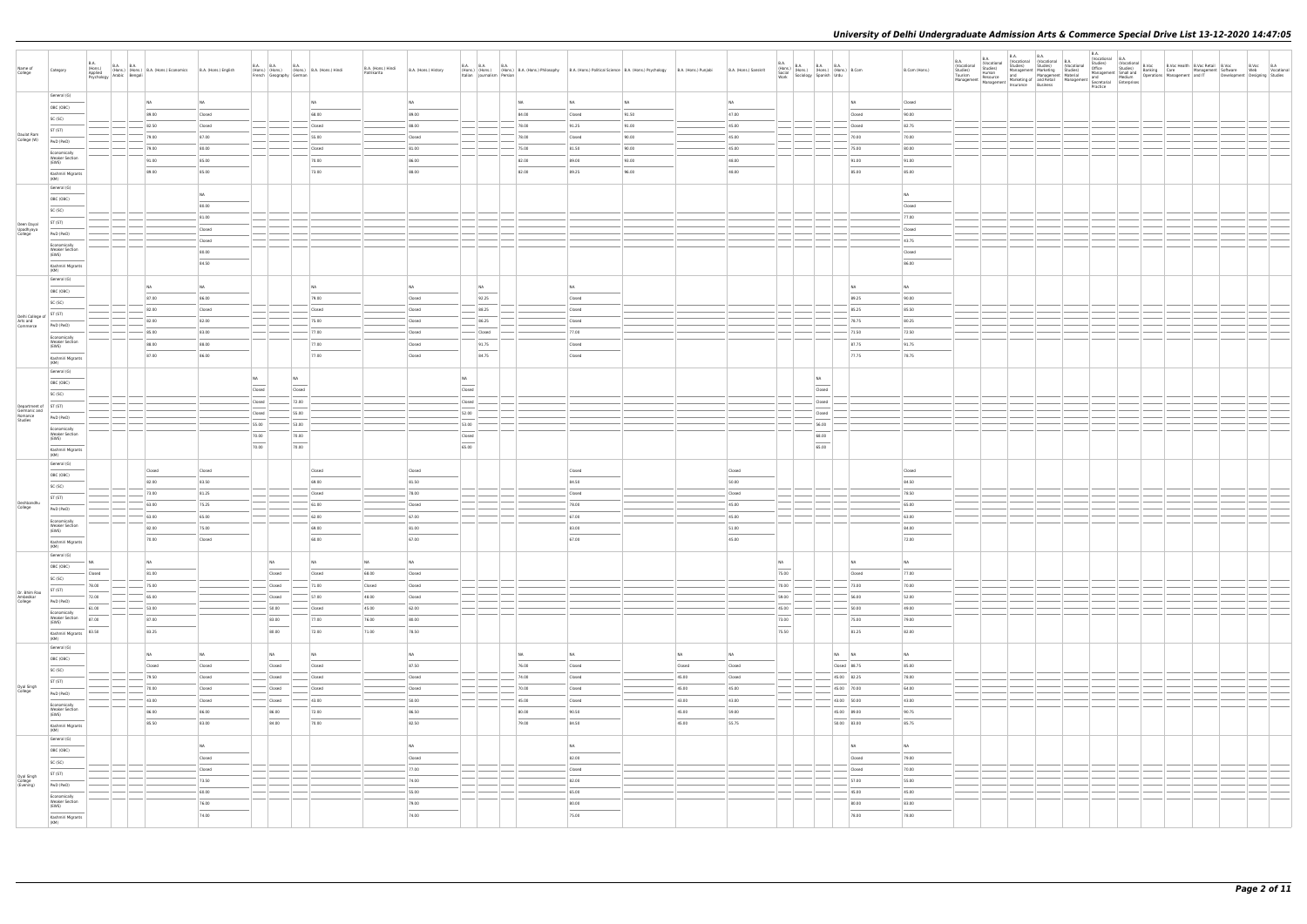| Name of<br>College                       | Category                                                                                                                                                                                                                                                                                                                                                                                                                                                                                        | <b>B.A.</b><br>(Hons.)<br>Applied | B.A. B.A. (Hons.) B.A. (Hons.) Economics<br>Psychology Arabic Bengali | B.A. (Hons.) English | French Geography German                    | B.A. B.A. B.A. B.A. (Hons.) B.A. (Hons.) Hindi                                                                                                                                                                                                                                                                                                                                                                                                                                      | B.A. (Hons.) Hindi<br>Patrikarita          | B.A. (Hons.) History | Italian Journalism Persian                 |                                            | B.A. B.A. B.A. B.A. (Hons.) B.A. (Hons.) Philosophy B.A. (Hons.) Political Science B.A. (Hons.) Psychology |                 | B.A. (Hons.) Punjabi | B.A. (Hons.) Sanskrit    | <b>B.A.</b><br>B.A.<br>(Hons.) B.A. B.A. B.A. (Hons.) (Hons.) B.Com<br>Social Sociology Spanish Urdu<br>Mork Sociology Spanish Urdu<br>Work |  |                 | B.Com (Hons.)   | <b>B.A.</b><br>(Vocational<br>Studies)<br>Tourism<br>Management |  |  |  |  |                                 |  |
|------------------------------------------|-------------------------------------------------------------------------------------------------------------------------------------------------------------------------------------------------------------------------------------------------------------------------------------------------------------------------------------------------------------------------------------------------------------------------------------------------------------------------------------------------|-----------------------------------|-----------------------------------------------------------------------|----------------------|--------------------------------------------|-------------------------------------------------------------------------------------------------------------------------------------------------------------------------------------------------------------------------------------------------------------------------------------------------------------------------------------------------------------------------------------------------------------------------------------------------------------------------------------|--------------------------------------------|----------------------|--------------------------------------------|--------------------------------------------|------------------------------------------------------------------------------------------------------------|-----------------|----------------------|--------------------------|---------------------------------------------------------------------------------------------------------------------------------------------|--|-----------------|-----------------|-----------------------------------------------------------------|--|--|--|--|---------------------------------|--|
|                                          | General (G)                                                                                                                                                                                                                                                                                                                                                                                                                                                                                     | NA                                | NA                                                                    | NA                   |                                            | NA                                                                                                                                                                                                                                                                                                                                                                                                                                                                                  | NA                                         |                      |                                            | <b>NA</b>                                  | NA                                                                                                         |                 |                      | NA                       |                                                                                                                                             |  | <b>NA</b>       | NA              |                                                                 |  |  |  |  |                                 |  |
|                                          | OBC (OBC)<br>SC (SC)                                                                                                                                                                                                                                                                                                                                                                                                                                                                            | Closed                            | Closed                                                                | 90.00                |                                            | 67.00                                                                                                                                                                                                                                                                                                                                                                                                                                                                               | 91.50                                      |                      |                                            | Closed                                     | Closed                                                                                                     |                 |                      | Closed                   |                                                                                                                                             |  | Closed          | 92.00           |                                                                 |  |  |  |  |                                 |  |
|                                          | ST (ST)                                                                                                                                                                                                                                                                                                                                                                                                                                                                                         | 93.00                             | 82.00                                                                 | Closed               |                                            | Closed                                                                                                                                                                                                                                                                                                                                                                                                                                                                              | Closed                                     |                      |                                            | Closed                                     | Closed                                                                                                     |                 |                      | Closed                   |                                                                                                                                             |  | Closed          | Closed          |                                                                 |  |  |  |  |                                 |  |
| Gargi College<br>(W)                     | PwD (PwD)                                                                                                                                                                                                                                                                                                                                                                                                                                                                                       | 90.00                             | 71.00                                                                 | Closed               |                                            | 60.00                                                                                                                                                                                                                                                                                                                                                                                                                                                                               | 90.75                                      |                      |                                            | 77.00                                      | Closed                                                                                                     |                 |                      | 45.00                    |                                                                                                                                             |  | 70.00           | 70.00           |                                                                 |  |  |  |  |                                 |  |
|                                          | Economically<br><b>Weaker Section</b>                                                                                                                                                                                                                                                                                                                                                                                                                                                           | 88.00<br>94.50                    | 76.00<br>89.00                                                        | Closed<br>87.00      |                                            | 65.00<br>70.00                                                                                                                                                                                                                                                                                                                                                                                                                                                                      | 80.00<br>85.75                             |                      |                                            | 78.00<br>83.00                             | 85.00<br>86.00                                                                                             |                 |                      | 45.00<br>45.00           |                                                                                                                                             |  | 77.00<br>84.00  | 77.00<br>91.00  |                                                                 |  |  |  |  |                                 |  |
|                                          | (EWS)<br>$\sim$<br>Kashmiri Migrants                                                                                                                                                                                                                                                                                                                                                                                                                                                            | 95.75                             | 82.00                                                                 | 88.00                |                                            | 62.00                                                                                                                                                                                                                                                                                                                                                                                                                                                                               | 82.00                                      |                      |                                            | 78.00                                      | 85.00                                                                                                      |                 |                      | 45.00                    |                                                                                                                                             |  | 85.00           | 88.00           |                                                                 |  |  |  |  |                                 |  |
|                                          | (KM)<br>General (G)                                                                                                                                                                                                                                                                                                                                                                                                                                                                             |                                   |                                                                       |                      |                                            |                                                                                                                                                                                                                                                                                                                                                                                                                                                                                     |                                            |                      |                                            |                                            |                                                                                                            |                 |                      |                          |                                                                                                                                             |  |                 |                 |                                                                 |  |  |  |  |                                 |  |
|                                          | OBC (OBC)                                                                                                                                                                                                                                                                                                                                                                                                                                                                                       |                                   | Closed                                                                | Closed               |                                            | Closed                                                                                                                                                                                                                                                                                                                                                                                                                                                                              | Closed                                     |                      |                                            | Closed                                     |                                                                                                            |                 |                      | Closed                   |                                                                                                                                             |  |                 | Closed          |                                                                 |  |  |  |  |                                 |  |
|                                          | SC (SC)                                                                                                                                                                                                                                                                                                                                                                                                                                                                                         |                                   | 93.75                                                                 | Closed               |                                            | Closed                                                                                                                                                                                                                                                                                                                                                                                                                                                                              | Closed                                     |                      |                                            | Closed                                     |                                                                                                            |                 |                      | Closed                   |                                                                                                                                             |  |                 | Closed          |                                                                 |  |  |  |  |                                 |  |
|                                          | ST (ST)                                                                                                                                                                                                                                                                                                                                                                                                                                                                                         |                                   | 88.00                                                                 | Closed               |                                            | Closed                                                                                                                                                                                                                                                                                                                                                                                                                                                                              | Closed                                     |                      |                                            | 87.00                                      |                                                                                                            |                 |                      | Closed                   |                                                                                                                                             |  |                 | Closed          |                                                                 |  |  |  |  |                                 |  |
| Hansraj College                          | PwD (PwD)                                                                                                                                                                                                                                                                                                                                                                                                                                                                                       |                                   | Closed<br>80.00                                                       | 91.00<br>89.00       |                                            | Closed<br>Closed                                                                                                                                                                                                                                                                                                                                                                                                                                                                    | 93.00<br>89.50                             |                      |                                            | Closed<br>80.00                            |                                                                                                            |                 |                      | 48.00<br>48.00           |                                                                                                                                             |  |                 | Closed<br>79.00 |                                                                 |  |  |  |  |                                 |  |
|                                          | Economically<br><b>Weaker Section</b>                                                                                                                                                                                                                                                                                                                                                                                                                                                           |                                   | Closed                                                                | Closed               |                                            | 79.00                                                                                                                                                                                                                                                                                                                                                                                                                                                                               | 91.50                                      |                      |                                            | 88.00                                      |                                                                                                            |                 |                      | 66.00                    |                                                                                                                                             |  |                 | 95.25           |                                                                 |  |  |  |  |                                 |  |
|                                          | (EWS)<br>$\frac{1}{2}$<br>Kashmiri Migrants                                                                                                                                                                                                                                                                                                                                                                                                                                                     |                                   | 87.98                                                                 | 86.85                |                                            | 81.00                                                                                                                                                                                                                                                                                                                                                                                                                                                                               | 87.75                                      |                      |                                            | 85.50                                      |                                                                                                            |                 |                      | 65.00                    |                                                                                                                                             |  |                 | 87.52           |                                                                 |  |  |  |  |                                 |  |
|                                          | (KM)<br>General (G)                                                                                                                                                                                                                                                                                                                                                                                                                                                                             |                                   |                                                                       |                      |                                            |                                                                                                                                                                                                                                                                                                                                                                                                                                                                                     |                                            |                      |                                            |                                            |                                                                                                            |                 |                      |                          |                                                                                                                                             |  |                 |                 |                                                                 |  |  |  |  |                                 |  |
|                                          | OBC (OBC)                                                                                                                                                                                                                                                                                                                                                                                                                                                                                       |                                   | Closed                                                                | Closed               |                                            | Closed                                                                                                                                                                                                                                                                                                                                                                                                                                                                              | Closed                                     |                      |                                            | Closed                                     | Closed                                                                                                     |                 |                      | Closed                   | Closed                                                                                                                                      |  |                 | Closed          |                                                                 |  |  |  |  |                                 |  |
|                                          | SC (SC)                                                                                                                                                                                                                                                                                                                                                                                                                                                                                         |                                   | 95.25                                                                 | Closed               |                                            | Closed                                                                                                                                                                                                                                                                                                                                                                                                                                                                              | Closed                                     |                      |                                            | Closed                                     | Closed                                                                                                     |                 |                      | Closed                   | Closed                                                                                                                                      |  |                 | Closed          |                                                                 |  |  |  |  |                                 |  |
|                                          | ST (ST)                                                                                                                                                                                                                                                                                                                                                                                                                                                                                         |                                   | Closed                                                                | 94.75                |                                            | Closed                                                                                                                                                                                                                                                                                                                                                                                                                                                                              | Closed                                     |                      |                                            | Closed                                     | Closed                                                                                                     |                 |                      | $-60.00$                 | Closed                                                                                                                                      |  |                 | Closed          |                                                                 |  |  |  |  |                                 |  |
| Hindu College                            | PwD (PwD)                                                                                                                                                                                                                                                                                                                                                                                                                                                                                       |                                   | 91.75<br>91.75                                                        | Closed<br>93.00      |                                            | Closed<br>88.50                                                                                                                                                                                                                                                                                                                                                                                                                                                                     | Closed<br>  Closed                         |                      |                                            | Closed<br>Closed                           | Closed<br>Closed                                                                                           |                 |                      | Closed<br>57.00          | Closed<br>85.00                                                                                                                             |  |                 | 81.00<br>81.00  |                                                                 |  |  |  |  |                                 |  |
|                                          | Economically<br><b>Weaker Section</b><br>(EWS)                                                                                                                                                                                                                                                                                                                                                                                                                                                  |                                   | Closed                                                                | 94.75                |                                            | 85.50                                                                                                                                                                                                                                                                                                                                                                                                                                                                               | Closed                                     |                      |                                            | Closed                                     | Closed                                                                                                     |                 |                      | Closed                   | Closed                                                                                                                                      |  |                 | Closed          |                                                                 |  |  |  |  |                                 |  |
|                                          | Kashmiri Migrants                                                                                                                                                                                                                                                                                                                                                                                                                                                                               |                                   | 91.25                                                                 | 94.00                |                                            | 87.00                                                                                                                                                                                                                                                                                                                                                                                                                                                                               | 89.00                                      |                      |                                            | 87.00                                      | Closed                                                                                                     |                 |                      | 68.50                    | Closed                                                                                                                                      |  |                 | 88.00           |                                                                 |  |  |  |  |                                 |  |
|                                          | (KM)<br>General (G)                                                                                                                                                                                                                                                                                                                                                                                                                                                                             |                                   |                                                                       |                      |                                            |                                                                                                                                                                                                                                                                                                                                                                                                                                                                                     |                                            |                      |                                            |                                            |                                                                                                            |                 |                      |                          |                                                                                                                                             |  |                 |                 |                                                                 |  |  |  |  |                                 |  |
|                                          | OBC (OBC)                                                                                                                                                                                                                                                                                                                                                                                                                                                                                       |                                   | NA                                                                    | NA                   | NA                                         | NA                                                                                                                                                                                                                                                                                                                                                                                                                                                                                  | <b>NA</b>                                  |                      |                                            | <b>NA</b>                                  | I NA                                                                                                       | I NA            |                      | NA                       | NA                                                                                                                                          |  |                 | I NA            |                                                                 |  |  |  |  |                                 |  |
|                                          | SC (SC)                                                                                                                                                                                                                                                                                                                                                                                                                                                                                         |                                   | 88.50                                                                 | 89.50                | Closed                                     | 74.50                                                                                                                                                                                                                                                                                                                                                                                                                                                                               | 91.75                                      |                      |                                            | 82.50                                      | 90.50                                                                                                      | Closed          |                      | 45.00                    | 87.00                                                                                                                                       |  |                 | 87.00           |                                                                 |  |  |  |  |                                 |  |
| Indraprastha<br>College for<br>Women (W) | ST (ST)                                                                                                                                                                                                                                                                                                                                                                                                                                                                                         |                                   | Closed<br>76.00                                                       | 87.00<br>90.75       | Closed<br>93.00                            | 69.00<br>68.00                                                                                                                                                                                                                                                                                                                                                                                                                                                                      | 89.00<br>90.75                             |                      |                                            | 77.00<br>81.00                             | 88.00<br>90.00                                                                                             | 92.75<br>Closed |                      | 43.00<br>43.00           | 85.50<br>Closed                                                                                                                             |  |                 | 76.00<br>61.00  |                                                                 |  |  |  |  |                                 |  |
|                                          | PwD (PwD)                                                                                                                                                                                                                                                                                                                                                                                                                                                                                       |                                   | 79.00                                                                 | 88.00                | 90.00                                      | 80.00                                                                                                                                                                                                                                                                                                                                                                                                                                                                               | 89.75                                      |                      |                                            | 82.00                                      | 87.00                                                                                                      | 89.75           |                      | 45.00                    | 91.00                                                                                                                                       |  |                 | 84.00           |                                                                 |  |  |  |  |                                 |  |
|                                          | Economically<br><b>Weaker Section</b><br>(EWS)                                                                                                                                                                                                                                                                                                                                                                                                                                                  |                                   | 88.50                                                                 | 88.00                | 91.00                                      | 76.00                                                                                                                                                                                                                                                                                                                                                                                                                                                                               | 93.50                                      |                      |                                            | 82.00                                      | 88.00                                                                                                      | 94.50           |                      | 45.00                    | 86.50                                                                                                                                       |  |                 | 86.00           |                                                                 |  |  |  |  |                                 |  |
|                                          | $\frac{1}{2} \left( \frac{1}{2} \right) \left( \frac{1}{2} \right) \left( \frac{1}{2} \right) \left( \frac{1}{2} \right) \left( \frac{1}{2} \right) \left( \frac{1}{2} \right) \left( \frac{1}{2} \right) \left( \frac{1}{2} \right) \left( \frac{1}{2} \right) \left( \frac{1}{2} \right) \left( \frac{1}{2} \right) \left( \frac{1}{2} \right) \left( \frac{1}{2} \right) \left( \frac{1}{2} \right) \left( \frac{1}{2} \right) \left( \frac{1}{2} \right) \left( \frac$<br>Kashmiri Migrants |                                   | 88.00                                                                 | 88.00                | 91.00                                      | 71.00                                                                                                                                                                                                                                                                                                                                                                                                                                                                               | 93.50                                      |                      |                                            | 82.00                                      | 89.00                                                                                                      | 94.75           |                      | 45.00                    | 91.00                                                                                                                                       |  |                 | 85.00           |                                                                 |  |  |  |  |                                 |  |
|                                          | (KM)<br>General (G)                                                                                                                                                                                                                                                                                                                                                                                                                                                                             |                                   |                                                                       |                      |                                            |                                                                                                                                                                                                                                                                                                                                                                                                                                                                                     |                                            |                      |                                            |                                            |                                                                                                            |                 |                      |                          |                                                                                                                                             |  |                 |                 |                                                                 |  |  |  |  |                                 |  |
|                                          | OBC (OBC)                                                                                                                                                                                                                                                                                                                                                                                                                                                                                       |                                   |                                                                       |                      |                                            |                                                                                                                                                                                                                                                                                                                                                                                                                                                                                     |                                            |                      | Closed                                     |                                            |                                                                                                            |                 |                      |                          |                                                                                                                                             |  |                 |                 |                                                                 |  |  |  |  |                                 |  |
|                                          | SC (SC)                                                                                                                                                                                                                                                                                                                                                                                                                                                                                         |                                   |                                                                       |                      |                                            |                                                                                                                                                                                                                                                                                                                                                                                                                                                                                     |                                            |                      | Closed<br>Closed                           |                                            |                                                                                                            |                 |                      |                          |                                                                                                                                             |  |                 |                 |                                                                 |  |  |  |  |                                 |  |
| Institute of<br>Home                     | ST (ST)                                                                                                                                                                                                                                                                                                                                                                                                                                                                                         |                                   |                                                                       |                      |                                            |                                                                                                                                                                                                                                                                                                                                                                                                                                                                                     |                                            |                      | 55.00                                      |                                            |                                                                                                            |                 |                      |                          |                                                                                                                                             |  |                 |                 |                                                                 |  |  |  |  |                                 |  |
| Economics (W) PwD (PwD)                  | Economically                                                                                                                                                                                                                                                                                                                                                                                                                                                                                    |                                   |                                                                       |                      |                                            |                                                                                                                                                                                                                                                                                                                                                                                                                                                                                     |                                            |                      | 48.00                                      |                                            |                                                                                                            |                 |                      |                          |                                                                                                                                             |  |                 |                 |                                                                 |  |  |  |  |                                 |  |
|                                          | <b>Weaker Section</b><br>(EWS)                                                                                                                                                                                                                                                                                                                                                                                                                                                                  |                                   |                                                                       |                      |                                            |                                                                                                                                                                                                                                                                                                                                                                                                                                                                                     |                                            |                      | 85.00                                      |                                            |                                                                                                            |                 |                      |                          |                                                                                                                                             |  |                 |                 |                                                                 |  |  |  |  |                                 |  |
|                                          | Kashmiri Migrants<br>(KM)                                                                                                                                                                                                                                                                                                                                                                                                                                                                       |                                   |                                                                       |                      |                                            |                                                                                                                                                                                                                                                                                                                                                                                                                                                                                     |                                            |                      | 65.00                                      |                                            |                                                                                                            |                 |                      |                          |                                                                                                                                             |  |                 |                 |                                                                 |  |  |  |  |                                 |  |
|                                          | General (G)                                                                                                                                                                                                                                                                                                                                                                                                                                                                                     |                                   |                                                                       |                      |                                            |                                                                                                                                                                                                                                                                                                                                                                                                                                                                                     |                                            |                      |                                            |                                            |                                                                                                            |                 |                      |                          |                                                                                                                                             |  |                 |                 |                                                                 |  |  |  |  |                                 |  |
|                                          | OBC (OBC)                                                                                                                                                                                                                                                                                                                                                                                                                                                                                       |                                   | NA<br>80.00                                                           | NA<br>80.00          |                                            | NA<br>Closed                                                                                                                                                                                                                                                                                                                                                                                                                                                                        | NA<br>79.00                                |                      |                                            | NA<br>75.00                                | NA<br>80.00                                                                                                |                 |                      | NA<br>45.00              | NA<br>$\sim$<br>75.00                                                                                                                       |  | NA<br>82.50     | NA<br>75.00     |                                                                 |  |  |  |  |                                 |  |
|                                          | SC (SC)                                                                                                                                                                                                                                                                                                                                                                                                                                                                                         |                                   | 68.00                                                                 | Closed               |                                            | Closed                                                                                                                                                                                                                                                                                                                                                                                                                                                                              | 79.50                                      |                      |                                            | 69.00                                      | 83.00                                                                                                      |                 |                      | 45.00                    | 73.00                                                                                                                                       |  | 77.00           | 71.00           |                                                                 |  |  |  |  |                                 |  |
| Janki Devi<br>Memorial<br>College (W)    | ST (ST)<br>PwD (PwD)                                                                                                                                                                                                                                                                                                                                                                                                                                                                            |                                   | 65.00                                                                 | 75.00                |                                            | 54.00                                                                                                                                                                                                                                                                                                                                                                                                                                                                               | 78.00                                      |                      |                                            | 70.00                                      | 70.00                                                                                                      |                 |                      | 45.00                    | 79.00                                                                                                                                       |  | 72.00           | 65.00           |                                                                 |  |  |  |  |                                 |  |
|                                          | Economically                                                                                                                                                                                                                                                                                                                                                                                                                                                                                    |                                   | 65.00                                                                 | 67.00                |                                            | 67.00                                                                                                                                                                                                                                                                                                                                                                                                                                                                               | 70.00                                      |                      |                                            | 68.00                                      | 50.00                                                                                                      |                 |                      | 45.00                    | 73.00                                                                                                                                       |  | 65.00           | 65.00           |                                                                 |  |  |  |  |                                 |  |
|                                          | <b>Weaker Section</b><br>(EWS)                                                                                                                                                                                                                                                                                                                                                                                                                                                                  |                                   | 80.00                                                                 | 78.00                |                                            | 65.00                                                                                                                                                                                                                                                                                                                                                                                                                                                                               | 78.50                                      |                      |                                            | 70.00                                      | 81.00                                                                                                      |                 |                      | 45.00                    | 73.00<br>$\sim$                                                                                                                             |  | 80.00           | 80.00           |                                                                 |  |  |  |  |                                 |  |
|                                          | Kashmiri Migrants<br>(KM)                                                                                                                                                                                                                                                                                                                                                                                                                                                                       |                                   | 65.00                                                                 | 70.00                |                                            | 64.00                                                                                                                                                                                                                                                                                                                                                                                                                                                                               | 75.00                                      |                      |                                            | 68.00                                      | 60.00                                                                                                      |                 |                      | 45.00                    | 73.00                                                                                                                                       |  | 65.00           | 65.00           |                                                                 |  |  |  |  |                                 |  |
|                                          | General (G)                                                                                                                                                                                                                                                                                                                                                                                                                                                                                     |                                   | NA                                                                    | NA                   | NA                                         | NA                                                                                                                                                                                                                                                                                                                                                                                                                                                                                  | NA                                         |                      | <b>NA</b>                                  |                                            | NA                                                                                                         |                 |                      | NA                       |                                                                                                                                             |  | <b>NA</b>       | NA              |                                                                 |  |  |  |  | NA                              |  |
|                                          | OBC (OBC)                                                                                                                                                                                                                                                                                                                                                                                                                                                                                       |                                   | 77.00                                                                 | Closed               | 82.50                                      | 67.00                                                                                                                                                                                                                                                                                                                                                                                                                                                                               | 76.00                                      |                      | $\overline{\phantom{a}}$<br>77.00          |                                            | Closed                                                                                                     |                 |                      | 45.00                    |                                                                                                                                             |  | 77.00           | 78.00           |                                                                 |  |  |  |  | 58.00                           |  |
|                                          | SC (SC)<br>ST (ST)                                                                                                                                                                                                                                                                                                                                                                                                                                                                              |                                   | Closed                                                                | Closed               | Closed                                     | Closed                                                                                                                                                                                                                                                                                                                                                                                                                                                                              | Closed                                     |                      | 78.00                                      |                                            | 81.00                                                                                                      |                 |                      | 45.00                    |                                                                                                                                             |  | 71.00           | 73.00           |                                                                 |  |  |  |  | 56.00                           |  |
| Kalindi College                          | PwD (PwD)                                                                                                                                                                                                                                                                                                                                                                                                                                                                                       |                                   | 60.00                                                                 | 78.50                | 79.00                                      | 64.00                                                                                                                                                                                                                                                                                                                                                                                                                                                                               | Closed                                     |                      | 71.00                                      |                                            | Closed                                                                                                     |                 |                      | 45.00                    |                                                                                                                                             |  | 71.00           | 72.00           |                                                                 |  |  |  |  | 53.00                           |  |
|                                          | Economically                                                                                                                                                                                                                                                                                                                                                                                                                                                                                    |                                   | 60.00                                                                 | 75.00                | $-$ 81.00                                  | 66.00                                                                                                                                                                                                                                                                                                                                                                                                                                                                               | 75.00                                      |                      | $-$ 72.00                                  |                                            | 69.00                                                                                                      |                 |                      | 45.00                    |                                                                                                                                             |  | 77.00           | 79.00           |                                                                 |  |  |  |  | 58.00                           |  |
|                                          | <b>Weaker Section</b><br>(EWS)                                                                                                                                                                                                                                                                                                                                                                                                                                                                  |                                   | 77.00                                                                 | 86.00                | 84.00                                      | 71.00<br>$\frac{1}{2} \left( \frac{1}{2} \right) \left( \frac{1}{2} \right) \left( \frac{1}{2} \right) \left( \frac{1}{2} \right) \left( \frac{1}{2} \right) \left( \frac{1}{2} \right) \left( \frac{1}{2} \right) \left( \frac{1}{2} \right) \left( \frac{1}{2} \right) \left( \frac{1}{2} \right) \left( \frac{1}{2} \right) \left( \frac{1}{2} \right) \left( \frac{1}{2} \right) \left( \frac{1}{2} \right) \left( \frac{1}{2} \right) \left( \frac{1}{2} \right) \left( \frac$ | 81.50<br>73.00                             |                      | 84.00<br>$\overline{\phantom{a}}$<br>84.00 |                                            | 77.00                                                                                                      |                 |                      | 45.00<br>$\sim$          |                                                                                                                                             |  | 78.00           | 82.00<br>NA     |                                                                 |  |  |  |  | 60.00<br>$\frac{1}{2}$<br>60.00 |  |
|                                          | Kashmiri Migrants<br>(KM)                                                                                                                                                                                                                                                                                                                                                                                                                                                                       |                                   | 60.00                                                                 | 85.00                | 82.00                                      | 66.00                                                                                                                                                                                                                                                                                                                                                                                                                                                                               |                                            |                      |                                            |                                            | 69.00                                                                                                      |                 |                      | 45.00                    |                                                                                                                                             |  | <b>NA</b>       |                 |                                                                 |  |  |  |  |                                 |  |
|                                          | General (G)                                                                                                                                                                                                                                                                                                                                                                                                                                                                                     |                                   | NA                                                                    | NA                   | NA                                         | NA                                                                                                                                                                                                                                                                                                                                                                                                                                                                                  | NA                                         |                      | N <sub>A</sub>                             | NA                                         | NA                                                                                                         | NA              |                      | NA                       | NA                                                                                                                                          |  | <b>NA</b>       | NA              |                                                                 |  |  |  |  |                                 |  |
|                                          | OBC (OBC)<br>SC (SC)                                                                                                                                                                                                                                                                                                                                                                                                                                                                            |                                   | 89.00                                                                 | 89.00                | Closed                                     | 75.00                                                                                                                                                                                                                                                                                                                                                                                                                                                                               | Closed                                     |                      | $\sim$<br>89.00                            | 84.00                                      | Closed                                                                                                     | Closed          |                      | 56.00                    | $\sim$<br>Closed                                                                                                                            |  | 88.50           | 88.75           |                                                                 |  |  |  |  |                                 |  |
|                                          | ST (ST)                                                                                                                                                                                                                                                                                                                                                                                                                                                                                         |                                   | 79.00                                                                 | 87.75                | Closed                                     | Closed                                                                                                                                                                                                                                                                                                                                                                                                                                                                              | Closed                                     |                      | Closed                                     | 79.50                                      | Closed                                                                                                     | Closed          |                      | 52.00                    | Closed                                                                                                                                      |  | 82.50           | 85.00           |                                                                 |  |  |  |  |                                 |  |
| Kamala Nehru<br>College (W)              | PwD (PwD)                                                                                                                                                                                                                                                                                                                                                                                                                                                                                       |                                   | 76.00                                                                 | 88.00                | Closed                                     | 63.00                                                                                                                                                                                                                                                                                                                                                                                                                                                                               | Closed                                     |                      | 79.00                                      | 81.50                                      | Closed                                                                                                     | 87.00           |                      | 50.00                    | Closed                                                                                                                                      |  | 82.50           | 85.00           |                                                                 |  |  |  |  |                                 |  |
|                                          | Economically<br><b>Weaker Section</b>                                                                                                                                                                                                                                                                                                                                                                                                                                                           |                                   | 75.00                                                                 | Closed               | $-$ 83.00                                  | 54.00                                                                                                                                                                                                                                                                                                                                                                                                                                                                               | 78.00                                      |                      | 66.00                                      | 75.00                                      | Closed                                                                                                     | 89.00           |                      | 48.00                    | 77.00                                                                                                                                       |  | 81.00           | 84.00           |                                                                 |  |  |  |  |                                 |  |
|                                          | (EWS)                                                                                                                                                                                                                                                                                                                                                                                                                                                                                           |                                   | 89.00<br>84.00                                                        | 89.50<br>NA          | 92.00<br>$\overline{\phantom{a}}$<br>86.00 | 72.00<br>$\overline{\phantom{a}}$<br>NA                                                                                                                                                                                                                                                                                                                                                                                                                                             | 90.00<br>$\overline{\phantom{a}}$<br>85.50 |                      | 89.50<br>$\overline{\phantom{a}}$<br>NA    | 85.50<br>$\overline{\phantom{a}}$<br>84.00 | 93.00<br>90.00                                                                                             | 89.00<br>NA     |                      | 56.00<br>$\sim$<br>52.00 | 87.00<br>$\overline{\phantom{a}}$<br>83.50                                                                                                  |  | 90.50<br>Closed | 92.00<br>NA     |                                                                 |  |  |  |  |                                 |  |
|                                          | Kashmiri Migrants<br>(KM)                                                                                                                                                                                                                                                                                                                                                                                                                                                                       |                                   |                                                                       |                      |                                            |                                                                                                                                                                                                                                                                                                                                                                                                                                                                                     |                                            |                      |                                            |                                            |                                                                                                            |                 |                      |                          |                                                                                                                                             |  |                 |                 |                                                                 |  |  |  |  |                                 |  |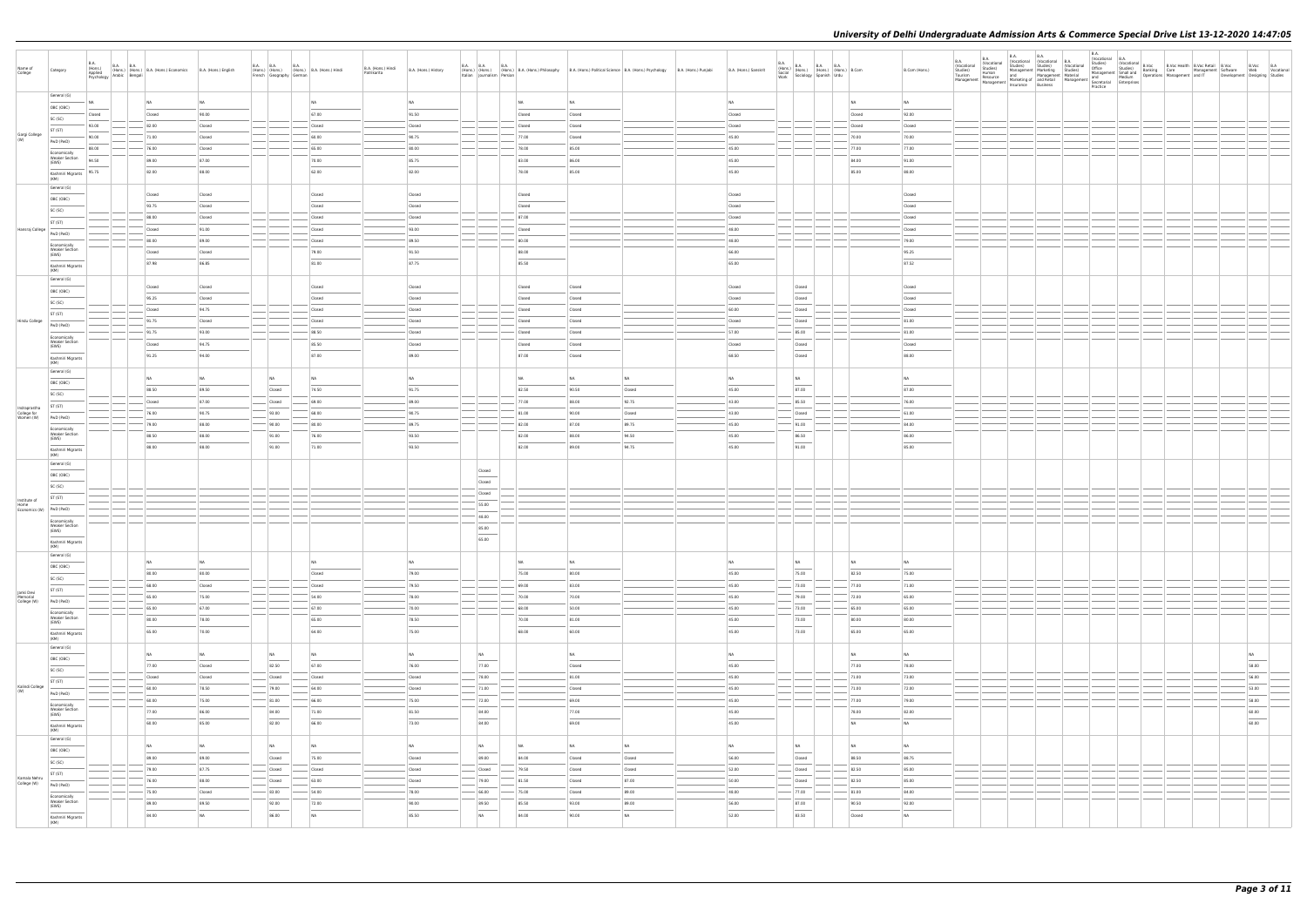| Name of<br>College             |                                                                   | Category                                                                                                                                                                                                                                                                                                                                                                                                                                                                                                | <b>B.A.</b><br>(Hons.)<br>Applied | <b>B.A. B.A.</b><br>Psychology Arabic Bengali | (Hons.) (Hons.) B.A. (Hons.) Economics B.A. (Hons.) English |                 | <b>B.A. B.A.</b> | French Geography German | <b>B.A.</b> | (Hons.) (Hons.) (Hons.) B.A. (Hons.) Hindi | B.A. (Hons.) Hindi<br>Patrikarita | B.A. (Hons.) History              | Italian Journalism Persian         |                |                | B.A. B.A. B.A. B.A. Hons.) B.A. (Hons.) Philosophy B.A. (Hons.) Political Science B.A. (Hons.) Psychology B.A. (Hons.) Punjabi |        | B.A. (Hons.) Sanskrit  | B.A.<br>(Hons.)<br>Social<br>Work       | .) B.A. B.A. B.A. (Hons.) B.Com<br>Sociology Spanish Urdu |                | B.Com (Hons.)                     | <b>B.A.</b><br>(Vocational<br>Studies)<br>Tourism | B.A.<br>(Vocational<br>Studies)<br>Human | <b>B.A.</b><br><b>B.A.</b><br>(Vocational (Vocational B.A.<br>Studies) Studies) (Vocat<br>Management Marketing Studies)<br>Tourism Human and Management Material Management Shanagement Shall and<br>Management Resource Marketing of and Retail Management Secretarial Enterprises<br>Management Insurance Business<br>Practice | (Vocational | <b>B.A.</b> | Practice |  | $\begin{tabular}{ l c c c c c c } \hline B.A & B.A & B.A & B.wc & B.wc}{\multicolumn{2}{c}{\textbf{N}}\textbf{C} & \multicolumn{2}{c}{\textbf{N}}\textbf{C} & \multicolumn{2}{c}{\textbf{N}}\textbf{C} & \multicolumn{2}{c}{\textbf{N}}\textbf{C} & \multicolumn{2}{c}{\textbf{N}}\textbf{C} & \multicolumn{2}{c}{\textbf{N}}\textbf{C} & \multicolumn{2}{c}{\textbf{N}}\textbf{C} & \multicolumn{2}{c}{\textbf{N}}\textbf{C} & \mult$ | Development Designing Studies | B.Voc B.A<br>Web Vocational |
|--------------------------------|-------------------------------------------------------------------|---------------------------------------------------------------------------------------------------------------------------------------------------------------------------------------------------------------------------------------------------------------------------------------------------------------------------------------------------------------------------------------------------------------------------------------------------------------------------------------------------------|-----------------------------------|-----------------------------------------------|-------------------------------------------------------------|-----------------|------------------|-------------------------|-------------|--------------------------------------------|-----------------------------------|-----------------------------------|------------------------------------|----------------|----------------|--------------------------------------------------------------------------------------------------------------------------------|--------|------------------------|-----------------------------------------|-----------------------------------------------------------|----------------|-----------------------------------|---------------------------------------------------|------------------------------------------|----------------------------------------------------------------------------------------------------------------------------------------------------------------------------------------------------------------------------------------------------------------------------------------------------------------------------------|-------------|-------------|----------|--|----------------------------------------------------------------------------------------------------------------------------------------------------------------------------------------------------------------------------------------------------------------------------------------------------------------------------------------------------------------------------------------------------------------------------------------|-------------------------------|-----------------------------|
|                                |                                                                   | General (G)<br>OBC (OBC)                                                                                                                                                                                                                                                                                                                                                                                                                                                                                |                                   |                                               |                                                             |                 |                  |                         |             |                                            |                                   |                                   |                                    |                |                | NA .                                                                                                                           |        |                        |                                         |                                                           |                | NA                                |                                                   |                                          |                                                                                                                                                                                                                                                                                                                                  |             |             |          |  |                                                                                                                                                                                                                                                                                                                                                                                                                                        |                               |                             |
|                                |                                                                   | SC (SC)                                                                                                                                                                                                                                                                                                                                                                                                                                                                                                 |                                   |                                               |                                                             |                 |                  |                         |             |                                            |                                   |                                   |                                    |                |                | 85.00                                                                                                                          |        |                        |                                         |                                                           |                | 80.00                             |                                                   |                                          |                                                                                                                                                                                                                                                                                                                                  |             |             |          |  |                                                                                                                                                                                                                                                                                                                                                                                                                                        |                               |                             |
|                                |                                                                   | ST (ST)                                                                                                                                                                                                                                                                                                                                                                                                                                                                                                 |                                   |                                               |                                                             |                 |                  |                         |             |                                            |                                   |                                   |                                    |                |                | 86.00                                                                                                                          |        |                        |                                         |                                                           |                | 74.00                             |                                                   |                                          |                                                                                                                                                                                                                                                                                                                                  |             |             |          |  |                                                                                                                                                                                                                                                                                                                                                                                                                                        |                               |                             |
| Keshav                         | Mahavidyalaya   PwD (PwD)                                         |                                                                                                                                                                                                                                                                                                                                                                                                                                                                                                         |                                   |                                               |                                                             |                 |                  |                         |             |                                            |                                   |                                   |                                    |                |                | Closed                                                                                                                         |        |                        |                                         |                                                           |                | 50.00                             |                                                   |                                          |                                                                                                                                                                                                                                                                                                                                  |             |             |          |  |                                                                                                                                                                                                                                                                                                                                                                                                                                        |                               |                             |
|                                |                                                                   | Economically                                                                                                                                                                                                                                                                                                                                                                                                                                                                                            |                                   |                                               |                                                             |                 |                  |                         |             |                                            |                                   |                                   |                                    |                |                | 78.00                                                                                                                          |        |                        |                                         |                                                           |                | 42.75                             |                                                   |                                          |                                                                                                                                                                                                                                                                                                                                  |             |             |          |  |                                                                                                                                                                                                                                                                                                                                                                                                                                        |                               |                             |
|                                |                                                                   | <b>Weaker Section</b><br>(EWS)                                                                                                                                                                                                                                                                                                                                                                                                                                                                          |                                   |                                               |                                                             |                 |                  |                         |             |                                            |                                   |                                   |                                    |                |                | 86.00                                                                                                                          |        |                        |                                         |                                                           |                | 88.75                             |                                                   |                                          |                                                                                                                                                                                                                                                                                                                                  |             |             |          |  |                                                                                                                                                                                                                                                                                                                                                                                                                                        |                               |                             |
|                                |                                                                   | Kashmiri Migrants                                                                                                                                                                                                                                                                                                                                                                                                                                                                                       |                                   |                                               |                                                             |                 |                  |                         |             |                                            |                                   |                                   |                                    |                |                | 86.00                                                                                                                          |        |                        |                                         |                                                           |                | 84.75                             |                                                   |                                          |                                                                                                                                                                                                                                                                                                                                  |             |             |          |  |                                                                                                                                                                                                                                                                                                                                                                                                                                        |                               |                             |
|                                |                                                                   | (KM)<br>General (G)                                                                                                                                                                                                                                                                                                                                                                                                                                                                                     |                                   |                                               |                                                             |                 |                  |                         |             |                                            |                                   |                                   |                                    |                |                |                                                                                                                                |        |                        |                                         |                                                           |                |                                   |                                                   |                                          |                                                                                                                                                                                                                                                                                                                                  |             |             |          |  |                                                                                                                                                                                                                                                                                                                                                                                                                                        |                               |                             |
|                                |                                                                   | OBC (OBC)                                                                                                                                                                                                                                                                                                                                                                                                                                                                                               |                                   |                                               | I NA                                                        | I NA            |                  | Closed                  |             | <b>NA</b>                                  |                                   | I NA                              |                                    |                | Closed         |                                                                                                                                |        | Closed                 |                                         |                                                           | Closed Closed  | Closed                            |                                                   |                                          |                                                                                                                                                                                                                                                                                                                                  |             |             |          |  |                                                                                                                                                                                                                                                                                                                                                                                                                                        |                               |                             |
|                                |                                                                   | SC (SC)                                                                                                                                                                                                                                                                                                                                                                                                                                                                                                 |                                   |                                               | 93.50                                                       | 92.50           |                  | Closed                  |             | Closed                                     |                                   | 92.50                             |                                    |                | Closed         |                                                                                                                                |        | Closed                 |                                         |                                                           | Closed Closed  | 93.50                             |                                                   |                                          |                                                                                                                                                                                                                                                                                                                                  |             |             |          |  |                                                                                                                                                                                                                                                                                                                                                                                                                                        |                               |                             |
|                                |                                                                   | ST (ST)                                                                                                                                                                                                                                                                                                                                                                                                                                                                                                 |                                   |                                               | 88.50                                                       | Closed          |                  | Closed                  |             | Closed                                     |                                   | 92.75                             |                                    |                | 92.00          |                                                                                                                                |        | Closed                 |                                         |                                                           | 52.00 Closed   | Closed                            |                                                   |                                          |                                                                                                                                                                                                                                                                                                                                  |             |             |          |  |                                                                                                                                                                                                                                                                                                                                                                                                                                        |                               |                             |
| Kirori Mal<br>College          |                                                                   | PwD (PwD)                                                                                                                                                                                                                                                                                                                                                                                                                                                                                               |                                   |                                               | 81.00                                                       | Closed          |                  | 93.50                   |             | Closed                                     |                                   | Closed                            |                                    |                | 92.00          |                                                                                                                                |        | 60.00                  |                                         |                                                           | 52.00 86.00    | 77.25                             |                                                   |                                          |                                                                                                                                                                                                                                                                                                                                  |             |             |          |  |                                                                                                                                                                                                                                                                                                                                                                                                                                        |                               |                             |
|                                |                                                                   | Economically                                                                                                                                                                                                                                                                                                                                                                                                                                                                                            |                                   |                                               | 80.00                                                       | 88.00           |                  | - Closed                |             | 81.00                                      |                                   | Closed                            |                                    |                | 90.25          |                                                                                                                                |        | 60.00                  |                                         |                                                           | Closed Closed  | 79.00                             |                                                   |                                          |                                                                                                                                                                                                                                                                                                                                  |             |             |          |  |                                                                                                                                                                                                                                                                                                                                                                                                                                        |                               |                             |
|                                |                                                                   | <b>Weaker Section</b><br>(EWS)                                                                                                                                                                                                                                                                                                                                                                                                                                                                          |                                   |                                               | Closed                                                      | 92.25           |                  | 94.50                   |             | 78.00                                      |                                   | 89.00                             |                                    |                | Closed         |                                                                                                                                |        | Closed                 |                                         |                                                           | 67.00 94.50    | 95.00                             |                                                   |                                          |                                                                                                                                                                                                                                                                                                                                  |             |             |          |  |                                                                                                                                                                                                                                                                                                                                                                                                                                        |                               |                             |
|                                |                                                                   | Kashmiri Migrants<br>(KM)                                                                                                                                                                                                                                                                                                                                                                                                                                                                               |                                   |                                               | 87.50                                                       | 87.00           |                  | 87.00                   |             | 79.50                                      |                                   | 87.00                             |                                    |                | 89.00          |                                                                                                                                |        | 62.00                  |                                         |                                                           | 70.00 Closed   | 87.00                             |                                                   |                                          |                                                                                                                                                                                                                                                                                                                                  |             |             |          |  |                                                                                                                                                                                                                                                                                                                                                                                                                                        |                               |                             |
|                                |                                                                   | General (G)                                                                                                                                                                                                                                                                                                                                                                                                                                                                                             |                                   |                                               |                                                             |                 |                  |                         |             |                                            |                                   |                                   |                                    |                |                |                                                                                                                                |        |                        |                                         |                                                           |                |                                   |                                                   |                                          |                                                                                                                                                                                                                                                                                                                                  |             |             |          |  |                                                                                                                                                                                                                                                                                                                                                                                                                                        |                               |                             |
|                                |                                                                   | OBC (OBC)                                                                                                                                                                                                                                                                                                                                                                                                                                                                                               |                                   |                                               |                                                             |                 |                  |                         |             |                                            |                                   |                                   |                                    |                |                |                                                                                                                                |        |                        |                                         |                                                           |                |                                   |                                                   |                                          |                                                                                                                                                                                                                                                                                                                                  |             |             |          |  |                                                                                                                                                                                                                                                                                                                                                                                                                                        |                               |                             |
|                                |                                                                   | SC (SC)                                                                                                                                                                                                                                                                                                                                                                                                                                                                                                 |                                   |                                               |                                                             |                 |                  |                         |             |                                            |                                   |                                   |                                    |                |                |                                                                                                                                |        |                        |                                         |                                                           |                |                                   |                                                   |                                          |                                                                                                                                                                                                                                                                                                                                  |             |             |          |  |                                                                                                                                                                                                                                                                                                                                                                                                                                        |                               |                             |
|                                |                                                                   | ST (ST)                                                                                                                                                                                                                                                                                                                                                                                                                                                                                                 |                                   |                                               |                                                             |                 |                  |                         |             |                                            |                                   |                                   |                                    |                |                |                                                                                                                                |        |                        |                                         |                                                           |                |                                   |                                                   |                                          |                                                                                                                                                                                                                                                                                                                                  |             |             |          |  |                                                                                                                                                                                                                                                                                                                                                                                                                                        |                               |                             |
|                                | Lady Irwin<br>College (W)                                         | PwD (PwD)                                                                                                                                                                                                                                                                                                                                                                                                                                                                                               |                                   |                                               |                                                             |                 |                  |                         |             |                                            |                                   |                                   |                                    |                |                |                                                                                                                                |        |                        |                                         |                                                           |                |                                   |                                                   |                                          |                                                                                                                                                                                                                                                                                                                                  |             |             |          |  |                                                                                                                                                                                                                                                                                                                                                                                                                                        |                               |                             |
|                                |                                                                   | Economically                                                                                                                                                                                                                                                                                                                                                                                                                                                                                            |                                   |                                               |                                                             |                 |                  |                         |             |                                            |                                   |                                   |                                    |                |                |                                                                                                                                |        |                        |                                         |                                                           |                |                                   |                                                   |                                          |                                                                                                                                                                                                                                                                                                                                  |             |             |          |  |                                                                                                                                                                                                                                                                                                                                                                                                                                        |                               |                             |
|                                |                                                                   | <b>Weaker Section</b><br>(EWS)                                                                                                                                                                                                                                                                                                                                                                                                                                                                          |                                   |                                               |                                                             |                 |                  |                         |             |                                            |                                   |                                   |                                    |                |                |                                                                                                                                |        |                        |                                         |                                                           |                |                                   |                                                   |                                          |                                                                                                                                                                                                                                                                                                                                  |             |             |          |  |                                                                                                                                                                                                                                                                                                                                                                                                                                        |                               |                             |
|                                |                                                                   | Kashmiri Migrants<br>(KM)                                                                                                                                                                                                                                                                                                                                                                                                                                                                               |                                   |                                               |                                                             |                 |                  |                         |             |                                            |                                   |                                   |                                    |                |                |                                                                                                                                |        |                        |                                         |                                                           |                |                                   |                                                   |                                          |                                                                                                                                                                                                                                                                                                                                  |             |             |          |  |                                                                                                                                                                                                                                                                                                                                                                                                                                        |                               |                             |
|                                |                                                                   | General (G)                                                                                                                                                                                                                                                                                                                                                                                                                                                                                             |                                   |                                               |                                                             |                 |                  |                         |             |                                            |                                   |                                   |                                    |                |                |                                                                                                                                |        |                        |                                         |                                                           |                |                                   |                                                   |                                          |                                                                                                                                                                                                                                                                                                                                  |             |             |          |  |                                                                                                                                                                                                                                                                                                                                                                                                                                        |                               |                             |
|                                |                                                                   | OBC (OBC)                                                                                                                                                                                                                                                                                                                                                                                                                                                                                               |                                   |                                               | Closed                                                      | Closed          |                  |                         |             | Closed                                     |                                   | NA                                | Closed                             | Closed         | Closed         | NA.                                                                                                                            |        | Closed                 | NA<br>$\sim$                            |                                                           |                | Closed                            |                                                   |                                          |                                                                                                                                                                                                                                                                                                                                  |             |             |          |  |                                                                                                                                                                                                                                                                                                                                                                                                                                        |                               |                             |
|                                |                                                                   | SC (SC)                                                                                                                                                                                                                                                                                                                                                                                                                                                                                                 |                                   |                                               | Closed                                                      | Closed          |                  |                         |             | 82.00                                      |                                   | Closed                            | 94.00                              | 88.75          | Closed         | 95.25                                                                                                                          |        | 63.00                  | 90.00                                   |                                                           |                | 95.00                             |                                                   |                                          |                                                                                                                                                                                                                                                                                                                                  |             |             |          |  |                                                                                                                                                                                                                                                                                                                                                                                                                                        |                               |                             |
|                                | Lady Shri Ram                                                     | ST (ST)                                                                                                                                                                                                                                                                                                                                                                                                                                                                                                 |                                   |                                               | Closed                                                      | Closed          |                  |                         |             | Closed                                     |                                   | 90.25                             | 92.50                              | 83.75          | Closed         | 94.00                                                                                                                          |        | 55.00                  | 88.00                                   |                                                           |                | 92.25                             |                                                   |                                          |                                                                                                                                                                                                                                                                                                                                  |             |             |          |  |                                                                                                                                                                                                                                                                                                                                                                                                                                        |                               |                             |
|                                | College for<br>Women (W)                                          | PwD (PwD)                                                                                                                                                                                                                                                                                                                                                                                                                                                                                               |                                   |                                               | 83.25                                                       | 91.75           |                  |                         |             | 79.00                                      |                                   | Closed                            | 92.00                              | Closed         | Closed         | 95.50                                                                                                                          |        | 50.00                  | 91.00                                   |                                                           |                | 82.75                             |                                                   |                                          |                                                                                                                                                                                                                                                                                                                                  |             |             |          |  |                                                                                                                                                                                                                                                                                                                                                                                                                                        |                               |                             |
|                                |                                                                   | Economically<br><b>Weaker Section</b>                                                                                                                                                                                                                                                                                                                                                                                                                                                                   |                                   |                                               | 86.50                                                       | 92.00           |                  |                         |             | 79.00                                      |                                   | 90.00                             | $-92.50$                           | 86.50          | 94.00          | 95.00                                                                                                                          |        | 55.00                  | 88.00                                   |                                                           |                | 90.00                             |                                                   |                                          |                                                                                                                                                                                                                                                                                                                                  |             |             |          |  |                                                                                                                                                                                                                                                                                                                                                                                                                                        |                               |                             |
|                                |                                                                   | (EWS)                                                                                                                                                                                                                                                                                                                                                                                                                                                                                                   |                                   |                                               | Closed                                                      | 91.50           |                  |                         |             | 83.00                                      |                                   | 92.00                             | 92.50                              | 87.00          | Closed         | 95.25                                                                                                                          |        | 58.00                  | 88.00                                   |                                                           |                | Closed                            |                                                   |                                          |                                                                                                                                                                                                                                                                                                                                  |             |             |          |  |                                                                                                                                                                                                                                                                                                                                                                                                                                        |                               |                             |
|                                |                                                                   | Kashmiri Migrants<br>(KM)                                                                                                                                                                                                                                                                                                                                                                                                                                                                               |                                   |                                               | 91.00                                                       | 92.00           |                  |                         |             | 82.00                                      |                                   | 92.00                             | 94.50                              | 91.00          | 94.00          | 96.50                                                                                                                          |        | 63.00                  | 93.00                                   |                                                           |                | 93.50                             |                                                   |                                          |                                                                                                                                                                                                                                                                                                                                  |             |             |          |  |                                                                                                                                                                                                                                                                                                                                                                                                                                        |                               |                             |
|                                |                                                                   | General (G)                                                                                                                                                                                                                                                                                                                                                                                                                                                                                             |                                   |                                               |                                                             |                 |                  |                         |             |                                            |                                   | NA                                |                                    | NA             |                |                                                                                                                                |        |                        |                                         |                                                           |                |                                   |                                                   |                                          |                                                                                                                                                                                                                                                                                                                                  |             |             |          |  |                                                                                                                                                                                                                                                                                                                                                                                                                                        |                               |                             |
|                                |                                                                   | OBC (OBC)                                                                                                                                                                                                                                                                                                                                                                                                                                                                                               |                                   |                                               | NA<br>79.00                                                 | NA              |                  |                         |             | NA                                         |                                   | 75.00                             |                                    |                | NA.            | NA<br>76.00                                                                                                                    |        | NA<br>45.00            | NA<br>$\overline{\phantom{a}}$<br>68.00 |                                                           | <b>NA</b>      | NA<br>76.50                       |                                                   |                                          |                                                                                                                                                                                                                                                                                                                                  |             |             |          |  |                                                                                                                                                                                                                                                                                                                                                                                                                                        |                               |                             |
|                                |                                                                   | SC (SC)                                                                                                                                                                                                                                                                                                                                                                                                                                                                                                 |                                   |                                               |                                                             | 79.50           |                  |                         |             | 66.00                                      |                                   | 77.00                             |                                    | 72.00          | 74.00          |                                                                                                                                |        |                        | 68.00                                   |                                                           | 75.50          |                                   |                                                   |                                          |                                                                                                                                                                                                                                                                                                                                  |             |             |          |  |                                                                                                                                                                                                                                                                                                                                                                                                                                        |                               |                             |
|                                | Lakshmibai                                                        | ST (ST)                                                                                                                                                                                                                                                                                                                                                                                                                                                                                                 |                                   |                                               | 68.00<br>57.00                                              | Closed<br>78.00 |                  |                         |             | 69.50<br>63.00                             |                                   | 80.00                             |                                    | 67.00<br>67.00 | 82.75<br>71.00 | 71.00<br>71.00                                                                                                                 |        | 45.00<br>45.00         | 68.00                                   |                                                           | 65.00<br>60.00 | 70.00<br>65.00                    |                                                   |                                          |                                                                                                                                                                                                                                                                                                                                  |             |             |          |  |                                                                                                                                                                                                                                                                                                                                                                                                                                        |                               |                             |
|                                | College (W)                                                       | PwD (PwD)                                                                                                                                                                                                                                                                                                                                                                                                                                                                                               |                                   |                                               | 63.00                                                       | 75.00           |                  |                         |             | 67.00                                      |                                   | 70.00                             |                                    | 67.00          | 66.00          | 70.00                                                                                                                          |        | 45.00                  | 68.00                                   |                                                           | 70.00          | 71.00                             |                                                   |                                          |                                                                                                                                                                                                                                                                                                                                  |             |             |          |  |                                                                                                                                                                                                                                                                                                                                                                                                                                        |                               |                             |
|                                |                                                                   | Economically<br><b>Weaker Section</b>                                                                                                                                                                                                                                                                                                                                                                                                                                                                   |                                   |                                               | 80.00                                                       | 79.50           |                  |                         |             | 63.00                                      |                                   | 75.00                             |                                    | 76.00          | 76.00          | 80.00                                                                                                                          |        | 45.00                  | 72.00                                   |                                                           | 73.00          | 78.00                             |                                                   |                                          |                                                                                                                                                                                                                                                                                                                                  |             |             |          |  |                                                                                                                                                                                                                                                                                                                                                                                                                                        |                               |                             |
|                                |                                                                   | (EWS)                                                                                                                                                                                                                                                                                                                                                                                                                                                                                                   |                                   |                                               | 85.00                                                       | 81.00           |                  |                         |             | 69.00                                      |                                   | 87.00                             |                                    | 00.95          | 80.00          | 95.00                                                                                                                          |        | 45.00                  | 80.00                                   |                                                           | 77.00          | 82.00                             |                                                   |                                          |                                                                                                                                                                                                                                                                                                                                  |             |             |          |  |                                                                                                                                                                                                                                                                                                                                                                                                                                        |                               |                             |
|                                |                                                                   | Kashmiri Migrants<br>(KM)                                                                                                                                                                                                                                                                                                                                                                                                                                                                               |                                   |                                               |                                                             |                 |                  |                         |             |                                            |                                   |                                   |                                    |                |                |                                                                                                                                |        |                        |                                         |                                                           |                |                                   |                                                   |                                          |                                                                                                                                                                                                                                                                                                                                  |             |             |          |  |                                                                                                                                                                                                                                                                                                                                                                                                                                        |                               |                             |
|                                |                                                                   | General (G)                                                                                                                                                                                                                                                                                                                                                                                                                                                                                             |                                   |                                               |                                                             | NA              |                  |                         |             | NA                                         |                                   |                                   | NA                                 |                | NA             |                                                                                                                                |        |                        |                                         |                                                           |                | NA                                |                                                   |                                          |                                                                                                                                                                                                                                                                                                                                  |             |             |          |  |                                                                                                                                                                                                                                                                                                                                                                                                                                        |                               |                             |
|                                |                                                                   | OBC (OBC)                                                                                                                                                                                                                                                                                                                                                                                                                                                                                               |                                   |                                               |                                                             | 84.75           |                  |                         |             | $\overline{\phantom{a}}$<br>Closed         |                                   |                                   | $\overline{\phantom{a}}$<br>Closed |                | Closed         |                                                                                                                                |        |                        |                                         |                                                           |                | 83.00                             |                                                   |                                          |                                                                                                                                                                                                                                                                                                                                  |             |             |          |  |                                                                                                                                                                                                                                                                                                                                                                                                                                        |                               |                             |
|                                |                                                                   | SC (SC)                                                                                                                                                                                                                                                                                                                                                                                                                                                                                                 |                                   | المساحسة ا                                    |                                                             | Closed          |                  |                         |             | Closed                                     |                                   |                                   | Closed                             |                | 86.75          |                                                                                                                                |        |                        |                                         |                                                           |                | Closed                            |                                                   |                                          |                                                                                                                                                                                                                                                                                                                                  |             |             |          |  |                                                                                                                                                                                                                                                                                                                                                                                                                                        |                               |                             |
| Maharaja<br>Agrasen<br>College |                                                                   | ST (ST)                                                                                                                                                                                                                                                                                                                                                                                                                                                                                                 |                                   |                                               |                                                             | 76.00           |                  |                         |             | Closed                                     |                                   |                                   | 60.00                              |                | Closed         |                                                                                                                                |        |                        |                                         |                                                           |                | 43.00                             |                                                   |                                          |                                                                                                                                                                                                                                                                                                                                  |             |             |          |  |                                                                                                                                                                                                                                                                                                                                                                                                                                        |                               |                             |
|                                |                                                                   | PwD (PwD)                                                                                                                                                                                                                                                                                                                                                                                                                                                                                               |                                   |                                               |                                                             | 50.00           |                  |                         |             | 43.00                                      |                                   |                                   | 58.00                              |                | 45.00          |                                                                                                                                |        |                        |                                         |                                                           |                | 43.00                             |                                                   |                                          |                                                                                                                                                                                                                                                                                                                                  |             |             |          |  |                                                                                                                                                                                                                                                                                                                                                                                                                                        |                               |                             |
|                                |                                                                   | Economically<br><b>Weaker Section</b><br>(EWS)                                                                                                                                                                                                                                                                                                                                                                                                                                                          |                                   |                                               |                                                             | 83.75           |                  |                         |             | 55.00                                      |                                   |                                   | 74.00                              |                | 82.00          |                                                                                                                                |        |                        |                                         |                                                           |                | 85.00                             |                                                   |                                          |                                                                                                                                                                                                                                                                                                                                  |             |             |          |  |                                                                                                                                                                                                                                                                                                                                                                                                                                        |                               |                             |
|                                |                                                                   | $\sim$ 0.000 $\mu$<br>Kashmiri Migrants<br>(KM)                                                                                                                                                                                                                                                                                                                                                                                                                                                         |                                   |                                               |                                                             | 81.50           |                  |                         |             | 71.00                                      |                                   |                                   | $\sim$<br>84.00                    |                | 83.00          |                                                                                                                                |        |                        |                                         |                                                           |                | $\overline{\phantom{a}}$<br>84.25 |                                                   |                                          |                                                                                                                                                                                                                                                                                                                                  |             |             |          |  |                                                                                                                                                                                                                                                                                                                                                                                                                                        |                               |                             |
|                                |                                                                   | General (G)                                                                                                                                                                                                                                                                                                                                                                                                                                                                                             |                                   |                                               |                                                             |                 |                  |                         |             |                                            |                                   |                                   |                                    |                |                |                                                                                                                                |        |                        |                                         |                                                           |                |                                   |                                                   |                                          |                                                                                                                                                                                                                                                                                                                                  |             |             |          |  |                                                                                                                                                                                                                                                                                                                                                                                                                                        |                               |                             |
|                                |                                                                   | OBC (OBC)                                                                                                                                                                                                                                                                                                                                                                                                                                                                                               |                                   |                                               | NA                                                          | NA              |                  |                         |             | NA                                         |                                   | NA                                |                                    |                | NA             |                                                                                                                                |        | NA                     | <b>NA</b>                               |                                                           | <b>NA</b>      | NA                                |                                                   |                                          |                                                                                                                                                                                                                                                                                                                                  |             |             |          |  |                                                                                                                                                                                                                                                                                                                                                                                                                                        |                               |                             |
|                                |                                                                   | SC (SC)                                                                                                                                                                                                                                                                                                                                                                                                                                                                                                 |                                   |                                               | 89.50                                                       | 87.00           |                  |                         |             | 68.00                                      |                                   | 88.00                             |                                    |                | 88.50          |                                                                                                                                |        | 45.00                  | $\overline{\phantom{a}}$<br>83.00       |                                                           | Closed         | 87.00                             |                                                   |                                          |                                                                                                                                                                                                                                                                                                                                  |             |             |          |  |                                                                                                                                                                                                                                                                                                                                                                                                                                        |                               |                             |
|                                |                                                                   | ST (ST)                                                                                                                                                                                                                                                                                                                                                                                                                                                                                                 |                                   |                                               | 85.00                                                       | 85.00           |                  |                         |             | Closed                                     |                                   | 85.25                             |                                    |                | 86.75          |                                                                                                                                |        | 45.00                  | 81.00                                   |                                                           | 80.00          | 82.00                             |                                                   |                                          |                                                                                                                                                                                                                                                                                                                                  |             |             |          |  |                                                                                                                                                                                                                                                                                                                                                                                                                                        |                               |                             |
| Maitreyi                       | College (W)                                                       | PwD (PwD)                                                                                                                                                                                                                                                                                                                                                                                                                                                                                               |                                   |                                               | 85.00                                                       | 85.50           |                  |                         |             | 58.00                                      |                                   | 84.00                             |                                    |                | 87.75          |                                                                                                                                |        | 45.00                  | 86.00                                   |                                                           | 73.00          | 75.00                             |                                                   |                                          |                                                                                                                                                                                                                                                                                                                                  |             |             |          |  |                                                                                                                                                                                                                                                                                                                                                                                                                                        |                               |                             |
|                                |                                                                   | Economically                                                                                                                                                                                                                                                                                                                                                                                                                                                                                            |                                   |                                               | 75.00                                                       | 70.00           |                  |                         |             | 57.00                                      |                                   | 70.00                             |                                    |                | 62.00          |                                                                                                                                |        | 45.00                  | 70.00                                   |                                                           | 64.00          | 65.00                             |                                                   |                                          |                                                                                                                                                                                                                                                                                                                                  |             |             |          |  |                                                                                                                                                                                                                                                                                                                                                                                                                                        |                               |                             |
|                                |                                                                   | Weaker Section<br>(EWS)                                                                                                                                                                                                                                                                                                                                                                                                                                                                                 |                                   |                                               | 91.75                                                       | 88.75           |                  |                         |             | 68.00                                      |                                   | 85.00<br>$\overline{\phantom{a}}$ |                                    |                | 91.00          |                                                                                                                                |        | 45.00<br>$\frac{1}{2}$ | 85.00<br>$\sim$                         |                                                           | 86.00          | 90.00                             |                                                   |                                          |                                                                                                                                                                                                                                                                                                                                  |             |             |          |  |                                                                                                                                                                                                                                                                                                                                                                                                                                        |                               |                             |
|                                |                                                                   | $\frac{1}{2} \left( \frac{1}{2} \right) \left( \frac{1}{2} \right) \left( \frac{1}{2} \right) \left( \frac{1}{2} \right) \left( \frac{1}{2} \right) \left( \frac{1}{2} \right) \left( \frac{1}{2} \right) \left( \frac{1}{2} \right) \left( \frac{1}{2} \right) \left( \frac{1}{2} \right) \left( \frac{1}{2} \right) \left( \frac{1}{2} \right) \left( \frac{1}{2} \right) \left( \frac{1}{2} \right) \left( \frac{1}{2} \right) \left( \frac{1}{2} \right) \left( \frac$<br>Kashmiri Migrants<br>(KM) |                                   |                                               | 85.00                                                       | 83.50           |                  |                         |             | 68.00                                      |                                   | 78.00                             |                                    |                | 77.00          |                                                                                                                                |        | 45.00                  | 79.00                                   |                                                           | 77.00          | 78.00                             |                                                   |                                          |                                                                                                                                                                                                                                                                                                                                  |             |             |          |  |                                                                                                                                                                                                                                                                                                                                                                                                                                        |                               |                             |
|                                |                                                                   | General (G)                                                                                                                                                                                                                                                                                                                                                                                                                                                                                             |                                   |                                               |                                                             |                 |                  |                         |             |                                            |                                   |                                   |                                    |                |                |                                                                                                                                |        |                        |                                         |                                                           |                |                                   |                                                   |                                          |                                                                                                                                                                                                                                                                                                                                  |             |             |          |  |                                                                                                                                                                                                                                                                                                                                                                                                                                        |                               |                             |
|                                |                                                                   | Sikh Minority (SM)                                                                                                                                                                                                                                                                                                                                                                                                                                                                                      |                                   |                                               |                                                             | Closed          |                  |                         |             | Closed                                     |                                   | Closed                            |                                    | Closed         | Closed         | Closed                                                                                                                         | Closed | 45.00                  |                                         |                                                           | Closed         | Closed                            |                                                   |                                          |                                                                                                                                                                                                                                                                                                                                  |             |             |          |  |                                                                                                                                                                                                                                                                                                                                                                                                                                        |                               |                             |
|                                |                                                                   | PwD (PwD)                                                                                                                                                                                                                                                                                                                                                                                                                                                                                               |                                   |                                               |                                                             | Closed          |                  |                         |             | 45.00                                      |                                   | 52.00                             |                                    | 45.00          | 59.00          | Closed                                                                                                                         | 45.00  | 45.00                  |                                         |                                                           | 68.00          | 75.50                             |                                                   |                                          |                                                                                                                                                                                                                                                                                                                                  |             |             |          |  |                                                                                                                                                                                                                                                                                                                                                                                                                                        |                               |                             |
|                                | Mata Sundri<br>College for<br>Women (W)<br>* Sikh<br>Minority(SM) | Economically                                                                                                                                                                                                                                                                                                                                                                                                                                                                                            |                                   |                                               |                                                             | 72.00           |                  |                         |             | 45.00                                      |                                   | 48.00                             |                                    | 45.00          | 59.00          | 73.50                                                                                                                          | 45.00  | 45.00                  |                                         |                                                           | 50.00          | 50.00                             |                                                   |                                          |                                                                                                                                                                                                                                                                                                                                  |             |             |          |  |                                                                                                                                                                                                                                                                                                                                                                                                                                        |                               |                             |
|                                |                                                                   | <b>Weaker Section</b><br>(EWS)                                                                                                                                                                                                                                                                                                                                                                                                                                                                          |                                   |                                               |                                                             | <b>NA</b>       |                  |                         |             | NA                                         |                                   | NA                                |                                    | <b>NA</b>      | NA             | NA                                                                                                                             | NA     | <b>NA</b>              |                                         |                                                           | <b>NA</b>      | NA                                |                                                   |                                          |                                                                                                                                                                                                                                                                                                                                  |             |             |          |  |                                                                                                                                                                                                                                                                                                                                                                                                                                        |                               |                             |
|                                |                                                                   | Kashmiri Migrants<br>(KM)                                                                                                                                                                                                                                                                                                                                                                                                                                                                               |                                   |                                               |                                                             | 80.00           |                  |                         |             | 45.00                                      |                                   | 76.00                             |                                    | 70.00          | 79.00          | 85.50                                                                                                                          | 45.00  | 45.00                  |                                         |                                                           | 80.00          | 81.00                             |                                                   |                                          |                                                                                                                                                                                                                                                                                                                                  |             |             |          |  |                                                                                                                                                                                                                                                                                                                                                                                                                                        |                               |                             |
|                                |                                                                   |                                                                                                                                                                                                                                                                                                                                                                                                                                                                                                         |                                   |                                               |                                                             |                 |                  |                         |             |                                            |                                   |                                   |                                    |                |                |                                                                                                                                |        |                        |                                         |                                                           |                |                                   |                                                   |                                          |                                                                                                                                                                                                                                                                                                                                  |             |             |          |  |                                                                                                                                                                                                                                                                                                                                                                                                                                        |                               |                             |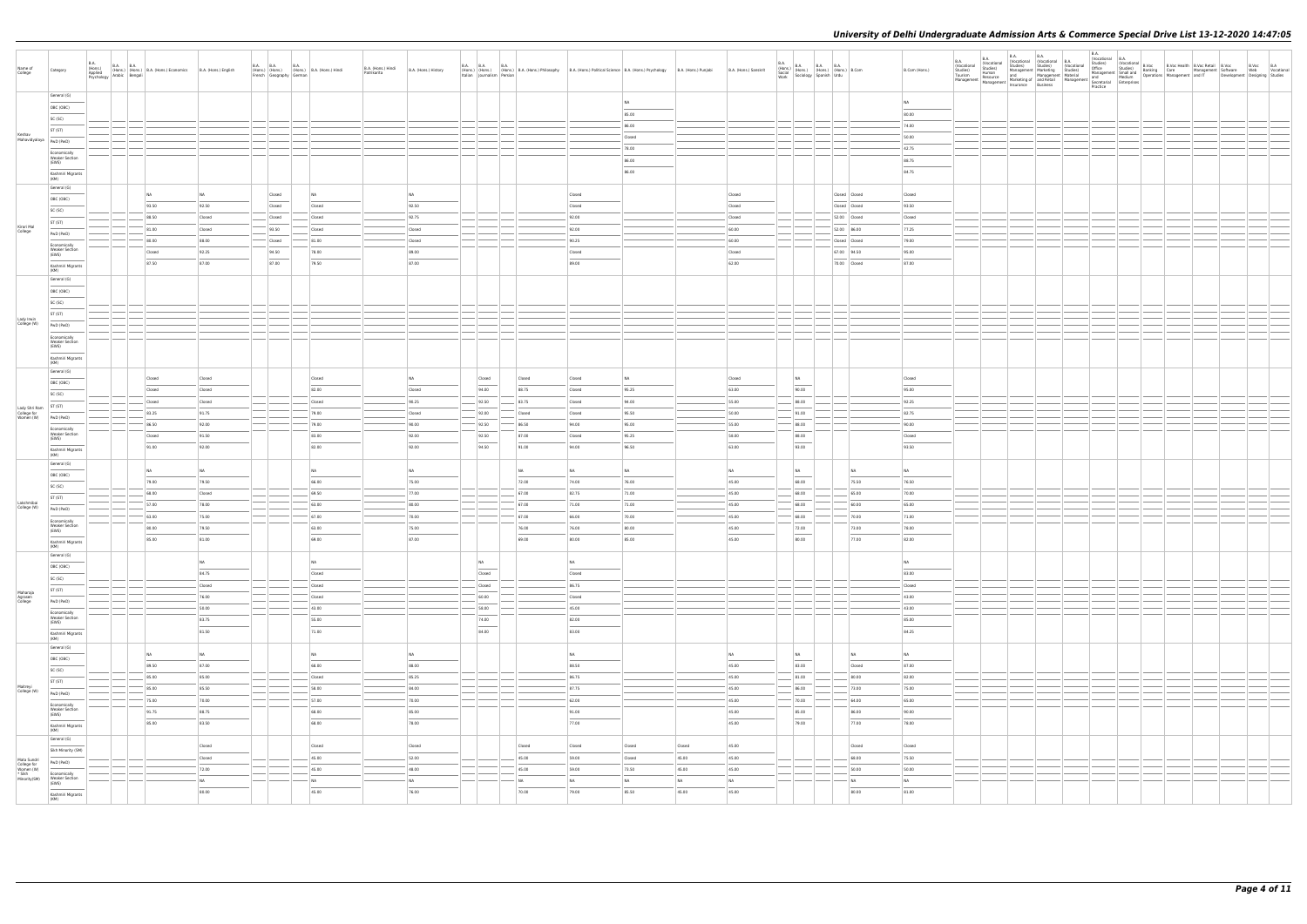| Name of<br>College                    | Category                                                                                                                                                                                                                                                                                                                                                                                                                                                                                        | <b>B.A.</b><br>(Hons.)<br>Applied | B.A. B.A. (Hons.) B.A. (Hons.) Economics<br>Psychology Arabic Bengali | B.A. (Hons.) English | French Geography German | B.A. B.A. B.A. B.A. (Hons.) B.A. (Hons.) Hindi | B.A. (Hons.) Hindi<br>Patrikarita | B.A. (Hons.) History | Italian Journalism Persian |        | B.A. B.A. B.A. B.A. (Hons.) B.A. (Hons.) Philosophy B.A. (Hons.) Political Science B.A. (Hons.) Psychology | B.A. (Hons.) Punjabi | B.A. (Hons.) Sanskrit | <b>B.A.</b><br>Work | B.A.<br>(Hons.) B.A. B.A. (Hons.) (B.A. (Hons.) B.Com<br>Social Sociology Spanish Urdu<br>Work Sociology Spanish Urdu |                 | B.Com (Hons.)   | <b>B.A.</b><br>(Vocational<br>Studies)<br>Tourism<br>Management |  |  |                                   |                 |  |
|---------------------------------------|-------------------------------------------------------------------------------------------------------------------------------------------------------------------------------------------------------------------------------------------------------------------------------------------------------------------------------------------------------------------------------------------------------------------------------------------------------------------------------------------------|-----------------------------------|-----------------------------------------------------------------------|----------------------|-------------------------|------------------------------------------------|-----------------------------------|----------------------|----------------------------|--------|------------------------------------------------------------------------------------------------------------|----------------------|-----------------------|---------------------|-----------------------------------------------------------------------------------------------------------------------|-----------------|-----------------|-----------------------------------------------------------------|--|--|-----------------------------------|-----------------|--|
|                                       | General (G)                                                                                                                                                                                                                                                                                                                                                                                                                                                                                     |                                   | Closed Closed                                                         | Closed               | Closed                  | Closed                                         |                                   | Closed               |                            | Closed | Closed                                                                                                     |                      | Closed                |                     | NA                                                                                                                    |                 |                 |                                                                 |  |  |                                   |                 |  |
|                                       | OBC (OBC)<br>SC (SC)                                                                                                                                                                                                                                                                                                                                                                                                                                                                            |                                   | 56.00 Closed                                                          | 93.00                | Closed                  | Closed                                         |                                   | Closed               |                            | 90.75  | 96.50                                                                                                      |                      | 60.00                 |                     | 92.00                                                                                                                 |                 |                 |                                                                 |  |  |                                   |                 |  |
|                                       | ST (ST)                                                                                                                                                                                                                                                                                                                                                                                                                                                                                         |                                   | 53.00 Closed                                                          | 92.00                | 92.00                   | Closed                                         |                                   | 94.00                |                            | 83.00  | Closed                                                                                                     |                      | 55.00                 |                     | 91.00                                                                                                                 |                 |                 |                                                                 |  |  |                                   |                 |  |
| Miranda House<br>(W)                  | PwD (PwD)                                                                                                                                                                                                                                                                                                                                                                                                                                                                                       |                                   | 53.00 86.00                                                           | Closed               | Closed                  | Closed                                         |                                   | 94.75                |                            | Closed | Closed                                                                                                     |                      | 52.00                 |                     | Closed                                                                                                                |                 |                 |                                                                 |  |  |                                   |                 |  |
|                                       | Economically                                                                                                                                                                                                                                                                                                                                                                                                                                                                                    |                                   | $50.00$ 84.00                                                         | 88.00                | 82.00                   | Closed                                         |                                   | 94.00                |                            | 83.00  | Closed                                                                                                     |                      | 55.00                 |                     | 87.00                                                                                                                 |                 |                 |                                                                 |  |  |                                   |                 |  |
|                                       | <b>Weaker Section</b><br>(EWS)                                                                                                                                                                                                                                                                                                                                                                                                                                                                  |                                   | 50.00 Closed                                                          | 92.00                | Closed                  | Closed                                         |                                   | 93.00                |                            | 90.00  | 96.00                                                                                                      |                      | 56.00                 |                     | 92.00                                                                                                                 |                 |                 |                                                                 |  |  |                                   |                 |  |
|                                       | Kashmiri Migrants                                                                                                                                                                                                                                                                                                                                                                                                                                                                               |                                   | 60.00 88.00                                                           | 90.50                | 88.50                   | 81.00                                          |                                   | 95.00                |                            | 85.50  | 94.00                                                                                                      |                      | 65.00                 |                     | 89.00                                                                                                                 |                 |                 |                                                                 |  |  |                                   |                 |  |
|                                       | (KM)<br>General (G)                                                                                                                                                                                                                                                                                                                                                                                                                                                                             |                                   |                                                                       |                      |                         |                                                |                                   |                      |                            |        |                                                                                                            |                      |                       |                     |                                                                                                                       |                 |                 |                                                                 |  |  |                                   |                 |  |
|                                       | OBC (OBC)                                                                                                                                                                                                                                                                                                                                                                                                                                                                                       |                                   | NA                                                                    | NA                   |                         | NA                                             |                                   | NA                   |                            |        | NA                                                                                                         |                      | NA                    |                     |                                                                                                                       | <b>NA</b>       | NA              |                                                                 |  |  |                                   |                 |  |
|                                       | SC (SC)                                                                                                                                                                                                                                                                                                                                                                                                                                                                                         |                                   | 84.50                                                                 | 86.50                |                         | 75.00                                          |                                   | Closed               |                            |        | Closed                                                                                                     |                      | Closed                |                     |                                                                                                                       | Closed          | 80.00           |                                                                 |  |  |                                   |                 |  |
|                                       | ST (ST)                                                                                                                                                                                                                                                                                                                                                                                                                                                                                         |                                   | 75.00                                                                 | 86.75                |                         | Closed                                         |                                   | Closed               |                            |        | Closed                                                                                                     |                      | Closed                |                     |                                                                                                                       | 80.00           | 75.00           |                                                                 |  |  |                                   |                 |  |
| Motilal Nehru<br>College              | PwD (PwD)                                                                                                                                                                                                                                                                                                                                                                                                                                                                                       |                                   | 70.00                                                                 | 84.50                |                         | 65.00                                          |                                   | Closed               |                            |        | Closed                                                                                                     |                      | 46.00                 |                     |                                                                                                                       | 73.00           | 57.00           |                                                                 |  |  |                                   |                 |  |
|                                       | Economically<br><b>Weaker Section</b>                                                                                                                                                                                                                                                                                                                                                                                                                                                           |                                   | 70.00                                                                 | 78.50                |                         | 72.00                                          |                                   | 85.00                |                            |        | 85.00                                                                                                      |                      | 46.00                 |                     |                                                                                                                       | 70.00           | 68.00           |                                                                 |  |  |                                   |                 |  |
|                                       | (EWS)<br>$\frac{1}{2}$                                                                                                                                                                                                                                                                                                                                                                                                                                                                          |                                   | 84.50                                                                 | 89.50                |                         | 76.00                                          |                                   | 87.00                |                            |        | Closed                                                                                                     |                      | Closed                |                     |                                                                                                                       | 83.00           | 85.00           |                                                                 |  |  |                                   |                 |  |
|                                       | Kashmiri Migrants<br>(KM)                                                                                                                                                                                                                                                                                                                                                                                                                                                                       |                                   | 76.00                                                                 | 82.50                |                         | 76.00                                          |                                   | 85.00                |                            |        | 85.00                                                                                                      |                      | 46.00                 |                     |                                                                                                                       | 72.00           | 75.00           |                                                                 |  |  |                                   |                 |  |
|                                       | General (G)                                                                                                                                                                                                                                                                                                                                                                                                                                                                                     |                                   |                                                                       | NA                   |                         | NA                                             |                                   | <b>NA</b>            |                            |        | I NA                                                                                                       |                      |                       |                     |                                                                                                                       | <b>NA</b>       | I NA            |                                                                 |  |  |                                   |                 |  |
|                                       | OBC (OBC)                                                                                                                                                                                                                                                                                                                                                                                                                                                                                       |                                   |                                                                       | 81.00                |                         | Closed                                         |                                   | 80.50                |                            |        | Closed                                                                                                     |                      |                       |                     |                                                                                                                       | 78.50           | 79.00           |                                                                 |  |  |                                   |                 |  |
|                                       | SC (SC)                                                                                                                                                                                                                                                                                                                                                                                                                                                                                         |                                   |                                                                       | Closed               |                         | Closed                                         |                                   | Closed               |                            |        | Closed                                                                                                     |                      |                       |                     |                                                                                                                       | 72.00           | 74.00           |                                                                 |  |  |                                   |                 |  |
| Motilal Nehru<br>College<br>(Evening) | ST (ST)                                                                                                                                                                                                                                                                                                                                                                                                                                                                                         |                                   |                                                                       | 78.00                |                         | 59.50                                          |                                   | 72.00                |                            |        | Closed                                                                                                     |                      |                       |                     |                                                                                                                       | 71.00           | 73.00           |                                                                 |  |  |                                   |                 |  |
|                                       | PwD (PwD)                                                                                                                                                                                                                                                                                                                                                                                                                                                                                       |                                   |                                                                       | 45.00                |                         | 45.00                                          |                                   | 45.00                |                            |        | Closed                                                                                                     |                      |                       |                     |                                                                                                                       | 45.00           | 45.00           |                                                                 |  |  |                                   |                 |  |
|                                       | Economically<br><b>Weaker Section</b><br>(EWS)                                                                                                                                                                                                                                                                                                                                                                                                                                                  |                                   |                                                                       | 85.50                |                         | Closed                                         |                                   | 80.50                |                            |        | 84.50                                                                                                      |                      |                       |                     |                                                                                                                       | 82.00           | 85.00           |                                                                 |  |  |                                   |                 |  |
|                                       | $\frac{1}{2} \left( \frac{1}{2} \right) \left( \frac{1}{2} \right) \left( \frac{1}{2} \right) \left( \frac{1}{2} \right) \left( \frac{1}{2} \right) \left( \frac{1}{2} \right) \left( \frac{1}{2} \right) \left( \frac{1}{2} \right) \left( \frac{1}{2} \right) \left( \frac{1}{2} \right) \left( \frac{1}{2} \right) \left( \frac{1}{2} \right) \left( \frac{1}{2} \right) \left( \frac{1}{2} \right) \left( \frac{1}{2} \right) \left( \frac{1}{2} \right) \left( \frac$<br>Kashmiri Migrants |                                   |                                                                       | 80.00                |                         | 66.00                                          |                                   | 76.50                |                            |        | 80.00                                                                                                      |                      |                       |                     |                                                                                                                       | 80.25           | 83.00           |                                                                 |  |  |                                   |                 |  |
|                                       | (KM)<br>General (G)                                                                                                                                                                                                                                                                                                                                                                                                                                                                             |                                   |                                                                       |                      |                         |                                                |                                   |                      |                            |        |                                                                                                            |                      |                       |                     |                                                                                                                       |                 |                 |                                                                 |  |  |                                   |                 |  |
|                                       | OBC (OBC)                                                                                                                                                                                                                                                                                                                                                                                                                                                                                       |                                   | <b>NA</b>                                                             | NA                   |                         | NA                                             |                                   | <b>NA</b>            |                            |        | I NA                                                                                                       |                      | NA                    |                     |                                                                                                                       | <b>NA</b>       | I NA            |                                                                 |  |  |                                   |                 |  |
|                                       | SC (SC)                                                                                                                                                                                                                                                                                                                                                                                                                                                                                         |                                   | 82.00                                                                 | 80.00                |                         | Closed                                         |                                   | Closed               |                            |        | Closed                                                                                                     |                      | Closed                |                     |                                                                                                                       | Closed          | 80.00           |                                                                 |  |  |                                   |                 |  |
|                                       | ST (ST)                                                                                                                                                                                                                                                                                                                                                                                                                                                                                         |                                   | 75.00                                                                 | Closed               |                         | Closed                                         |                                   | Closed               |                            |        | Closed                                                                                                     |                      | 52.00                 |                     |                                                                                                                       | Closed          | 72.00           |                                                                 |  |  |                                   |                 |  |
| P.G.D.A.V.<br>College                 | PwD (PwD)                                                                                                                                                                                                                                                                                                                                                                                                                                                                                       |                                   | 65.00                                                                 | 70.00                |                         | 60.00                                          |                                   | 77.00                |                            |        | Closed                                                                                                     |                      | 45.00                 |                     |                                                                                                                       | 57.00           | 55.00           |                                                                 |  |  |                                   |                 |  |
|                                       | Economically                                                                                                                                                                                                                                                                                                                                                                                                                                                                                    |                                   | 60.00                                                                 | 60.00                |                         | 58.00                                          |                                   | Closed               |                            |        | 72.00                                                                                                      |                      | 48.00                 |                     |                                                                                                                       | 55.00           | 55.00           |                                                                 |  |  |                                   |                 |  |
|                                       | <b>Weaker Section</b><br>(EWS)                                                                                                                                                                                                                                                                                                                                                                                                                                                                  |                                   | 85.00                                                                 | 81.00                |                         | 65.00                                          |                                   | 83.00                |                            |        | 80.00                                                                                                      |                      | 52.00                 |                     |                                                                                                                       | 79.00           | 83.00           |                                                                 |  |  |                                   |                 |  |
|                                       | Kashmiri Migrants<br>(KM)                                                                                                                                                                                                                                                                                                                                                                                                                                                                       |                                   | 85.00                                                                 | 81.00                |                         | 71.00                                          |                                   | 81.00                |                            |        | 83.00                                                                                                      |                      | 54.00                 |                     |                                                                                                                       | 83.00           | 85.00           |                                                                 |  |  |                                   |                 |  |
|                                       | General (G)                                                                                                                                                                                                                                                                                                                                                                                                                                                                                     |                                   |                                                                       |                      |                         |                                                |                                   |                      |                            |        |                                                                                                            |                      |                       |                     |                                                                                                                       |                 |                 |                                                                 |  |  |                                   |                 |  |
|                                       | OBC (OBC)                                                                                                                                                                                                                                                                                                                                                                                                                                                                                       |                                   |                                                                       |                      |                         | Closed<br>Closed                               |                                   |                      |                            |        | Closed<br>Closed                                                                                           |                      | Closed<br>Closed      |                     |                                                                                                                       | Closed<br>76.50 | Closed<br>76.00 |                                                                 |  |  |                                   |                 |  |
|                                       | SC (SC)                                                                                                                                                                                                                                                                                                                                                                                                                                                                                         |                                   |                                                                       |                      |                         | Closed                                         |                                   |                      |                            |        | Closed                                                                                                     |                      | 45.00                 |                     |                                                                                                                       | 67.50           | 67.00           |                                                                 |  |  |                                   |                 |  |
| P.G.D.A.V.<br>College<br>(Evening)    | ST (ST)                                                                                                                                                                                                                                                                                                                                                                                                                                                                                         |                                   |                                                                       |                      |                         | Closed                                         |                                   |                      |                            |        | Closed                                                                                                     |                      | 45.00                 |                     |                                                                                                                       | 57.00           | 52.00           |                                                                 |  |  |                                   |                 |  |
|                                       | PwD (PwD)                                                                                                                                                                                                                                                                                                                                                                                                                                                                                       |                                   |                                                                       |                      |                         | 45.00                                          |                                   |                      |                            |        | 54.00                                                                                                      |                      | 45.00                 |                     |                                                                                                                       | 57.00           | 58.00           |                                                                 |  |  |                                   |                 |  |
|                                       | Economically<br><b>Weaker Section</b><br>(EWS)                                                                                                                                                                                                                                                                                                                                                                                                                                                  |                                   |                                                                       |                      |                         | Closed                                         |                                   |                      |                            |        | Closed                                                                                                     |                      | 45.00                 |                     |                                                                                                                       | 78.00           | 81.50           |                                                                 |  |  |                                   |                 |  |
|                                       | Kashmiri Migrants                                                                                                                                                                                                                                                                                                                                                                                                                                                                               |                                   |                                                                       |                      |                         | 50.00                                          |                                   |                      |                            |        | 62.00                                                                                                      |                      | 45.00                 |                     |                                                                                                                       | 63.00           | 65.00           |                                                                 |  |  |                                   |                 |  |
|                                       | (KM)<br>General (G)                                                                                                                                                                                                                                                                                                                                                                                                                                                                             |                                   |                                                                       |                      |                         |                                                |                                   |                      |                            |        |                                                                                                            |                      |                       |                     |                                                                                                                       |                 |                 |                                                                 |  |  |                                   |                 |  |
|                                       | OBC (OBC)                                                                                                                                                                                                                                                                                                                                                                                                                                                                                       |                                   | NA                                                                    | NA                   |                         | NA                                             |                                   | NA                   |                            |        | NA                                                                                                         |                      | <b>NA</b>             |                     |                                                                                                                       |                 | NA              |                                                                 |  |  |                                   |                 |  |
|                                       | SC (SC)                                                                                                                                                                                                                                                                                                                                                                                                                                                                                         |                                   | 84.00                                                                 | 83.50                |                         | 71.50                                          |                                   | Closed               |                            |        | 88.50                                                                                                      |                      | 52.00                 |                     |                                                                                                                       |                 | 79.00           |                                                                 |  |  |                                   |                 |  |
|                                       | ST (ST)                                                                                                                                                                                                                                                                                                                                                                                                                                                                                         |                                   | 75.00                                                                 | Closed               |                         | Closed                                         |                                   | Closed               |                            |        | Closed                                                                                                     |                      | 49.00                 |                     |                                                                                                                       |                 | Closed          |                                                                 |  |  |                                   |                 |  |
| Rajdhani<br>College                   | PwD (PwD)                                                                                                                                                                                                                                                                                                                                                                                                                                                                                       |                                   | 60.00                                                                 | 77.00                |                         | 63.00                                          |                                   | Closed               |                            |        | Closed                                                                                                     |                      | 48.00                 |                     |                                                                                                                       |                 | 62.00           |                                                                 |  |  |                                   |                 |  |
|                                       | Economically                                                                                                                                                                                                                                                                                                                                                                                                                                                                                    |                                   | 65.00                                                                 | 75.50                |                         | Closed                                         |                                   | 67.00                |                            |        | Closed                                                                                                     |                      | 48.00                 |                     |                                                                                                                       |                 | 62.00           |                                                                 |  |  |                                   |                 |  |
|                                       | <b>Weaker Section</b><br>(EWS)                                                                                                                                                                                                                                                                                                                                                                                                                                                                  |                                   | 85.00                                                                 | 85.00                |                         | 74.00                                          |                                   | 78.00<br>$\sim$      |                            |        | Closed                                                                                                     |                      | 52.00<br>$\sim$       |                     |                                                                                                                       |                 | 84.00           |                                                                 |  |  |                                   |                 |  |
|                                       | Kashmiri Migrants<br>(KM)                                                                                                                                                                                                                                                                                                                                                                                                                                                                       |                                   | 65.00                                                                 | 81.00                |                         | 54.00                                          |                                   | 67.00                |                            |        | 62.00                                                                                                      |                      | 48.00                 |                     |                                                                                                                       |                 | 62.00           |                                                                 |  |  |                                   |                 |  |
|                                       | General (G)                                                                                                                                                                                                                                                                                                                                                                                                                                                                                     |                                   |                                                                       |                      |                         |                                                |                                   |                      |                            |        |                                                                                                            |                      |                       |                     |                                                                                                                       |                 |                 |                                                                 |  |  |                                   |                 |  |
|                                       | OBC (OBC)                                                                                                                                                                                                                                                                                                                                                                                                                                                                                       |                                   |                                                                       | NA<br>81.00          |                         | NA                                             | NA                                | NA<br>81.00          |                            |        | NA                                                                                                         |                      |                       |                     |                                                                                                                       | NA              | NA<br>83.00     |                                                                 |  |  |                                   |                 |  |
|                                       | SC (SC)                                                                                                                                                                                                                                                                                                                                                                                                                                                                                         |                                   |                                                                       | 84.00                |                         | Closed<br>Closed                               | Closed<br>Closed                  | Closed               |                            |        | Closed<br>Closed                                                                                           |                      |                       |                     |                                                                                                                       | 84.00<br>81.50  | Closed          |                                                                 |  |  |                                   |                 |  |
| Ram Lal Anand                         | ST (ST)                                                                                                                                                                                                                                                                                                                                                                                                                                                                                         |                                   |                                                                       | Closed               |                         | 61.00                                          | 63.00                             | Closed               |                            |        | Closed                                                                                                     |                      |                       |                     |                                                                                                                       | 66.00           | 63.00           |                                                                 |  |  |                                   |                 |  |
| College                               | PwD (PwD)                                                                                                                                                                                                                                                                                                                                                                                                                                                                                       |                                   |                                                                       | $-62.00$             |                         | 60.00                                          | 62.00                             | Closed               |                            |        | 67.00                                                                                                      |                      |                       |                     |                                                                                                                       | 65.00           | 65.00           |                                                                 |  |  |                                   |                 |  |
|                                       | Economically<br>Weaker Section<br>(EWS)                                                                                                                                                                                                                                                                                                                                                                                                                                                         |                                   |                                                                       | 75.00                |                         | 64.00                                          | 70.00                             | 73.00                |                            |        | 79.00                                                                                                      |                      |                       |                     |                                                                                                                       | 79.00           | 83.00           |                                                                 |  |  |                                   |                 |  |
|                                       | Kashmiri Migrants                                                                                                                                                                                                                                                                                                                                                                                                                                                                               |                                   |                                                                       | 83.00                |                         | 72.00                                          | 73.00                             | 81.00                |                            |        | 83.00                                                                                                      |                      |                       |                     |                                                                                                                       | 83.75           | 85.50           |                                                                 |  |  |                                   |                 |  |
|                                       | (KM)<br>General (G)                                                                                                                                                                                                                                                                                                                                                                                                                                                                             |                                   |                                                                       |                      |                         |                                                |                                   |                      |                            |        |                                                                                                            |                      |                       |                     |                                                                                                                       |                 |                 |                                                                 |  |  |                                   |                 |  |
|                                       | OBC (OBC)                                                                                                                                                                                                                                                                                                                                                                                                                                                                                       | NA                                | NA                                                                    | NA                   |                         | NA                                             |                                   |                      |                            | NA     | NA                                                                                                         |                      |                       |                     |                                                                                                                       | <b>NA</b>       | NA              |                                                                 |  |  | NA                                | <b>NA</b>       |  |
|                                       | SC (SC)                                                                                                                                                                                                                                                                                                                                                                                                                                                                                         | 85.00                             | 82.50                                                                 | 80.75                |                         | 70.00                                          |                                   |                      |                            | 76.75  | 88.00                                                                                                      |                      |                       |                     |                                                                                                                       | 86.50           | 78.00           |                                                                 |  |  | $\sim$<br>75.25                   | $\sim$<br>77.25 |  |
|                                       | ST (ST)                                                                                                                                                                                                                                                                                                                                                                                                                                                                                         | 85.00                             | 75.00                                                                 | Closed               |                         | $- 71.00$                                      |                                   |                      |                            | 73.50  | Closed                                                                                                     |                      |                       |                     |                                                                                                                       | 78.00           | 71.00           |                                                                 |  |  | 70.00                             | 71.00           |  |
| Ramanujan<br>College                  | PwD (PwD)                                                                                                                                                                                                                                                                                                                                                                                                                                                                                       | 82.00                             | 75.00                                                                 | 76.50                |                         | 66.50                                          |                                   |                      |                            | 73.25  | 84.00                                                                                                      |                      |                       |                     |                                                                                                                       | 67.00           | 64.00           |                                                                 |  |  | 69.00                             | 69.00           |  |
|                                       | Economically                                                                                                                                                                                                                                                                                                                                                                                                                                                                                    | 82.00                             | 76.00                                                                 | 75.00                |                         | 66.00                                          |                                   |                      |                            | 73.00  | 75.00                                                                                                      |                      |                       |                     |                                                                                                                       | 67.00           | 66.00           |                                                                 |  |  | 72.00                             | 72.00           |  |
|                                       | <b>Weaker Section</b><br>(EWS)                                                                                                                                                                                                                                                                                                                                                                                                                                                                  | 90.00                             | 89.75                                                                 | 84.50                |                         | 69.50                                          |                                   |                      |                            | 81.25  | 85.00                                                                                                      |                      |                       |                     |                                                                                                                       | 86.00           | 85.00           |                                                                 |  |  | 80.25<br>$\overline{\phantom{a}}$ | 81.00<br>$\sim$ |  |
|                                       | Kashmiri Migrants<br>(KM)                                                                                                                                                                                                                                                                                                                                                                                                                                                                       | 85.00                             | 78.00                                                                 | 78.00                |                         | 68.00                                          |                                   |                      |                            | 75.00  | 77.00                                                                                                      |                      |                       |                     |                                                                                                                       | 75.00           | 71.00           |                                                                 |  |  | 75.00                             | 75.00           |  |
|                                       |                                                                                                                                                                                                                                                                                                                                                                                                                                                                                                 |                                   |                                                                       |                      |                         |                                                |                                   |                      |                            |        |                                                                                                            |                      |                       |                     |                                                                                                                       |                 |                 |                                                                 |  |  |                                   |                 |  |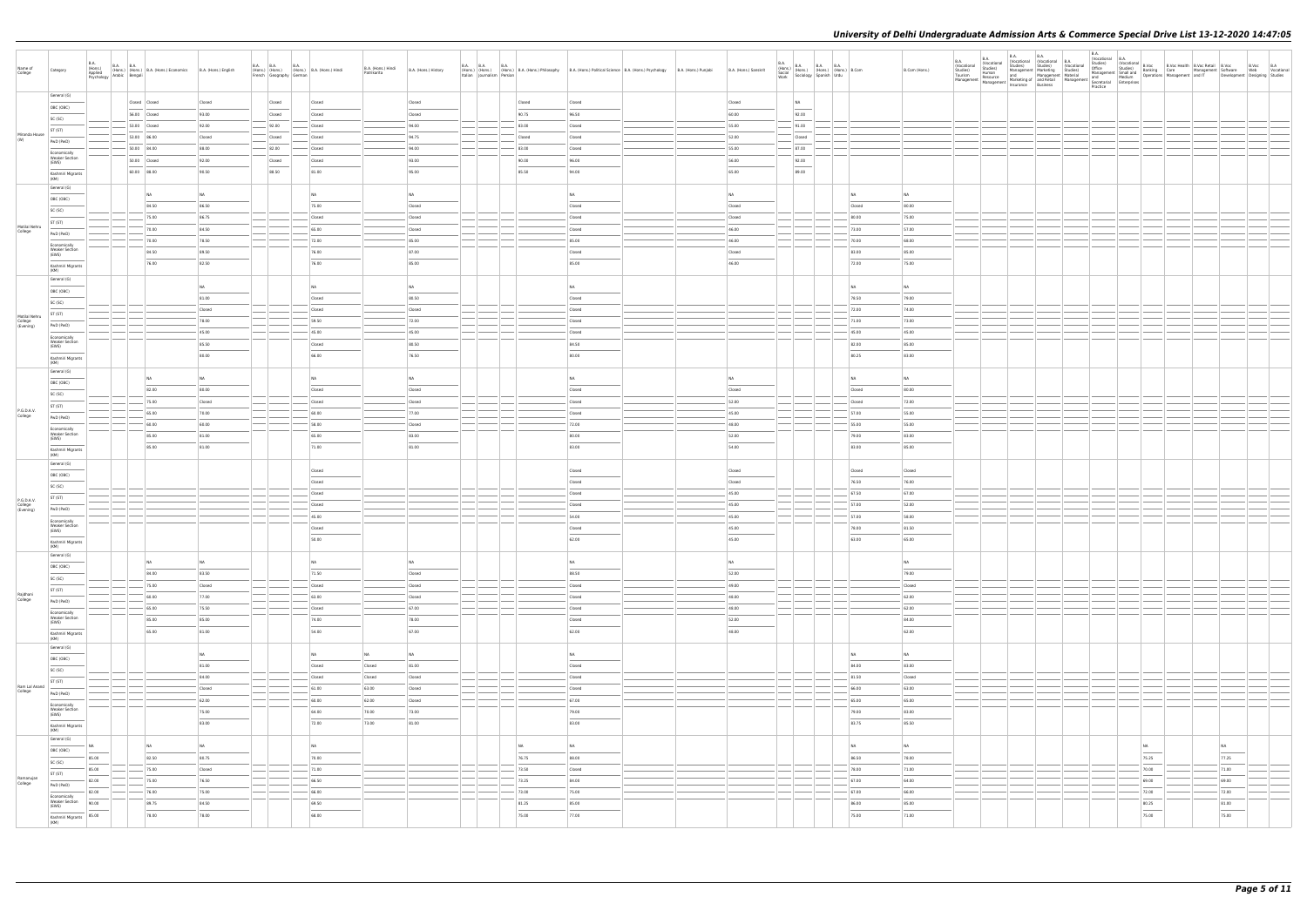| Name of<br>College                                   | Category                                                                                                                                                                                                                                                                                                                                                                                                                                                                                                | B.A.<br>(Hons.)<br>Applied | B.A. (Hons.) B.A. B.A. (Hons.) B.A. (Hons.) Economics B.A. (Hons.) English Asychology Arabic Bengali |                  | <b>B.A. B.A.</b><br>French Geography German | <b>B.A.</b><br>(Hons.) (Hons.) (Hons.) B.A. (Hons.) Hindi | B.A. (Hons.) Hindi<br>Patrikarita | B.A. (Hons.) History              | <b>B.A. B.A. B.A.</b><br>Italian Journalism Persian | (Hons.) (Hons.) (Hons.) B.A. (Hons.) Philosophy B.A. (Hons.) Political Science B.A. (Hons.) Psychology B.A. (Hons.) Punjabi |                                   |                                   | B.A. (Hons.) Sanskrit | $\begin{array}{ll} \text{B.A.} \\ \text{(Hons.)} \\ \text{Social} \\ \text{Social} \\ \text{Work} \end{array} \hspace{1mm} \begin{array}{ll} \text{B.A.} \\ \text{(Hons.)} \\ \text{(Hons.)} \\ \text{(Hons.)} \end{array} \hspace{1mm} \begin{array}{ll} \text{B.A.} \\ \text{(Hons.)} \\ \text{(Hons.)} \end{array} \hspace{1mm} \begin{array}{ll} \text{B.A.} \\ \text{(Hons.)} \\ \text{Urdu} \end{array}$ |       |                            | B.Com (Hons.)  | <b>B.A.</b> | B.A.<br>(Vocational | B.A.<br>B.A.<br>(Vocational (Vocational B.A.<br>Studies) Studies) (Vocat | <b>B.A.</b> |  |  |  |
|------------------------------------------------------|---------------------------------------------------------------------------------------------------------------------------------------------------------------------------------------------------------------------------------------------------------------------------------------------------------------------------------------------------------------------------------------------------------------------------------------------------------------------------------------------------------|----------------------------|------------------------------------------------------------------------------------------------------|------------------|---------------------------------------------|-----------------------------------------------------------|-----------------------------------|-----------------------------------|-----------------------------------------------------|-----------------------------------------------------------------------------------------------------------------------------|-----------------------------------|-----------------------------------|-----------------------|----------------------------------------------------------------------------------------------------------------------------------------------------------------------------------------------------------------------------------------------------------------------------------------------------------------------------------------------------------------------------------------------------------------|-------|----------------------------|----------------|-------------|---------------------|--------------------------------------------------------------------------|-------------|--|--|--|
|                                                      | General (G)                                                                                                                                                                                                                                                                                                                                                                                                                                                                                             |                            | <b>NA</b>                                                                                            | NA               |                                             | NA                                                        |                                   | NA                                |                                                     |                                                                                                                             | I NA                              |                                   | <b>NA</b>             |                                                                                                                                                                                                                                                                                                                                                                                                                |       | <b>NA</b>                  | NA             |             |                     |                                                                          |             |  |  |  |
|                                                      | OBC (OBC)                                                                                                                                                                                                                                                                                                                                                                                                                                                                                               |                            | 92.50                                                                                                | 92.75            |                                             | 83.50                                                     |                                   | Closed                            |                                                     |                                                                                                                             | 95.50                             |                                   | 65.00                 |                                                                                                                                                                                                                                                                                                                                                                                                                |       | Closed                     | 93.25          |             |                     |                                                                          |             |  |  |  |
|                                                      | SC (SC)<br>ST (ST)                                                                                                                                                                                                                                                                                                                                                                                                                                                                                      |                            | Closed                                                                                               | 91.25            |                                             | 81.25                                                     |                                   | 92.00                             |                                                     |                                                                                                                             | Closed                            |                                   | 56.00                 |                                                                                                                                                                                                                                                                                                                                                                                                                |       | Closed                     | 88.25          |             |                     |                                                                          |             |  |  |  |
| Ramjas College                                       | PwD (PwD)                                                                                                                                                                                                                                                                                                                                                                                                                                                                                               |                            | 78.00                                                                                                | Closed           |                                             | 77.25                                                     |                                   | 92.00                             |                                                     |                                                                                                                             | Closed                            |                                   | 55.00                 |                                                                                                                                                                                                                                                                                                                                                                                                                |       | Closed                     | 74.00          |             |                     |                                                                          |             |  |  |  |
|                                                      | Economically                                                                                                                                                                                                                                                                                                                                                                                                                                                                                            |                            | 77.00                                                                                                | Closed           |                                             | Closed                                                    |                                   | 86.50                             |                                                     |                                                                                                                             | Closed                            |                                   | 59.00                 |                                                                                                                                                                                                                                                                                                                                                                                                                |       | 79.50                      | 77.00          |             |                     |                                                                          |             |  |  |  |
|                                                      | <b>Weaker Section</b><br>(EWS)                                                                                                                                                                                                                                                                                                                                                                                                                                                                          |                            | 92.75                                                                                                | 94.50            |                                             | 85.50                                                     |                                   | 89.00                             |                                                     |                                                                                                                             | 94.00                             |                                   | 68.00                 |                                                                                                                                                                                                                                                                                                                                                                                                                |       | 93.50                      | 94.25          |             |                     |                                                                          |             |  |  |  |
|                                                      | $\frac{1}{2} \left( \frac{1}{2} \right) \left( \frac{1}{2} \right) \left( \frac{1}{2} \right) \left( \frac{1}{2} \right) \left( \frac{1}{2} \right) \left( \frac{1}{2} \right) \left( \frac{1}{2} \right) \left( \frac{1}{2} \right) \left( \frac{1}{2} \right) \left( \frac{1}{2} \right) \left( \frac{1}{2} \right) \left( \frac{1}{2} \right) \left( \frac{1}{2} \right) \left( \frac{1}{2} \right) \left( \frac{1}{2} \right) \left( \frac{1}{2} \right) \left( \frac$<br>Kashmiri Migrants<br>(KM) |                            | 87.00                                                                                                | 90.50            |                                             | 78.75                                                     |                                   | 86.50                             |                                                     |                                                                                                                             | 88.50                             |                                   | 64.00                 |                                                                                                                                                                                                                                                                                                                                                                                                                |       | 86.00                      | 86.75          |             |                     |                                                                          |             |  |  |  |
|                                                      | General (G)                                                                                                                                                                                                                                                                                                                                                                                                                                                                                             |                            |                                                                                                      |                  |                                             |                                                           |                                   |                                   |                                                     |                                                                                                                             |                                   |                                   |                       |                                                                                                                                                                                                                                                                                                                                                                                                                |       |                            |                |             |                     |                                                                          |             |  |  |  |
|                                                      | OBC (OBC)                                                                                                                                                                                                                                                                                                                                                                                                                                                                                               |                            | <b>NA</b>                                                                                            | NA               |                                             | NA                                                        |                                   | NA                                |                                                     |                                                                                                                             | NA                                |                                   | <b>NA</b>             |                                                                                                                                                                                                                                                                                                                                                                                                                | NA NA |                            | <b>NA</b>      |             |                     |                                                                          |             |  |  |  |
|                                                      | SC (SC)                                                                                                                                                                                                                                                                                                                                                                                                                                                                                                 |                            | Closed                                                                                               | Closed           |                                             | Closed                                                    |                                   | Closed                            |                                                     |                                                                                                                             | Closed                            |                                   | 51.00                 |                                                                                                                                                                                                                                                                                                                                                                                                                |       | 40.00 Closed               | 79.00          |             |                     |                                                                          |             |  |  |  |
| Satyawati<br>College                                 | ST (ST)                                                                                                                                                                                                                                                                                                                                                                                                                                                                                                 |                            | 76.00<br>61.00                                                                                       | Closed<br>Closed |                                             | Closed<br>58.00                                           |                                   | Closed<br>Closed                  |                                                     |                                                                                                                             | Closed<br>Closed                  |                                   | Closed<br>40.00       |                                                                                                                                                                                                                                                                                                                                                                                                                |       | 40.00 79.00<br>40.00 60.00 | 75.00<br>61.00 |             |                     |                                                                          |             |  |  |  |
|                                                      | PwD (PwD)                                                                                                                                                                                                                                                                                                                                                                                                                                                                                               |                            | 50.00                                                                                                | 46.00            |                                             | Closed                                                    |                                   | Closed                            |                                                     |                                                                                                                             | 79.00                             |                                   | 40.00                 |                                                                                                                                                                                                                                                                                                                                                                                                                |       | 40.00 49.00                | 45.00          |             |                     |                                                                          |             |  |  |  |
|                                                      | Economically<br><b>Weaker Section</b>                                                                                                                                                                                                                                                                                                                                                                                                                                                                   |                            | 81.00                                                                                                | 78.00            |                                             | Closed                                                    |                                   | 73.00                             |                                                     |                                                                                                                             | 78.00                             |                                   | 47.00                 |                                                                                                                                                                                                                                                                                                                                                                                                                |       | 45.00 78.00                | 80.00          |             |                     |                                                                          |             |  |  |  |
|                                                      | (EWS)                                                                                                                                                                                                                                                                                                                                                                                                                                                                                                   |                            | NA                                                                                                   | NA               |                                             | NA                                                        |                                   | NA                                |                                                     |                                                                                                                             | NA                                |                                   | <b>NA</b>             |                                                                                                                                                                                                                                                                                                                                                                                                                | NA NA |                            | NA             |             |                     |                                                                          |             |  |  |  |
|                                                      | Kashmiri Migrants<br>(KM)                                                                                                                                                                                                                                                                                                                                                                                                                                                                               |                            |                                                                                                      |                  |                                             |                                                           |                                   |                                   |                                                     |                                                                                                                             |                                   |                                   |                       |                                                                                                                                                                                                                                                                                                                                                                                                                |       |                            |                |             |                     |                                                                          |             |  |  |  |
|                                                      | General (G)                                                                                                                                                                                                                                                                                                                                                                                                                                                                                             |                            | <b>NA</b>                                                                                            | NA               |                                             | NA                                                        |                                   | NA                                |                                                     |                                                                                                                             | NA                                |                                   |                       |                                                                                                                                                                                                                                                                                                                                                                                                                |       | NA                         | NA             |             |                     |                                                                          |             |  |  |  |
|                                                      | OBC (OBC)                                                                                                                                                                                                                                                                                                                                                                                                                                                                                               |                            | 75.00                                                                                                | 79.50            |                                             | 71.00                                                     |                                   | 79.00                             |                                                     |                                                                                                                             | 80.00                             |                                   |                       |                                                                                                                                                                                                                                                                                                                                                                                                                |       | 76.50                      | 76.00          |             |                     |                                                                          |             |  |  |  |
|                                                      | SC (SC)                                                                                                                                                                                                                                                                                                                                                                                                                                                                                                 |                            | 71.00                                                                                                | Closed           |                                             | Closed                                                    |                                   | Closed                            |                                                     |                                                                                                                             | Closed                            |                                   |                       |                                                                                                                                                                                                                                                                                                                                                                                                                |       | 72.50                      | 70.00          |             |                     |                                                                          |             |  |  |  |
| Satyawati<br>College<br>(Evening)                    | ST (ST)                                                                                                                                                                                                                                                                                                                                                                                                                                                                                                 |                            | 65.00                                                                                                | Closed           |                                             | 60.00                                                     |                                   | 72.00                             |                                                     |                                                                                                                             | 76.00                             |                                   |                       |                                                                                                                                                                                                                                                                                                                                                                                                                |       | 60.00                      | 62.00          |             |                     |                                                                          |             |  |  |  |
|                                                      | PwD (PwD)<br>Economically                                                                                                                                                                                                                                                                                                                                                                                                                                                                               |                            | 50.00                                                                                                | 45.00            |                                             | 45.00                                                     |                                   | 54.00                             |                                                     |                                                                                                                             | 59.50                             |                                   |                       |                                                                                                                                                                                                                                                                                                                                                                                                                |       | 48.00                      | 49.00          |             |                     |                                                                          |             |  |  |  |
|                                                      | <b>Weaker Section</b><br>(EWS)                                                                                                                                                                                                                                                                                                                                                                                                                                                                          |                            | 80.00                                                                                                | 76.00            |                                             | 65.00                                                     |                                   | 75.00                             |                                                     |                                                                                                                             | 76.00                             |                                   |                       |                                                                                                                                                                                                                                                                                                                                                                                                                |       | 79.00                      | 78.00          |             |                     |                                                                          |             |  |  |  |
|                                                      | Kashmiri Migrants                                                                                                                                                                                                                                                                                                                                                                                                                                                                                       |                            | NA                                                                                                   | NA               |                                             | NA                                                        |                                   | NA                                |                                                     |                                                                                                                             | NA                                |                                   |                       |                                                                                                                                                                                                                                                                                                                                                                                                                |       | NA                         | NA             |             |                     |                                                                          |             |  |  |  |
|                                                      | (KM)<br>General (G)                                                                                                                                                                                                                                                                                                                                                                                                                                                                                     |                            |                                                                                                      |                  |                                             |                                                           |                                   |                                   |                                                     |                                                                                                                             |                                   |                                   |                       |                                                                                                                                                                                                                                                                                                                                                                                                                |       |                            |                |             |                     |                                                                          |             |  |  |  |
|                                                      | OBC (OBC)                                                                                                                                                                                                                                                                                                                                                                                                                                                                                               |                            | <b>NA</b>                                                                                            | NA               | NA                                          | NA                                                        |                                   | NA                                |                                                     |                                                                                                                             | NA                                |                                   |                       |                                                                                                                                                                                                                                                                                                                                                                                                                |       | <b>NA</b>                  | NA             |             |                     |                                                                          |             |  |  |  |
|                                                      | SC (SC)                                                                                                                                                                                                                                                                                                                                                                                                                                                                                                 |                            | 88.00                                                                                                | 86.00            | Closed                                      | Closed                                                    |                                   | 87.50                             |                                                     |                                                                                                                             | Closed                            |                                   |                       |                                                                                                                                                                                                                                                                                                                                                                                                                |       | Closed                     | 88.00          |             |                     |                                                                          |             |  |  |  |
| Shaheed                                              | ST (ST)                                                                                                                                                                                                                                                                                                                                                                                                                                                                                                 |                            | Closed                                                                                               | Closed           | Closed                                      | Closed                                                    |                                   | Closed                            |                                                     |                                                                                                                             | Closed                            |                                   |                       |                                                                                                                                                                                                                                                                                                                                                                                                                |       | Closed                     | Closed         |             |                     |                                                                          |             |  |  |  |
| Bhagat Singh                                         | PwD (PwD)                                                                                                                                                                                                                                                                                                                                                                                                                                                                                               |                            | 70.00                                                                                                | 83.75            | Closed                                      | 65.50                                                     |                                   | Closed                            |                                                     |                                                                                                                             | Closed                            |                                   |                       |                                                                                                                                                                                                                                                                                                                                                                                                                |       | 70.00                      | 50.00          |             |                     |                                                                          |             |  |  |  |
|                                                      | Economically                                                                                                                                                                                                                                                                                                                                                                                                                                                                                            |                            | 72.00                                                                                                | Closed           | Closed                                      | 55.00                                                     |                                   | Closed                            |                                                     |                                                                                                                             | Closed                            |                                   |                       |                                                                                                                                                                                                                                                                                                                                                                                                                |       | 67.00                      | 45.00          |             |                     |                                                                          |             |  |  |  |
|                                                      | <b>Weaker Section</b><br>(EWS)                                                                                                                                                                                                                                                                                                                                                                                                                                                                          |                            | 88.00                                                                                                | 85.00            | 85.00                                       | 70.00                                                     |                                   | 83.00                             |                                                     |                                                                                                                             | 88.00                             |                                   |                       |                                                                                                                                                                                                                                                                                                                                                                                                                |       | 89.00                      | 89.00          |             |                     |                                                                          |             |  |  |  |
|                                                      | Kashmiri Migrants<br>(KM)                                                                                                                                                                                                                                                                                                                                                                                                                                                                               |                            | 85.75                                                                                                | 84.50            | 82.00                                       | 72.00                                                     |                                   | 83.50                             |                                                     |                                                                                                                             | 85.00                             |                                   |                       |                                                                                                                                                                                                                                                                                                                                                                                                                |       | 85.00                      | 85.50          |             |                     |                                                                          |             |  |  |  |
|                                                      | General (G)                                                                                                                                                                                                                                                                                                                                                                                                                                                                                             |                            |                                                                                                      |                  | NA                                          |                                                           |                                   |                                   |                                                     |                                                                                                                             | NA                                |                                   |                       |                                                                                                                                                                                                                                                                                                                                                                                                                |       | NA                         | NA             |             |                     |                                                                          |             |  |  |  |
|                                                      | OBC (OBC)                                                                                                                                                                                                                                                                                                                                                                                                                                                                                               |                            |                                                                                                      |                  | Closed                                      |                                                           |                                   |                                   |                                                     |                                                                                                                             | Closed                            |                                   |                       |                                                                                                                                                                                                                                                                                                                                                                                                                |       | Closed                     | 81.00          |             |                     |                                                                          |             |  |  |  |
|                                                      | SC (SC)                                                                                                                                                                                                                                                                                                                                                                                                                                                                                                 |                            |                                                                                                      |                  | Closed                                      |                                                           |                                   |                                   |                                                     |                                                                                                                             | Closed                            |                                   |                       |                                                                                                                                                                                                                                                                                                                                                                                                                |       | Closed                     | 70.00          |             |                     |                                                                          |             |  |  |  |
| Shaheed<br>Bhagat Singh<br>College<br>(Evening)      | ST (ST)                                                                                                                                                                                                                                                                                                                                                                                                                                                                                                 |                            |                                                                                                      |                  | 77.00                                       |                                                           |                                   |                                   |                                                     |                                                                                                                             | Closed                            |                                   |                       |                                                                                                                                                                                                                                                                                                                                                                                                                |       | 52.00                      | 55.00          |             |                     |                                                                          |             |  |  |  |
|                                                      | PwD (PwD)                                                                                                                                                                                                                                                                                                                                                                                                                                                                                               |                            |                                                                                                      |                  | 50.00                                       |                                                           |                                   |                                   |                                                     |                                                                                                                             | 55.00                             |                                   |                       |                                                                                                                                                                                                                                                                                                                                                                                                                |       | 45.00                      | 50.00          |             |                     |                                                                          |             |  |  |  |
|                                                      | Economically<br><b>Weaker Section</b><br>(EWS)                                                                                                                                                                                                                                                                                                                                                                                                                                                          |                            |                                                                                                      |                  | 80.00                                       |                                                           |                                   |                                   |                                                     |                                                                                                                             | 80.00                             |                                   |                       |                                                                                                                                                                                                                                                                                                                                                                                                                |       | 79.00                      | 87.50          |             |                     |                                                                          |             |  |  |  |
|                                                      | Kashmiri Migrants                                                                                                                                                                                                                                                                                                                                                                                                                                                                                       |                            |                                                                                                      |                  | 80.50                                       |                                                           |                                   |                                   |                                                     |                                                                                                                             | 81.25                             |                                   |                       |                                                                                                                                                                                                                                                                                                                                                                                                                |       | 80.00                      | 84.75          |             |                     |                                                                          |             |  |  |  |
|                                                      | (KM)<br>General (G)                                                                                                                                                                                                                                                                                                                                                                                                                                                                                     |                            |                                                                                                      |                  |                                             |                                                           |                                   |                                   |                                                     |                                                                                                                             |                                   |                                   |                       |                                                                                                                                                                                                                                                                                                                                                                                                                |       |                            |                |             |                     |                                                                          |             |  |  |  |
|                                                      | OBC (OBC)                                                                                                                                                                                                                                                                                                                                                                                                                                                                                               |                            |                                                                                                      |                  |                                             |                                                           |                                   |                                   |                                                     |                                                                                                                             |                                   | NA                                |                       |                                                                                                                                                                                                                                                                                                                                                                                                                |       |                            |                |             |                     |                                                                          |             |  |  |  |
|                                                      | SC (SC)                                                                                                                                                                                                                                                                                                                                                                                                                                                                                                 |                            |                                                                                                      |                  |                                             |                                                           |                                   |                                   |                                                     |                                                                                                                             |                                   | Closed                            |                       |                                                                                                                                                                                                                                                                                                                                                                                                                |       |                            |                |             |                     |                                                                          |             |  |  |  |
| Shaheed<br>Rajguru College                           | ST (ST)                                                                                                                                                                                                                                                                                                                                                                                                                                                                                                 |                            |                                                                                                      |                  |                                             |                                                           |                                   |                                   |                                                     |                                                                                                                             |                                   | Closed                            |                       |                                                                                                                                                                                                                                                                                                                                                                                                                |       |                            |                |             |                     |                                                                          |             |  |  |  |
| of Applied<br>Sciences for                           | PwD (PwD)                                                                                                                                                                                                                                                                                                                                                                                                                                                                                               |                            |                                                                                                      |                  |                                             |                                                           |                                   |                                   |                                                     |                                                                                                                             |                                   | 67.00                             |                       |                                                                                                                                                                                                                                                                                                                                                                                                                |       |                            |                |             |                     |                                                                          |             |  |  |  |
| Women (W)                                            |                                                                                                                                                                                                                                                                                                                                                                                                                                                                                                         |                            |                                                                                                      |                  |                                             |                                                           |                                   |                                   |                                                     |                                                                                                                             |                                   | 79.00                             |                       |                                                                                                                                                                                                                                                                                                                                                                                                                |       |                            |                |             |                     |                                                                          |             |  |  |  |
|                                                      | Economically<br>Weaker Section<br>(EWS)                                                                                                                                                                                                                                                                                                                                                                                                                                                                 |                            |                                                                                                      |                  |                                             |                                                           |                                   |                                   |                                                     |                                                                                                                             |                                   | 79.00<br>$\overline{\phantom{a}}$ |                       |                                                                                                                                                                                                                                                                                                                                                                                                                |       |                            |                |             |                     |                                                                          |             |  |  |  |
|                                                      | Kashmiri Migrants<br>(KM)                                                                                                                                                                                                                                                                                                                                                                                                                                                                               |                            |                                                                                                      |                  |                                             |                                                           |                                   |                                   |                                                     |                                                                                                                             |                                   | 84.00                             |                       |                                                                                                                                                                                                                                                                                                                                                                                                                |       |                            |                |             |                     |                                                                          |             |  |  |  |
|                                                      | General (G)                                                                                                                                                                                                                                                                                                                                                                                                                                                                                             |                            |                                                                                                      |                  |                                             |                                                           |                                   |                                   |                                                     |                                                                                                                             |                                   |                                   |                       |                                                                                                                                                                                                                                                                                                                                                                                                                |       |                            |                |             |                     |                                                                          |             |  |  |  |
|                                                      | OBC (OBC)                                                                                                                                                                                                                                                                                                                                                                                                                                                                                               |                            |                                                                                                      |                  |                                             |                                                           |                                   |                                   |                                                     |                                                                                                                             |                                   |                                   |                       |                                                                                                                                                                                                                                                                                                                                                                                                                |       |                            |                |             |                     |                                                                          |             |  |  |  |
|                                                      | SC (SC)                                                                                                                                                                                                                                                                                                                                                                                                                                                                                                 |                            |                                                                                                      |                  |                                             |                                                           |                                   |                                   |                                                     |                                                                                                                             |                                   |                                   |                       |                                                                                                                                                                                                                                                                                                                                                                                                                |       |                            |                |             |                     |                                                                          |             |  |  |  |
|                                                      | ST (ST)                                                                                                                                                                                                                                                                                                                                                                                                                                                                                                 |                            |                                                                                                      |                  |                                             |                                                           |                                   |                                   |                                                     |                                                                                                                             |                                   |                                   |                       |                                                                                                                                                                                                                                                                                                                                                                                                                |       |                            |                |             |                     |                                                                          |             |  |  |  |
| Shaheed<br>Sukhdev<br>College<br>Business<br>Studies | PwD (PwD)                                                                                                                                                                                                                                                                                                                                                                                                                                                                                               |                            |                                                                                                      |                  |                                             |                                                           |                                   |                                   |                                                     |                                                                                                                             |                                   |                                   |                       |                                                                                                                                                                                                                                                                                                                                                                                                                |       |                            |                |             |                     |                                                                          |             |  |  |  |
|                                                      | Economically<br><b>Weaker Section</b>                                                                                                                                                                                                                                                                                                                                                                                                                                                                   |                            |                                                                                                      |                  |                                             |                                                           |                                   |                                   |                                                     |                                                                                                                             |                                   |                                   |                       |                                                                                                                                                                                                                                                                                                                                                                                                                |       |                            |                |             |                     |                                                                          |             |  |  |  |
|                                                      | (EWS)<br>Kashmiri Migrants                                                                                                                                                                                                                                                                                                                                                                                                                                                                              |                            |                                                                                                      |                  |                                             |                                                           |                                   |                                   |                                                     |                                                                                                                             |                                   |                                   |                       |                                                                                                                                                                                                                                                                                                                                                                                                                |       |                            |                |             |                     |                                                                          |             |  |  |  |
|                                                      | (KM)                                                                                                                                                                                                                                                                                                                                                                                                                                                                                                    |                            |                                                                                                      |                  |                                             |                                                           |                                   |                                   |                                                     |                                                                                                                             |                                   |                                   |                       |                                                                                                                                                                                                                                                                                                                                                                                                                |       |                            |                |             |                     |                                                                          |             |  |  |  |
|                                                      | General (G)                                                                                                                                                                                                                                                                                                                                                                                                                                                                                             |                            | <b>NA</b>                                                                                            | <b>NA</b>        | NA                                          | NA                                                        |                                   | NA                                |                                                     |                                                                                                                             | NA                                |                                   | NA                    |                                                                                                                                                                                                                                                                                                                                                                                                                |       | N <sub>A</sub>             | NA             |             |                     |                                                                          |             |  |  |  |
|                                                      | OBC (OBC)<br>SC (SC)                                                                                                                                                                                                                                                                                                                                                                                                                                                                                    |                            | 85.50                                                                                                | 86.00            | $\sim$<br>87.50                             | Closed                                                    |                                   | 84.50                             |                                                     |                                                                                                                             | 88.50                             |                                   | 54.00                 |                                                                                                                                                                                                                                                                                                                                                                                                                |       | 86.50                      | 85.50          |             |                     |                                                                          |             |  |  |  |
|                                                      | ST (ST)                                                                                                                                                                                                                                                                                                                                                                                                                                                                                                 |                            | 79.50                                                                                                | 83.00            | 84.50                                       | 70.00                                                     |                                   | Closed                            |                                                     |                                                                                                                             | 87.00                             |                                   | 50.00                 |                                                                                                                                                                                                                                                                                                                                                                                                                |       | 80.50                      | 82.00          |             |                     |                                                                          |             |  |  |  |
| Shivaji College                                      | PwD (PwD)                                                                                                                                                                                                                                                                                                                                                                                                                                                                                               |                            | 72.00                                                                                                | 79.50            | 83.00                                       | 60.00                                                     |                                   | Closed                            |                                                     |                                                                                                                             | 83.00                             |                                   | 46.00                 |                                                                                                                                                                                                                                                                                                                                                                                                                |       | 76.00                      | 65.00          |             |                     |                                                                          |             |  |  |  |
|                                                      | Economically                                                                                                                                                                                                                                                                                                                                                                                                                                                                                            |                            | 50.00                                                                                                | 68.00            | 55.00                                       | 55.00                                                     |                                   | 59.00                             |                                                     |                                                                                                                             | 65.00                             |                                   | 45.00                 |                                                                                                                                                                                                                                                                                                                                                                                                                |       | 50.00                      | 50.00          |             |                     |                                                                          |             |  |  |  |
|                                                      | <b>Weaker Section</b><br>(EWS)                                                                                                                                                                                                                                                                                                                                                                                                                                                                          |                            | 85.00                                                                                                | 84.00            | 84.00                                       | 65.00                                                     |                                   | 79.00<br>$\overline{\phantom{a}}$ |                                                     |                                                                                                                             | 81.00                             |                                   | 54.00                 |                                                                                                                                                                                                                                                                                                                                                                                                                |       | 86.00                      | 85.50          |             |                     |                                                                          |             |  |  |  |
|                                                      | Kashmiri Migrants                                                                                                                                                                                                                                                                                                                                                                                                                                                                                       |                            | 85.25                                                                                                | 83.75            | $\overline{\phantom{a}}$<br>83.75           | 72.50                                                     |                                   | 81.75                             |                                                     |                                                                                                                             | $\overline{\phantom{a}}$<br>84.75 |                                   | 55.00                 |                                                                                                                                                                                                                                                                                                                                                                                                                |       | 84.25                      | 85.75          |             |                     |                                                                          |             |  |  |  |
|                                                      | (KM)                                                                                                                                                                                                                                                                                                                                                                                                                                                                                                    |                            |                                                                                                      |                  |                                             |                                                           |                                   |                                   |                                                     |                                                                                                                             |                                   |                                   |                       |                                                                                                                                                                                                                                                                                                                                                                                                                |       |                            |                |             |                     |                                                                          |             |  |  |  |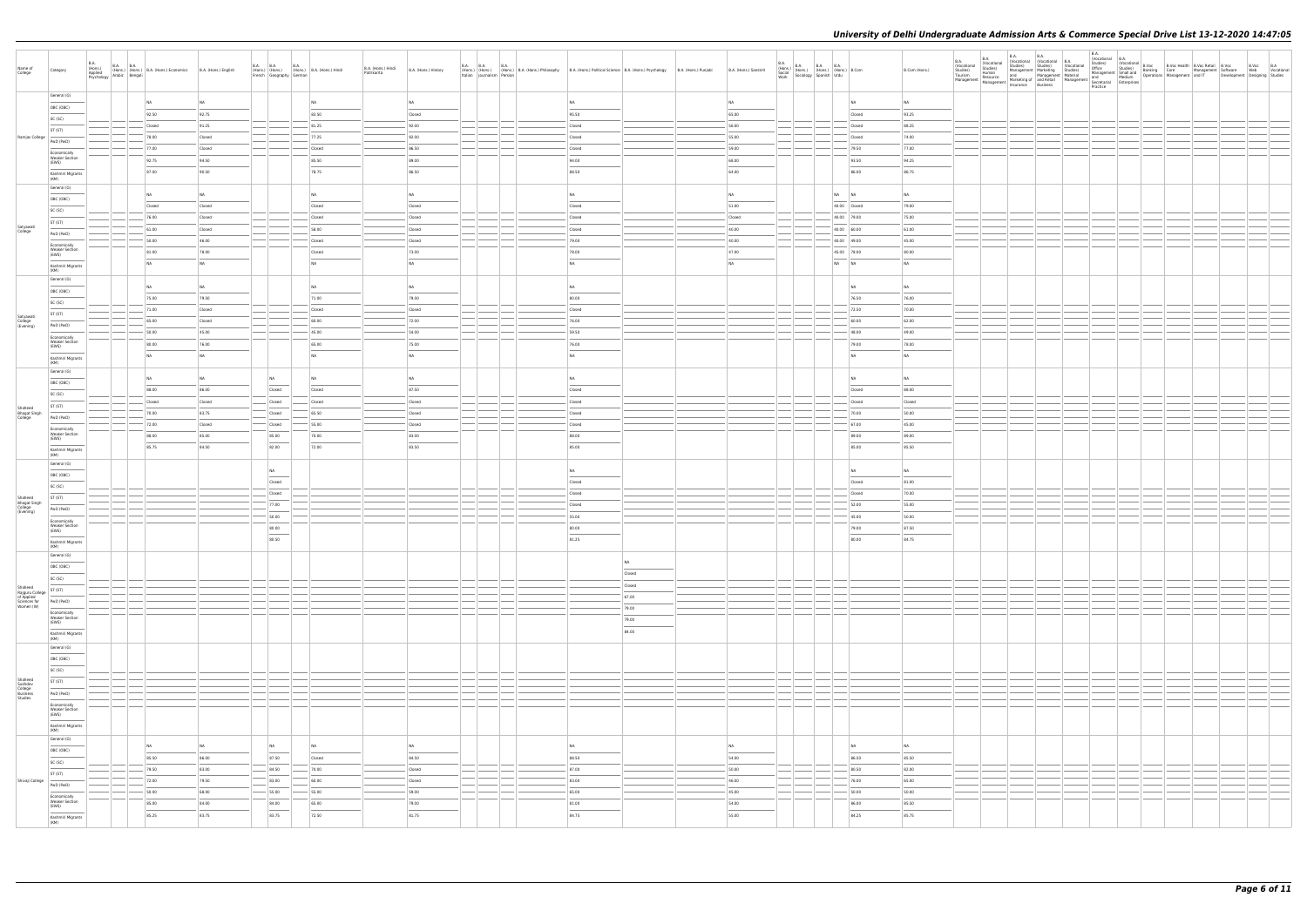| Name of<br>College                                                        | Category                                                                                                                                                                                                                                                                                                                                                                                                                                                                                                | B.A.           | B.A. (Hons.) B.A. B.A. (Hons.) B.A. (Hons.) Economics B.A. (Hons.) English Asplied (Hons.) Benglish Asplied Bengali |                 | <b>B.A. B.A.</b><br>French Geography German | B.A. | (Hons.) (Hons.) (Hons.) B.A. (Hons.) Hindi | B.A. (Hons.) Hindi<br>Patrikarita | B.A. (Hons.) History | Italian Journalism Persian |        | B.A. B.A. B.A. B.A. B.A. (Hons.) B.A. (Hons.) Philosophy B.A. (Hons.) Political Science B.A. (Hons.) Psychology B.A. (Hons.) Punjabi |             | B.A. (Hons.) Sanskrit | B.A.<br>(Hons.)<br>Social<br>Work | -) B.A. B.A. B.A. B.A. (Hons.) B.Com<br>Sociology Spanish Urdu |                | B.Com (Hons.)   | <b>B.A.</b><br>(Vocational | B.A.<br>(Vocational<br>Studies)<br>Human | <b>B.A.</b><br><b>B.A.</b><br>(Vocational (Vocational B.A.<br>Studies) Studies) (Vocat<br>Victorium Management Marketing Studies)<br>Tourism Human Management Marketing Studies)<br>Management Marketing Management Material Management Material<br>Management Maceutra Marketing of and Retail Management Secretation<br>Manage | (Vocational | Practice |  |  |  |
|---------------------------------------------------------------------------|---------------------------------------------------------------------------------------------------------------------------------------------------------------------------------------------------------------------------------------------------------------------------------------------------------------------------------------------------------------------------------------------------------------------------------------------------------------------------------------------------------|----------------|---------------------------------------------------------------------------------------------------------------------|-----------------|---------------------------------------------|------|--------------------------------------------|-----------------------------------|----------------------|----------------------------|--------|--------------------------------------------------------------------------------------------------------------------------------------|-------------|-----------------------|-----------------------------------|----------------------------------------------------------------|----------------|-----------------|----------------------------|------------------------------------------|----------------------------------------------------------------------------------------------------------------------------------------------------------------------------------------------------------------------------------------------------------------------------------------------------------------------------------|-------------|----------|--|--|--|
|                                                                           | General (G)<br>OBC (OBC)                                                                                                                                                                                                                                                                                                                                                                                                                                                                                |                | NA<br>Closed                                                                                                        |                 |                                             |      |                                            |                                   |                      |                            |        |                                                                                                                                      |             |                       |                                   |                                                                |                | NA<br>Closed    |                            |                                          |                                                                                                                                                                                                                                                                                                                                  |             |          |  |  |  |
|                                                                           | SC (SC)<br>ST (ST)                                                                                                                                                                                                                                                                                                                                                                                                                                                                                      |                | Closed                                                                                                              |                 |                                             |      |                                            |                                   |                      |                            |        |                                                                                                                                      |             |                       |                                   |                                                                |                | Closed          |                            |                                          |                                                                                                                                                                                                                                                                                                                                  |             |          |  |  |  |
| Shri Ram<br>College of<br>Commerce                                        | PwD (PwD)                                                                                                                                                                                                                                                                                                                                                                                                                                                                                               |                | Closed                                                                                                              |                 |                                             |      |                                            |                                   |                      |                            |        |                                                                                                                                      |             |                       |                                   |                                                                |                | Closed          |                            |                                          |                                                                                                                                                                                                                                                                                                                                  |             |          |  |  |  |
|                                                                           | Economically                                                                                                                                                                                                                                                                                                                                                                                                                                                                                            |                | 92.50                                                                                                               |                 |                                             |      |                                            |                                   |                      |                            |        |                                                                                                                                      |             |                       |                                   |                                                                |                | 82.00           |                            |                                          |                                                                                                                                                                                                                                                                                                                                  |             |          |  |  |  |
|                                                                           | <b>Weaker Section</b><br>(EWS)<br>Kashmiri Migrants<br>(KM)                                                                                                                                                                                                                                                                                                                                                                                                                                             |                | Closed<br>Closed                                                                                                    |                 |                                             |      |                                            |                                   |                      |                            |        |                                                                                                                                      |             |                       |                                   |                                                                |                | Closed<br>88.12 |                            |                                          |                                                                                                                                                                                                                                                                                                                                  |             |          |  |  |  |
|                                                                           | General (G)<br>OBC (OBC)                                                                                                                                                                                                                                                                                                                                                                                                                                                                                |                | Closed                                                                                                              | Closed          |                                             |      | Closed                                     |                                   | Closed               |                            |        | Closed                                                                                                                               |             |                       |                                   |                                                                | Closed         | Closed          |                            |                                          |                                                                                                                                                                                                                                                                                                                                  |             |          |  |  |  |
|                                                                           | SC (SC)                                                                                                                                                                                                                                                                                                                                                                                                                                                                                                 |                | 80.00                                                                                                               | 79.00           |                                             |      | 70.00                                      |                                   | 80.00                |                            |        | 85.00                                                                                                                                |             |                       |                                   |                                                                | 78.00          | 76.00           |                            |                                          |                                                                                                                                                                                                                                                                                                                                  |             |          |  |  |  |
|                                                                           | ST (ST)                                                                                                                                                                                                                                                                                                                                                                                                                                                                                                 |                | 70.00                                                                                                               | 79.00           |                                             |      | Closed                                     |                                   | 79.50                |                            |        | 85.50                                                                                                                                |             |                       |                                   |                                                                | 73.00          | 68.00           |                            |                                          |                                                                                                                                                                                                                                                                                                                                  |             |          |  |  |  |
| Shyam Lal<br>College                                                      | PwD (PwD)                                                                                                                                                                                                                                                                                                                                                                                                                                                                                               |                | 60.00                                                                                                               | 78.00           |                                             |      | 60.00                                      |                                   | 80.00                |                            |        | 81.00                                                                                                                                |             |                       |                                   |                                                                | 65.00          | 60.00           |                            |                                          |                                                                                                                                                                                                                                                                                                                                  |             |          |  |  |  |
|                                                                           | Economically<br><b>Weaker Section</b>                                                                                                                                                                                                                                                                                                                                                                                                                                                                   |                | 55.00                                                                                                               | 55.00           |                                             |      | 60.00                                      |                                   | $-$ 55.00            |                            |        | 70.00                                                                                                                                |             |                       |                                   |                                                                | 55.00          | 55.00           |                            |                                          |                                                                                                                                                                                                                                                                                                                                  |             |          |  |  |  |
|                                                                           | (EWS)                                                                                                                                                                                                                                                                                                                                                                                                                                                                                                   |                | 82.00                                                                                                               | 82.00           |                                             |      | 72.00                                      |                                   | 78.00                |                            |        | 80.00                                                                                                                                |             |                       |                                   |                                                                | 82.00          | 80.00           |                            |                                          |                                                                                                                                                                                                                                                                                                                                  |             |          |  |  |  |
|                                                                           | Kashmiri Migrants<br>(KM)<br>General (G)                                                                                                                                                                                                                                                                                                                                                                                                                                                                |                | 83.48                                                                                                               | 81.45           |                                             |      | 74.25                                      |                                   | 79.88                |                            |        | 82.80                                                                                                                                |             |                       |                                   |                                                                | 81.00          | 83.25           |                            |                                          |                                                                                                                                                                                                                                                                                                                                  |             |          |  |  |  |
|                                                                           | OBC (OBC)                                                                                                                                                                                                                                                                                                                                                                                                                                                                                               |                | Closed                                                                                                              |                 |                                             |      | Closed                                     |                                   |                      |                            |        | Closed                                                                                                                               |             |                       |                                   |                                                                | Closed         | Closed          |                            |                                          |                                                                                                                                                                                                                                                                                                                                  |             |          |  |  |  |
|                                                                           | SC (SC)                                                                                                                                                                                                                                                                                                                                                                                                                                                                                                 |                | 79.25                                                                                                               |                 |                                             |      | Closed                                     |                                   |                      |                            |        | Closed                                                                                                                               |             |                       |                                   |                                                                | 77.00          | 77.00           |                            |                                          |                                                                                                                                                                                                                                                                                                                                  |             |          |  |  |  |
|                                                                           | ST (ST)                                                                                                                                                                                                                                                                                                                                                                                                                                                                                                 |                | 72.25                                                                                                               |                 |                                             |      | Closed                                     |                                   |                      |                            |        | 75.50                                                                                                                                |             |                       |                                   |                                                                | 70.00          | 69.00           |                            |                                          |                                                                                                                                                                                                                                                                                                                                  |             |          |  |  |  |
| Shyam Lal<br>College<br>(Evening)                                         | PwD (PwD)                                                                                                                                                                                                                                                                                                                                                                                                                                                                                               |                | 60.00<br>60.00                                                                                                      |                 |                                             |      | 50.00<br>50.00                             |                                   |                      |                            |        | 73.00<br>65.00                                                                                                                       |             |                       |                                   |                                                                | 50.00<br>57.00 | 50.00<br>57.00  |                            |                                          |                                                                                                                                                                                                                                                                                                                                  |             |          |  |  |  |
|                                                                           | Economically<br><b>Weaker Section</b>                                                                                                                                                                                                                                                                                                                                                                                                                                                                   |                | 81.00                                                                                                               |                 |                                             |      | 67.00                                      |                                   |                      |                            |        | 77.50                                                                                                                                |             |                       |                                   |                                                                | 77.50          | 79.50           |                            |                                          |                                                                                                                                                                                                                                                                                                                                  |             |          |  |  |  |
|                                                                           | (EWS)<br>Kashmiri Migrants                                                                                                                                                                                                                                                                                                                                                                                                                                                                              |                | 60.00                                                                                                               |                 |                                             |      | 50.00                                      |                                   |                      |                            |        | 60.00                                                                                                                                |             |                       |                                   |                                                                | 55.00          | 55.00           |                            |                                          |                                                                                                                                                                                                                                                                                                                                  |             |          |  |  |  |
|                                                                           | (KM)<br>General (G)                                                                                                                                                                                                                                                                                                                                                                                                                                                                                     |                | NA                                                                                                                  |                 | NA                                          |      | NA                                         |                                   | NA                   |                            | I NA   | NA                                                                                                                                   |             | <b>NA</b>             |                                   |                                                                | NA             | NA              |                            |                                          |                                                                                                                                                                                                                                                                                                                                  |             |          |  |  |  |
|                                                                           | OBC (OBC)                                                                                                                                                                                                                                                                                                                                                                                                                                                                                               | 83.50          | 79.00                                                                                                               | 85.00           | 80.50                                       |      | 67.00                                      |                                   | Closed               |                            | Closed | Closed                                                                                                                               |             | 45.00                 |                                   |                                                                | Closed         | 82.25           |                            |                                          |                                                                                                                                                                                                                                                                                                                                  |             |          |  |  |  |
| Shyama Prasad ST (ST)                                                     | SC (SC)                                                                                                                                                                                                                                                                                                                                                                                                                                                                                                 | 77.00          | 74.00                                                                                                               | Closed          | 77.50                                       |      | Closed                                     |                                   | 78.00                |                            | Closed | Closed                                                                                                                               |             | 45.00                 |                                   |                                                                | 76.00          | 77.25           |                            |                                          |                                                                                                                                                                                                                                                                                                                                  |             |          |  |  |  |
| Mukherji<br>College For<br>Women (W)                                      | PwD (PwD)                                                                                                                                                                                                                                                                                                                                                                                                                                                                                               | 73.00          | 73.00                                                                                                               | 75.00           | 76.00                                       |      | 65.00                                      |                                   | 77.00                |                            | 68.00  | 74.00                                                                                                                                |             | 45.00                 |                                   |                                                                | 73.25          | 75.25           |                            |                                          |                                                                                                                                                                                                                                                                                                                                  |             |          |  |  |  |
|                                                                           | Economically                                                                                                                                                                                                                                                                                                                                                                                                                                                                                            | 72.00          | 70.00                                                                                                               | 74.50           | $- 76.00$                                   |      | 65.50                                      |                                   | 76.00                |                            | 68.00  | 69.00                                                                                                                                |             | 45.00                 |                                   |                                                                | 72.75          | 74.75           |                            |                                          |                                                                                                                                                                                                                                                                                                                                  |             |          |  |  |  |
|                                                                           | Weaker Section<br>(EWS)                                                                                                                                                                                                                                                                                                                                                                                                                                                                                 | 82.00          | 79.00                                                                                                               | 75.00           | 80.00                                       |      | 66.00                                      |                                   | 82.00                |                            | 72.00  | 73.00                                                                                                                                |             | 45.00                 |                                   |                                                                | 83.50          | 85.50           |                            |                                          |                                                                                                                                                                                                                                                                                                                                  |             |          |  |  |  |
|                                                                           | Kashmiri Migrants<br>(KM)                                                                                                                                                                                                                                                                                                                                                                                                                                                                               | 77.00          | 74.00                                                                                                               | 78.00           | 76.00                                       |      | 65.00                                      |                                   | 77.00                |                            | 68.00  | 71.00                                                                                                                                |             | 45.00                 |                                   |                                                                | 72.75          | 74.75           |                            |                                          |                                                                                                                                                                                                                                                                                                                                  |             |          |  |  |  |
|                                                                           | General (G)<br>OBC (OBC)                                                                                                                                                                                                                                                                                                                                                                                                                                                                                |                |                                                                                                                     | Closed          |                                             |      | Closed                                     |                                   |                      |                            |        | Closed                                                                                                                               |             |                       |                                   |                                                                | Closed         | Closed          |                            |                                          |                                                                                                                                                                                                                                                                                                                                  |             |          |  |  |  |
|                                                                           | SC (SC)                                                                                                                                                                                                                                                                                                                                                                                                                                                                                                 |                |                                                                                                                     | 80.00<br>Closed |                                             |      | Closed<br>Closed                           |                                   |                      |                            |        | Closed<br>Closed                                                                                                                     |             |                       |                                   |                                                                | 81.00<br>73.50 | 82.00<br>73.50  |                            |                                          |                                                                                                                                                                                                                                                                                                                                  |             |          |  |  |  |
| Sri Aurobindo                                                             | ST (ST)                                                                                                                                                                                                                                                                                                                                                                                                                                                                                                 |                |                                                                                                                     | 74.00           |                                             |      | Closed                                     |                                   |                      |                            |        | 79.00                                                                                                                                |             |                       |                                   |                                                                | 59.00          | 56.00           |                            |                                          |                                                                                                                                                                                                                                                                                                                                  |             |          |  |  |  |
| College (Day)                                                             | PwD (PwD)                                                                                                                                                                                                                                                                                                                                                                                                                                                                                               |                |                                                                                                                     | 55.00           |                                             |      | Closed                                     |                                   |                      |                            |        | 65.00                                                                                                                                |             |                       |                                   |                                                                | 40.00          | 48.00           |                            |                                          |                                                                                                                                                                                                                                                                                                                                  |             |          |  |  |  |
|                                                                           | Economically<br><b>Weaker Section</b><br>(EWS)                                                                                                                                                                                                                                                                                                                                                                                                                                                          |                |                                                                                                                     | 79.00           |                                             |      | 62.00                                      |                                   |                      |                            |        | 78.00                                                                                                                                |             |                       |                                   |                                                                | 78.00          | 83.00           |                            |                                          |                                                                                                                                                                                                                                                                                                                                  |             |          |  |  |  |
|                                                                           | Kashmiri Migrants<br>(KM)                                                                                                                                                                                                                                                                                                                                                                                                                                                                               |                |                                                                                                                     | 81.00           |                                             |      | 68.25                                      |                                   |                      |                            |        | 91.00                                                                                                                                |             |                       |                                   |                                                                | 81.00          | 84.00           |                            |                                          |                                                                                                                                                                                                                                                                                                                                  |             |          |  |  |  |
|                                                                           | General (G)<br>OBC (OBC)                                                                                                                                                                                                                                                                                                                                                                                                                                                                                | Closed<br>___  | Closed                                                                                                              | Closed          |                                             |      | Closed                                     |                                   |                      |                            |        |                                                                                                                                      |             |                       |                                   |                                                                | Closed         | Closed          |                            |                                          |                                                                                                                                                                                                                                                                                                                                  |             |          |  |  |  |
|                                                                           | SC (SC)                                                                                                                                                                                                                                                                                                                                                                                                                                                                                                 | 79.25          | 78.00                                                                                                               | 82.00           |                                             |      | 69.50                                      |                                   |                      |                            |        |                                                                                                                                      |             |                       |                                   |                                                                | 78.00          | 79.00           |                            |                                          |                                                                                                                                                                                                                                                                                                                                  |             |          |  |  |  |
|                                                                           | ST (ST)                                                                                                                                                                                                                                                                                                                                                                                                                                                                                                 | Closed         | 69.00                                                                                                               | 80.00           |                                             |      | 69.00                                      |                                   |                      |                            |        |                                                                                                                                      |             |                       |                                   |                                                                | Closed         | 69.00           |                            |                                          |                                                                                                                                                                                                                                                                                                                                  |             |          |  |  |  |
| Sri Aurobindo<br>College<br>(Evening)                                     | PwD (PwD)                                                                                                                                                                                                                                                                                                                                                                                                                                                                                               | 71.75          | 64.00                                                                                                               | 80.00           |                                             |      | 62.00                                      |                                   |                      |                            |        |                                                                                                                                      |             |                       |                                   |                                                                | 62.00          | 64.00           |                            |                                          |                                                                                                                                                                                                                                                                                                                                  |             |          |  |  |  |
|                                                                           | Economically<br>Weaker Section                                                                                                                                                                                                                                                                                                                                                                                                                                                                          | 77.50<br>79.75 | 65.00<br>82.00                                                                                                      | 77.00<br>85.00  |                                             |      | 60.00<br>67.00                             |                                   |                      |                            |        |                                                                                                                                      |             |                       |                                   |                                                                | 65.00<br>81.00 | 64.00<br>83.00  |                            |                                          |                                                                                                                                                                                                                                                                                                                                  |             |          |  |  |  |
|                                                                           | (EWS)<br>$\sim$<br>Kashmiri Migrants<br>(KM)                                                                                                                                                                                                                                                                                                                                                                                                                                                            | 74.50          | 73.00                                                                                                               | 82.00           |                                             |      | $\sim$<br>60.00                            |                                   |                      |                            |        |                                                                                                                                      |             |                       |                                   |                                                                | 72.00          | 74.00           |                            |                                          |                                                                                                                                                                                                                                                                                                                                  |             |          |  |  |  |
|                                                                           | General (G)                                                                                                                                                                                                                                                                                                                                                                                                                                                                                             |                | NA                                                                                                                  |                 |                                             |      |                                            |                                   |                      |                            |        |                                                                                                                                      | NA          |                       |                                   |                                                                | NA             | NA              |                            |                                          |                                                                                                                                                                                                                                                                                                                                  |             |          |  |  |  |
|                                                                           | Sikh Minority (SM)                                                                                                                                                                                                                                                                                                                                                                                                                                                                                      |                | $\overline{\phantom{a}}$<br>Closed                                                                                  |                 |                                             |      |                                            |                                   |                      |                            |        |                                                                                                                                      | 48.00       |                       |                                   |                                                                | Closed         | Closed          |                            |                                          |                                                                                                                                                                                                                                                                                                                                  |             |          |  |  |  |
| Sri Guru Gobind<br>Singh College<br>of Commerce<br>* Sikh<br>Minority(SM) | PwD (PwD)<br>Economically                                                                                                                                                                                                                                                                                                                                                                                                                                                                               |                | 60.00                                                                                                               |                 |                                             |      |                                            |                                   |                      |                            |        |                                                                                                                                      | 50.00       |                       |                                   |                                                                | Closed         | 60.00           |                            |                                          |                                                                                                                                                                                                                                                                                                                                  |             |          |  |  |  |
|                                                                           | <b>Weaker Section</b><br>(EWS)                                                                                                                                                                                                                                                                                                                                                                                                                                                                          |                | NA                                                                                                                  |                 |                                             |      |                                            |                                   |                      |                            |        |                                                                                                                                      | NA          |                       |                                   |                                                                | <b>NA</b>      | NA              |                            |                                          |                                                                                                                                                                                                                                                                                                                                  |             |          |  |  |  |
|                                                                           | $\sim$<br>Kashmiri Migrants<br>(KM)                                                                                                                                                                                                                                                                                                                                                                                                                                                                     |                | $\overline{\phantom{a}}$<br>86.50                                                                                   |                 |                                             |      |                                            |                                   |                      |                            |        |                                                                                                                                      | 48.00       |                       |                                   |                                                                | 85.50          | 86.50           |                            |                                          |                                                                                                                                                                                                                                                                                                                                  |             |          |  |  |  |
|                                                                           | General (G)<br>Sikh Minority (SM)                                                                                                                                                                                                                                                                                                                                                                                                                                                                       |                |                                                                                                                     | NA              |                                             |      | NA                                         | <b>NA</b>                         | NA                   |                            |        | I NA                                                                                                                                 | NA          |                       |                                   |                                                                | NA             | NA              |                            |                                          |                                                                                                                                                                                                                                                                                                                                  |             |          |  |  |  |
|                                                                           | PwD (PwD)                                                                                                                                                                                                                                                                                                                                                                                                                                                                                               |                |                                                                                                                     | 77.00           |                                             |      | 47.00                                      | 48.00                             | 65.00                |                            |        | 68.00                                                                                                                                | 40.00       |                       |                                   |                                                                | 74.50          | Closed          |                            |                                          |                                                                                                                                                                                                                                                                                                                                  |             |          |  |  |  |
| Sri Guru Nanak<br>Dev Khalsa<br>College<br>* Sikh<br>Minority(SM)         | Economically                                                                                                                                                                                                                                                                                                                                                                                                                                                                                            |                |                                                                                                                     | 60.00           |                                             |      | 57.00                                      | 53.00                             | 54.00                |                            |        | 55.00                                                                                                                                | 40.00       |                       |                                   |                                                                | 56.00          | 57.00           |                            |                                          |                                                                                                                                                                                                                                                                                                                                  |             |          |  |  |  |
|                                                                           | Weaker Section<br>(EWS)<br>Kashmiri Migrants                                                                                                                                                                                                                                                                                                                                                                                                                                                            |                |                                                                                                                     | NA<br>80.50     |                                             |      | NA<br>70.00                                | NA<br>68.00                       | NA<br>76.75          |                            |        | NA.<br>80.00                                                                                                                         | NA<br>45.00 |                       |                                   |                                                                | NA<br>80.00    | NA<br>82.50     |                            |                                          |                                                                                                                                                                                                                                                                                                                                  |             |          |  |  |  |
|                                                                           | (KM)<br>General (G)                                                                                                                                                                                                                                                                                                                                                                                                                                                                                     |                | Closed                                                                                                              | Closed          |                                             |      | Closed                                     |                                   | Closed               |                            |        | Closed                                                                                                                               | Closed      |                       |                                   |                                                                | Closed         | Closed          |                            |                                          |                                                                                                                                                                                                                                                                                                                                  |             |          |  |  |  |
|                                                                           | Sikh Minority (SM)                                                                                                                                                                                                                                                                                                                                                                                                                                                                                      |                | Closed                                                                                                              | Closed          |                                             |      | 45.00                                      |                                   | 77.00                |                            |        | Closed                                                                                                                               | 45.50       |                       |                                   |                                                                | Closed         | 89.00           |                            |                                          |                                                                                                                                                                                                                                                                                                                                  |             |          |  |  |  |
| Sri Guru Tegh<br>Bahadur Khalsa<br>College<br>* Sikh<br>Minority(SM)      | PwD (PwD)                                                                                                                                                                                                                                                                                                                                                                                                                                                                                               |                | 75.00                                                                                                               | 85.00           |                                             |      | Closed                                     |                                   | Closed               |                            |        | Closed                                                                                                                               | 45.00       |                       |                                   |                                                                | 80.50          | 68.00           |                            |                                          |                                                                                                                                                                                                                                                                                                                                  |             |          |  |  |  |
|                                                                           | Economically<br><b>Weaker Section</b><br>(EWS)                                                                                                                                                                                                                                                                                                                                                                                                                                                          |                | NA                                                                                                                  | <b>NA</b>       |                                             |      | NA                                         |                                   | NA                   |                            |        | NA                                                                                                                                   | NA          |                       |                                   |                                                                | NA             | NA              |                            |                                          |                                                                                                                                                                                                                                                                                                                                  |             |          |  |  |  |
|                                                                           | $\frac{1}{2} \left( \frac{1}{2} \right) \left( \frac{1}{2} \right) \left( \frac{1}{2} \right) \left( \frac{1}{2} \right) \left( \frac{1}{2} \right) \left( \frac{1}{2} \right) \left( \frac{1}{2} \right) \left( \frac{1}{2} \right) \left( \frac{1}{2} \right) \left( \frac{1}{2} \right) \left( \frac{1}{2} \right) \left( \frac{1}{2} \right) \left( \frac{1}{2} \right) \left( \frac{1}{2} \right) \left( \frac{1}{2} \right) \left( \frac{1}{2} \right) \left( \frac$<br>Kashmiri Migrants<br>(KM) |                | 86.25                                                                                                               | 85.00           |                                             |      | 74.25                                      |                                   | 84.25                |                            |        | 86.00                                                                                                                                | 50.00       |                       |                                   |                                                                | 85.50          | 86.00           |                            |                                          |                                                                                                                                                                                                                                                                                                                                  |             |          |  |  |  |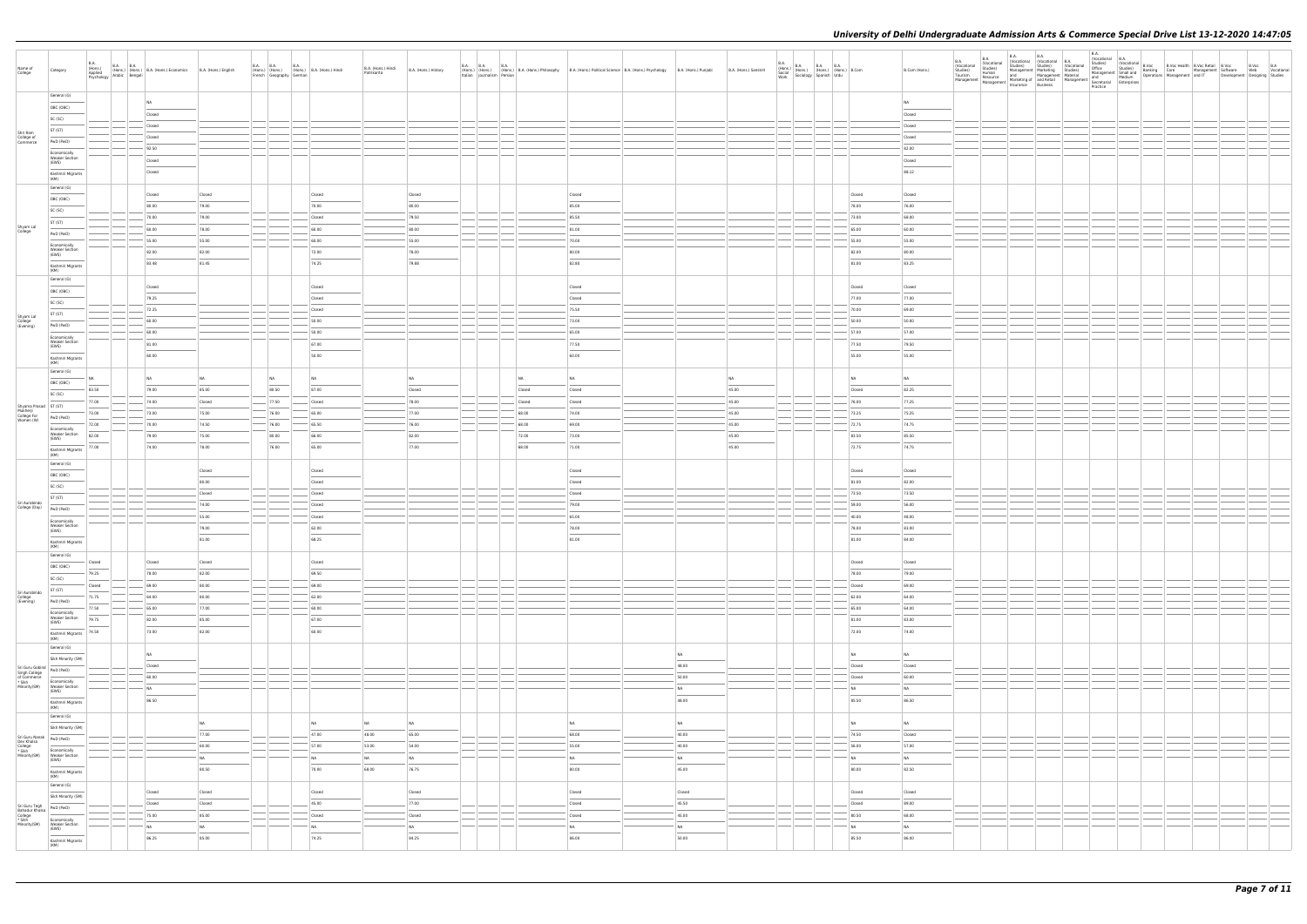| Name of<br>College              | Category                                       | <b>B.A.</b><br>(Hons.)<br>Applied<br>Psychology |                    | B.A. (Hons.) B.A. (Hons.) Economics<br>Natalic Bengali | B.A. (Hons.) English | B.A. B.A. B.A. B.A. (Hons.) B.A. (Hons.) Hindi<br>French Geography German | B.A. (Hons.) Hindi<br>Patrikarita | B.A. (Hons.) History | Italian Journalism Persian |             | B.A. B.A. B.A. (Hons.) B.A. (Hons.) Philosophy B.A. (Hons.) Political Science B.A. (Hons.) Psychology | B.A. (Hons.) Punjabi | B.A. (Hons.) Sanskrit | B.A. | $\begin{tabular}{ l c c c c } \hline B.A. & B.A. & B.A. & B.A. & B.A. & (Hons.) & B.Com & \\ (Hons.) & (Hons.) & (Hons.) & (Hons.) & B.Com & \\ Sociology & Spanish & Urdu & \\ \hline \end{tabular}$                                                                                                                                                                                                                                                                               |              | B.Com (Hons.) | <b>B.A.</b><br>(Vocational<br>Studies)<br>Tourism<br>Management |  |  |  |  | Development Designing Studies | B.Voc B.A<br>Web Vocational |  |
|---------------------------------|------------------------------------------------|-------------------------------------------------|--------------------|--------------------------------------------------------|----------------------|---------------------------------------------------------------------------|-----------------------------------|----------------------|----------------------------|-------------|-------------------------------------------------------------------------------------------------------|----------------------|-----------------------|------|-------------------------------------------------------------------------------------------------------------------------------------------------------------------------------------------------------------------------------------------------------------------------------------------------------------------------------------------------------------------------------------------------------------------------------------------------------------------------------------|--------------|---------------|-----------------------------------------------------------------|--|--|--|--|-------------------------------|-----------------------------|--|
|                                 | General (G)                                    |                                                 |                    | NA                                                     | NA                   | <b>NA</b>                                                                 |                                   | <b>NA</b>            |                            |             | NA                                                                                                    |                      | NA                    |      | NA                                                                                                                                                                                                                                                                                                                                                                                                                                                                                  | NA           | NA            |                                                                 |  |  |  |  |                               |                             |  |
|                                 | OBC (OBC)                                      |                                                 |                    | Closed                                                 | Closed               | 82.25                                                                     |                                   | 93.25                |                            |             | Closed                                                                                                |                      | Closed                |      | $\sim$<br>91.25                                                                                                                                                                                                                                                                                                                                                                                                                                                                     | Closed       | 93.50         |                                                                 |  |  |  |  |                               |                             |  |
|                                 | SC (SC)                                        |                                                 |                    | Closed                                                 | 90.50                | Closed                                                                    |                                   | 92.00                |                            |             | Closed                                                                                                |                      | 60.00                 |      | 89.00                                                                                                                                                                                                                                                                                                                                                                                                                                                                               | Closed       | 91.00         |                                                                 |  |  |  |  |                               |                             |  |
| Venketeswara                    | ST (ST)                                        |                                                 |                    | 77.00                                                  | Closed               | 69.00                                                                     |                                   | Closed               |                            |             | Closed                                                                                                |                      | 52.00                 |      | Closed                                                                                                                                                                                                                                                                                                                                                                                                                                                                              | 87.75        | 87.75         |                                                                 |  |  |  |  |                               |                             |  |
| College                         | PwD (PwD)                                      |                                                 |                    | 81.00                                                  | Closed               | Closed                                                                    |                                   | Closed               |                            |             | Closed                                                                                                |                      | 52.00                 |      | 83.00                                                                                                                                                                                                                                                                                                                                                                                                                                                                               | 87.00        | 88.75         |                                                                 |  |  |  |  |                               |                             |  |
|                                 | Economically<br><b>Weaker Section</b><br>(EWS) |                                                 |                    | Closed                                                 | Closed               | 76.50                                                                     |                                   | 92.75                |                            |             | 95.00                                                                                                 |                      | Closed                |      | 90.75                                                                                                                                                                                                                                                                                                                                                                                                                                                                               | 94.50        | 94.75         |                                                                 |  |  |  |  |                               |                             |  |
|                                 | Kashmiri Migrants                              |                                                 |                    | 84.00                                                  | 81.50                | 68.00                                                                     |                                   | 84.00                |                            |             | 89.00                                                                                                 |                      | 52.00                 |      | $\frac{1}{2} \left( \frac{1}{2} \right) \left( \frac{1}{2} \right) \left( \frac{1}{2} \right) \left( \frac{1}{2} \right) \left( \frac{1}{2} \right) \left( \frac{1}{2} \right) \left( \frac{1}{2} \right) \left( \frac{1}{2} \right) \left( \frac{1}{2} \right) \left( \frac{1}{2} \right) \left( \frac{1}{2} \right) \left( \frac{1}{2} \right) \left( \frac{1}{2} \right) \left( \frac{1}{2} \right) \left( \frac{1}{2} \right) \left( \frac{1}{2} \right) \left( \frac$<br>86.25 | 88.00        | 88.50         |                                                                 |  |  |  |  |                               |                             |  |
|                                 | (KM)<br>General (G)                            |                                                 |                    |                                                        |                      |                                                                           |                                   |                      |                            |             |                                                                                                       |                      |                       |      |                                                                                                                                                                                                                                                                                                                                                                                                                                                                                     |              |               |                                                                 |  |  |  |  |                               |                             |  |
|                                 | OBC (OBC)                                      |                                                 |                    |                                                        | NA                   | NA<br><b>NA</b>                                                           |                                   | NA                   |                            |             |                                                                                                       |                      |                       |      |                                                                                                                                                                                                                                                                                                                                                                                                                                                                                     | NA           | NA            |                                                                 |  |  |  |  |                               |                             |  |
|                                 | SC (SC)                                        |                                                 |                    |                                                        | 76.50                | Closed<br>67.25                                                           |                                   | Closed               |                            |             |                                                                                                       |                      |                       |      |                                                                                                                                                                                                                                                                                                                                                                                                                                                                                     | 76.50        | 78.50         |                                                                 |  |  |  |  |                               |                             |  |
|                                 | ST (ST)                                        |                                                 |                    |                                                        | 77.00                | Closed<br>Closed                                                          |                                   | Closed               |                            |             |                                                                                                       |                      |                       |      |                                                                                                                                                                                                                                                                                                                                                                                                                                                                                     | 69.00        | 71.00         |                                                                 |  |  |  |  |                               |                             |  |
| Swami<br>Shardhanand<br>College | PwD (PwD)                                      |                                                 |                    |                                                        | 70.00                | 52.00<br>Closed                                                           |                                   | 68.00                |                            |             |                                                                                                       |                      |                       |      |                                                                                                                                                                                                                                                                                                                                                                                                                                                                                     | 50.00        | 56.00         |                                                                 |  |  |  |  |                               |                             |  |
|                                 | Economically                                   |                                                 |                    |                                                        | 60.00                | 55.00<br>Closed                                                           |                                   | 53.00                |                            |             |                                                                                                       |                      |                       |      |                                                                                                                                                                                                                                                                                                                                                                                                                                                                                     | 53.00        | 53.00         |                                                                 |  |  |  |  |                               |                             |  |
|                                 | <b>Weaker Section</b><br>(EWS)                 |                                                 |                    |                                                        | 78.00                | 81.00<br>65.00                                                            |                                   | 75.00                |                            |             |                                                                                                       |                      |                       |      |                                                                                                                                                                                                                                                                                                                                                                                                                                                                                     | 78.50        | 82.00         |                                                                 |  |  |  |  |                               |                             |  |
|                                 | Kashmiri Migrants<br>(KM)                      |                                                 |                    |                                                        | 72.00                | 68.00<br>56.00                                                            |                                   | 68.00                |                            |             |                                                                                                       |                      |                       |      |                                                                                                                                                                                                                                                                                                                                                                                                                                                                                     | 68.00        | 68.00         |                                                                 |  |  |  |  |                               |                             |  |
|                                 | General (G)                                    |                                                 |                    |                                                        |                      |                                                                           |                                   |                      |                            |             |                                                                                                       |                      |                       |      |                                                                                                                                                                                                                                                                                                                                                                                                                                                                                     |              |               |                                                                 |  |  |  |  |                               |                             |  |
|                                 | OBC (OBC)                                      | <b>NA</b>                                       |                    |                                                        | NA                   | NA                                                                        |                                   | NA                   |                            |             | NA                                                                                                    |                      | <b>NA</b>             |      |                                                                                                                                                                                                                                                                                                                                                                                                                                                                                     | NA           | NA            |                                                                 |  |  |  |  |                               |                             |  |
|                                 | SC (SC)                                        | 84.75                                           |                    |                                                        | 81.50                | 67.50                                                                     |                                   | Closed               |                            |             | 81.75                                                                                                 |                      | 45.00                 |      |                                                                                                                                                                                                                                                                                                                                                                                                                                                                                     | Closed       | 83.00         |                                                                 |  |  |  |  |                               |                             |  |
|                                 | ST (ST)                                        | 78.50                                           |                    |                                                        | 79.50                | Closed                                                                    |                                   | 75.75                |                            |             | Closed                                                                                                |                      | 45.00                 |      |                                                                                                                                                                                                                                                                                                                                                                                                                                                                                     | 69.00        | 70.00         |                                                                 |  |  |  |  |                               |                             |  |
| Vivekananda<br>College (W)      | PwD (PwD)                                      | 78.50                                           |                    |                                                        | 74.00                | 60.00                                                                     |                                   | 73.50                |                            |             | 80.00                                                                                                 |                      | 45.00                 |      |                                                                                                                                                                                                                                                                                                                                                                                                                                                                                     | 68.00        | 69.00         |                                                                 |  |  |  |  |                               |                             |  |
|                                 | Economically                                   | 74.00                                           |                    |                                                        | 55.00                | 53.00                                                                     |                                   | 66.50                |                            |             | 72.00                                                                                                 |                      | 45.00                 |      |                                                                                                                                                                                                                                                                                                                                                                                                                                                                                     | 56.00        | 60.00         |                                                                 |  |  |  |  |                               |                             |  |
|                                 | Weaker Section<br>(EWS)                        | 84.00                                           |                    |                                                        | 82.00                | 62.00                                                                     |                                   | 76.75                |                            |             | 83.00                                                                                                 |                      | 45.00                 |      |                                                                                                                                                                                                                                                                                                                                                                                                                                                                                     | 79.00        | 81.00         |                                                                 |  |  |  |  |                               |                             |  |
|                                 | Kashmiri Migrants<br>(KM)                      | 84.75                                           |                    |                                                        | 81.50                | 67.50                                                                     |                                   | 76.50                |                            |             | 81.00                                                                                                 |                      | 45.00                 |      |                                                                                                                                                                                                                                                                                                                                                                                                                                                                                     | 77.50        | 83.00         |                                                                 |  |  |  |  |                               |                             |  |
|                                 | General (G)                                    |                                                 |                    |                                                        |                      |                                                                           |                                   |                      |                            |             |                                                                                                       |                      |                       |      |                                                                                                                                                                                                                                                                                                                                                                                                                                                                                     |              |               |                                                                 |  |  |  |  |                               |                             |  |
|                                 | OBC (OBC)                                      |                                                 | NA NA NA           |                                                        | NA                   | NA                                                                        |                                   | NA                   |                            | NA NA       | NA<br>NA                                                                                              |                      | NA                    |      |                                                                                                                                                                                                                                                                                                                                                                                                                                                                                     | NA NA        | NA            |                                                                 |  |  |  |  |                               |                             |  |
|                                 | SC (SC)                                        |                                                 | Closed 42.75 84.00 |                                                        | 83.00                | Closed                                                                    |                                   | Closed               |                            | 52.00 76.00 | 87.50<br>89.25                                                                                        |                      | 53.00                 |      |                                                                                                                                                                                                                                                                                                                                                                                                                                                                                     | Closed 87.75 | 78.00         |                                                                 |  |  |  |  |                               |                             |  |
|                                 | ST (ST)                                        |                                                 | 40.00 40.00 75.00  |                                                        | 82.00                | Closed                                                                    |                                   | 81.00                |                            | 40.00 70.00 | Closed<br>Closed                                                                                      |                      | Closed                |      |                                                                                                                                                                                                                                                                                                                                                                                                                                                                                     | 40.00 Closed | 75.00         |                                                                 |  |  |  |  |                               |                             |  |
| Zakir Husain<br>Delhi College   | PwD (PwD)                                      |                                                 | Closed 40.00 70.00 |                                                        | Closed               | 50.00                                                                     |                                   | Closed               |                            | 40.00 70.00 | 86.00<br>Closed                                                                                       |                      | 40.00                 |      |                                                                                                                                                                                                                                                                                                                                                                                                                                                                                     | 40.00 71.00  | 52.00         |                                                                 |  |  |  |  |                               |                             |  |
|                                 | Economically                                   |                                                 | 40.00 40.00 62.00  |                                                        | 60.00                | 60.00                                                                     |                                   | 61.00                |                            | 40.00 65.00 | 60.00<br>Closed                                                                                       |                      | 40.00                 |      |                                                                                                                                                                                                                                                                                                                                                                                                                                                                                     | 40.00 50.00  | 50.00         |                                                                 |  |  |  |  |                               |                             |  |
|                                 | <b>Weaker Section</b><br>(EWS)                 |                                                 | 60.00 45.00 84.00  |                                                        | 84.00                | 64.00                                                                     |                                   | 81.00                |                            | 50.00 80.00 | 82.00<br>89.00                                                                                        |                      | 57.00                 |      |                                                                                                                                                                                                                                                                                                                                                                                                                                                                                     | 58.00 85.00  | 81.00         |                                                                 |  |  |  |  |                               |                             |  |
|                                 | Kashmiri Migrants<br>(KM)                      |                                                 | 67.00 48.00 86.00  |                                                        | 84.00                | 70.00                                                                     |                                   | 83.00                |                            | 53.00 80.00 | 87.00<br>84.00                                                                                        |                      | 53.00                 |      |                                                                                                                                                                                                                                                                                                                                                                                                                                                                                     | 64.00 83.00  | 83.00         |                                                                 |  |  |  |  |                               |                             |  |
|                                 | General (G)                                    |                                                 |                    |                                                        |                      |                                                                           |                                   |                      |                            |             |                                                                                                       |                      |                       |      |                                                                                                                                                                                                                                                                                                                                                                                                                                                                                     |              |               |                                                                 |  |  |  |  |                               |                             |  |
|                                 | OBC (OBC)                                      |                                                 |                    |                                                        | NA                   | NA                                                                        |                                   | NA                   |                            | NA          | NA                                                                                                    |                      | <b>NA</b>             |      |                                                                                                                                                                                                                                                                                                                                                                                                                                                                                     | NA NA        | NA            |                                                                 |  |  |  |  |                               |                             |  |
|                                 | SC (SC)                                        |                                                 |                    |                                                        | Closed               | Closed                                                                    |                                   | Closed               |                            | Closed      | Closed                                                                                                |                      | Closed                |      |                                                                                                                                                                                                                                                                                                                                                                                                                                                                                     | 40.50 78.00  | 75.00         |                                                                 |  |  |  |  |                               |                             |  |
| Zakir Husain                    | ST (ST)                                        |                                                 |                    |                                                        | Closed               | Closed                                                                    |                                   | Closed               |                            | 40.00       | Closed                                                                                                |                      | Closed                |      |                                                                                                                                                                                                                                                                                                                                                                                                                                                                                     | 40.00 68.00  | 68.00         |                                                                 |  |  |  |  |                               |                             |  |
| Delhi College<br>(Evening)      | PwD (PwD)                                      |                                                 |                    |                                                        | Closed               | Closed                                                                    |                                   | Closed               |                            | 40.00       | Closed                                                                                                |                      | 40.00                 |      |                                                                                                                                                                                                                                                                                                                                                                                                                                                                                     | 40.00 53.00  | 53.00         |                                                                 |  |  |  |  |                               |                             |  |
|                                 | Economically<br><b>Weaker Section</b>          |                                                 |                    |                                                        | 57.00                | 48.00                                                                     |                                   | 55.00                |                            | 42.75       | 55.00                                                                                                 |                      | 42.75                 |      |                                                                                                                                                                                                                                                                                                                                                                                                                                                                                     | 42.75 45.00  | 45.00         |                                                                 |  |  |  |  |                               |                             |  |
|                                 | (EWS)                                          |                                                 |                    |                                                        | 81.00                | 71.00                                                                     |                                   | 77.00                |                            | 45.00       | 82.00                                                                                                 |                      | 45.00                 |      |                                                                                                                                                                                                                                                                                                                                                                                                                                                                                     | 45.00 79.00  | 77.00         |                                                                 |  |  |  |  |                               |                             |  |
|                                 | Kashmiri Migrants<br>(KM)                      |                                                 |                    |                                                        | 80.25                | 70.00                                                                     |                                   | 78.00                |                            | 45.00       | 81.00                                                                                                 |                      | 49.50                 |      |                                                                                                                                                                                                                                                                                                                                                                                                                                                                                     | 55.00 79.50  | 82.00         |                                                                 |  |  |  |  |                               |                             |  |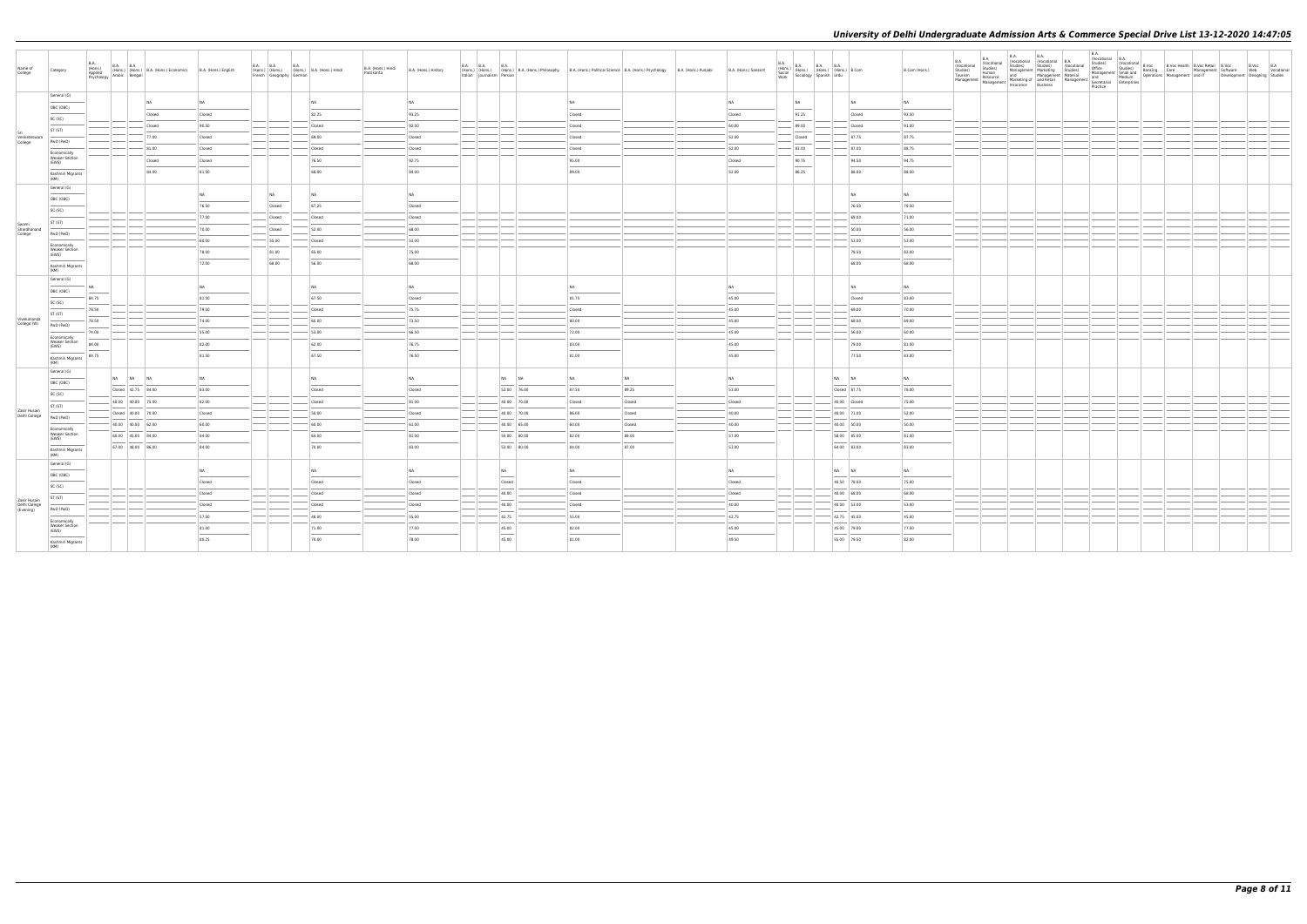# **Arts & Commerce Courses Special Drive Remarks**

| Name of<br>College                                  |                                                                                                | B.A. (Hons.) B.A. (Hons.) B.A. (Hons.) B.A. (Hons.) Economics<br>Psychology Arabic Bengali B.A. (Hons.) Economics                                                                                                                                                  | B.A. (Hons.) English                                                                                                                                                                                                                  |                                                                                                                                                                                                                                           | $\begin{array}{ l l }\hline \text{B.A. (Hons.)} & \text{B.A. (Hons.)} \\\hline \text{French} & \text{B.A. (Hons.)} \\\hline \text{German} & \text{German}\end{array} \quad \begin{array}{ l }\hline \text{B.A. (Hons.)} & \text{B.A. (Hons.)} \\\hline \end{array} \text{Hindi}$ |                                                                                                                                                                                                                                                                                            | B.A. (Hons.)<br>Hindi<br>Patrikarita                                    | B.A. (Hons.) History                                                                                                                                                                                                                                                                             |                                                                                                                                                                                                                                                                                                          | $\left \begin{array}{l}\text{B.A. (Hons.)} \\ \text{train}\end{array}\right \text{B.A. (Hons.)} \text{ journalistm}.$                            | B.A.<br>(Hons.) B.A. (Hons.) Philosophy<br>Persian                                                                                                                                                                            | B.A. (Hons.) Political Science                                                                                                                | B.A. (Hons.) Psychology                                                                                                                                                                                                                                                                                                                                                                                                                                                                                                       | B.A. (Hons.) Punjabi B.A. (Hons.) Sanskrit                                                                                                                                                                                                                                            |                                                                                                                                                                                                                                                                                                      | B.A.<br>(Hons.)<br>Social<br>Work                                                                 | B.A. (Hons.) Sociology                                                                                                                        |                                                                                                                                                                                                                                           | B.A. (Hons.) B.A. (Hons.) Urdu B.Com                                                                         |                                                                                                                                                                                                                              | B.Com (Hons.)                                                                                                                                                                                                                                                                                                                                                                                                        |
|-----------------------------------------------------|------------------------------------------------------------------------------------------------|--------------------------------------------------------------------------------------------------------------------------------------------------------------------------------------------------------------------------------------------------------------------|---------------------------------------------------------------------------------------------------------------------------------------------------------------------------------------------------------------------------------------|-------------------------------------------------------------------------------------------------------------------------------------------------------------------------------------------------------------------------------------------|----------------------------------------------------------------------------------------------------------------------------------------------------------------------------------------------------------------------------------------------------------------------------------|--------------------------------------------------------------------------------------------------------------------------------------------------------------------------------------------------------------------------------------------------------------------------------------------|-------------------------------------------------------------------------|--------------------------------------------------------------------------------------------------------------------------------------------------------------------------------------------------------------------------------------------------------------------------------------------------|----------------------------------------------------------------------------------------------------------------------------------------------------------------------------------------------------------------------------------------------------------------------------------------------------------|--------------------------------------------------------------------------------------------------------------------------------------------------|-------------------------------------------------------------------------------------------------------------------------------------------------------------------------------------------------------------------------------|-----------------------------------------------------------------------------------------------------------------------------------------------|-------------------------------------------------------------------------------------------------------------------------------------------------------------------------------------------------------------------------------------------------------------------------------------------------------------------------------------------------------------------------------------------------------------------------------------------------------------------------------------------------------------------------------|---------------------------------------------------------------------------------------------------------------------------------------------------------------------------------------------------------------------------------------------------------------------------------------|------------------------------------------------------------------------------------------------------------------------------------------------------------------------------------------------------------------------------------------------------------------------------------------------------|---------------------------------------------------------------------------------------------------|-----------------------------------------------------------------------------------------------------------------------------------------------|-------------------------------------------------------------------------------------------------------------------------------------------------------------------------------------------------------------------------------------------|--------------------------------------------------------------------------------------------------------------|------------------------------------------------------------------------------------------------------------------------------------------------------------------------------------------------------------------------------|----------------------------------------------------------------------------------------------------------------------------------------------------------------------------------------------------------------------------------------------------------------------------------------------------------------------------------------------------------------------------------------------------------------------|
| Acharya<br>Narendra Dev<br>College                  |                                                                                                |                                                                                                                                                                                                                                                                    |                                                                                                                                                                                                                                       |                                                                                                                                                                                                                                           |                                                                                                                                                                                                                                                                                  |                                                                                                                                                                                                                                                                                            |                                                                         |                                                                                                                                                                                                                                                                                                  |                                                                                                                                                                                                                                                                                                          |                                                                                                                                                  |                                                                                                                                                                                                                               |                                                                                                                                               |                                                                                                                                                                                                                                                                                                                                                                                                                                                                                                                               |                                                                                                                                                                                                                                                                                       |                                                                                                                                                                                                                                                                                                      |                                                                                                   |                                                                                                                                               |                                                                                                                                                                                                                                           |                                                                                                              |                                                                                                                                                                                                                              |                                                                                                                                                                                                                                                                                                                                                                                                                      |
| Mahavidyalaya<br>(W)                                |                                                                                                |                                                                                                                                                                                                                                                                    |                                                                                                                                                                                                                                       |                                                                                                                                                                                                                                           |                                                                                                                                                                                                                                                                                  |                                                                                                                                                                                                                                                                                            |                                                                         |                                                                                                                                                                                                                                                                                                  |                                                                                                                                                                                                                                                                                                          |                                                                                                                                                  |                                                                                                                                                                                                                               |                                                                                                                                               |                                                                                                                                                                                                                                                                                                                                                                                                                                                                                                                               |                                                                                                                                                                                                                                                                                       |                                                                                                                                                                                                                                                                                                      |                                                                                                   |                                                                                                                                               |                                                                                                                                                                                                                                           |                                                                                                              |                                                                                                                                                                                                                              |                                                                                                                                                                                                                                                                                                                                                                                                                      |
| Aryabhatta<br>College                               |                                                                                                |                                                                                                                                                                                                                                                                    |                                                                                                                                                                                                                                       |                                                                                                                                                                                                                                           |                                                                                                                                                                                                                                                                                  | 1% less for women candidates                                                                                                                                                                                                                                                               |                                                                         | 1% less for women candidates                                                                                                                                                                                                                                                                     |                                                                                                                                                                                                                                                                                                          |                                                                                                                                                  |                                                                                                                                                                                                                               | 1% less for women candidates                                                                                                                  |                                                                                                                                                                                                                                                                                                                                                                                                                                                                                                                               |                                                                                                                                                                                                                                                                                       |                                                                                                                                                                                                                                                                                                      |                                                                                                   |                                                                                                                                               |                                                                                                                                                                                                                                           |                                                                                                              | 1% less for women candidates                                                                                                                                                                                                 |                                                                                                                                                                                                                                                                                                                                                                                                                      |
| Atma Ram<br>Sanatan<br>Dharma College               |                                                                                                | a) 1% relaxation for Girl Candidates in the<br>aggregate only.                                                                                                                                                                                                     | a) 1% relaxation for Girl Candidates in the<br>aggregate only.                                                                                                                                                                        |                                                                                                                                                                                                                                           |                                                                                                                                                                                                                                                                                  | a) 1% relaxation for Girl Candidates in the<br>aggregate only.                                                                                                                                                                                                                             |                                                                         | a) 1% relaxation for Girl Candidates in the<br>aggregate only.                                                                                                                                                                                                                                   |                                                                                                                                                                                                                                                                                                          |                                                                                                                                                  |                                                                                                                                                                                                                               | a) 1% relaxation for Girl Candidates in the<br>aggregate only.                                                                                |                                                                                                                                                                                                                                                                                                                                                                                                                                                                                                                               |                                                                                                                                                                                                                                                                                       |                                                                                                                                                                                                                                                                                                      |                                                                                                   |                                                                                                                                               |                                                                                                                                                                                                                                           |                                                                                                              | a) 1% relaxation for Girl Candidates in the $\qquad$ a) 1% relaxation for Girl Candidates is aggregate only.                                                                                                                 |                                                                                                                                                                                                                                                                                                                                                                                                                      |
| Bhagini<br>Nivedita<br>College (W)                  |                                                                                                |                                                                                                                                                                                                                                                                    |                                                                                                                                                                                                                                       |                                                                                                                                                                                                                                           |                                                                                                                                                                                                                                                                                  |                                                                                                                                                                                                                                                                                            |                                                                         |                                                                                                                                                                                                                                                                                                  |                                                                                                                                                                                                                                                                                                          |                                                                                                                                                  |                                                                                                                                                                                                                               |                                                                                                                                               |                                                                                                                                                                                                                                                                                                                                                                                                                                                                                                                               |                                                                                                                                                                                                                                                                                       |                                                                                                                                                                                                                                                                                                      |                                                                                                   |                                                                                                                                               |                                                                                                                                                                                                                                           |                                                                                                              |                                                                                                                                                                                                                              |                                                                                                                                                                                                                                                                                                                                                                                                                      |
| Bharati College<br>(W)                              |                                                                                                |                                                                                                                                                                                                                                                                    | The Special Drive (also called the Eighth<br>Cutoff) is only for applicants belonging to<br>SC/ST/OBC/EWS/PWD/KM/Sikh minority<br>categories.                                                                                         |                                                                                                                                                                                                                                           |                                                                                                                                                                                                                                                                                  | The Special Drive (also called the Eighth<br>Cutoff) is only for applicants belonging to<br>SC/ST/OBC/EWS/PwD/KM/Sikh minority<br>categories.                                                                                                                                              |                                                                         | The Special Drive (also called the Eighth<br>Cutoff) is only for applicants belonging to<br>SC/ST/OBC/EWS/PwD/KM/Slich minority<br>categories.                                                                                                                                                   |                                                                                                                                                                                                                                                                                                          | The Special Drive (also called<br>the Eighth Cutoff) is only for<br>applicants belonging to<br>SC/ST/OBC/EWS/PwD/KM/Sikh<br>minority categories. |                                                                                                                                                                                                                               | The Special Drive (also called the Eighth<br>Cutoff) is only for applicants belonging to<br>SC/ST/OBC/EWS/PwD/KM/Sikh minority<br>categories. | The Special Drive (also called the Eighth<br>Cutoff) is only for applicants belonging to<br>SC/ST/OBC/EWS/PWD/KM/Sikh minority<br>categories.                                                                                                                                                                                                                                                                                                                                                                                 |                                                                                                                                                                                                                                                                                       | The Special Drive (also called the Eighth<br>Cutoff) is only for applicants belonging to<br>SC/ST/OBC/EWS/PwD/KM/Sikh minority<br>categories.                                                                                                                                                        |                                                                                                   | The Special Drive (also called the Eighth<br>Cutoff) is only for applicants belonging to<br>SC/ST/OBC/EWS/PWD/KM/Sikh minority<br>categories. |                                                                                                                                                                                                                                           |                                                                                                              | The Special Drive (also called the Eighth<br>Cutoff) is only for applicants belonging to<br>SC/ST/OBC/EWS/PwD/KM/Sikh minority<br>categories.                                                                                | The Special Drive (also called the Eightedf) is only for applicants belonging<br>SC/ST/OBC/EWS/PwD/KM/Sikh minor<br>categories.                                                                                                                                                                                                                                                                                      |
| Bhaskaracharya<br>College of<br>Applied<br>Sciences |                                                                                                |                                                                                                                                                                                                                                                                    |                                                                                                                                                                                                                                       |                                                                                                                                                                                                                                           |                                                                                                                                                                                                                                                                                  |                                                                                                                                                                                                                                                                                            |                                                                         |                                                                                                                                                                                                                                                                                                  |                                                                                                                                                                                                                                                                                                          |                                                                                                                                                  |                                                                                                                                                                                                                               |                                                                                                                                               |                                                                                                                                                                                                                                                                                                                                                                                                                                                                                                                               |                                                                                                                                                                                                                                                                                       |                                                                                                                                                                                                                                                                                                      |                                                                                                   |                                                                                                                                               |                                                                                                                                                                                                                                           |                                                                                                              |                                                                                                                                                                                                                              |                                                                                                                                                                                                                                                                                                                                                                                                                      |
| College of<br>Vocational                            |                                                                                                |                                                                                                                                                                                                                                                                    |                                                                                                                                                                                                                                       |                                                                                                                                                                                                                                           |                                                                                                                                                                                                                                                                                  |                                                                                                                                                                                                                                                                                            |                                                                         |                                                                                                                                                                                                                                                                                                  |                                                                                                                                                                                                                                                                                                          |                                                                                                                                                  |                                                                                                                                                                                                                               |                                                                                                                                               |                                                                                                                                                                                                                                                                                                                                                                                                                                                                                                                               |                                                                                                                                                                                                                                                                                       |                                                                                                                                                                                                                                                                                                      |                                                                                                   |                                                                                                                                               |                                                                                                                                                                                                                                           |                                                                                                              |                                                                                                                                                                                                                              |                                                                                                                                                                                                                                                                                                                                                                                                                      |
| Studies                                             |                                                                                                | % OBC 86 $\delta$ []] less than 87 % SC 78 $\delta$ []] less $\frac{1}{100}$ OBC 84.25 $\delta$ []] less than 85.50 % SC 81.75 and than 79.52 % for $\delta$ 31 less than 87.59 % To 4 $\delta$ [] less than 78.25 % ST 4 $\delta$ [] less than 85 % To 4 $\delta$ |                                                                                                                                                                                                                                       |                                                                                                                                                                                                                                           |                                                                                                                                                                                                                                                                                  | % OBC 71.50 Å(J) less than 72.25 % SC 69.25 Å(J) less than 70 % ST 61 Å(J) less than 64 % PwD 65 Å(J) less than 69 % Exv8roiri Migrant 68.50 Å(J) less than 69 % Ew8 70 Å(J) less than 72                                                                                                  |                                                                         | % SC 79 $\frac{1}{3}$ (ii) less than 79.25 % ST 78 $\frac{1}{3}$ less than 79 % PwD 72 $\frac{1}{3}$ (ii) less than 76 % Kashmiri Migrant 80.50 only % EWS 78.25 $\frac{1}{3}$ (ii) less than 80.25                                                                                              |                                                                                                                                                                                                                                                                                                          |                                                                                                                                                  |                                                                                                                                                                                                                               |                                                                                                                                               |                                                                                                                                                                                                                                                                                                                                                                                                                                                                                                                               |                                                                                                                                                                                                                                                                                       |                                                                                                                                                                                                                                                                                                      |                                                                                                   |                                                                                                                                               |                                                                                                                                                                                                                                           |                                                                                                              |                                                                                                                                                                                                                              | % OBC 83.50 $\frac{1}{2}$ less than 85.75 % S<br>$\frac{1}{2}$ less than 65 % PwD 62 $\frac{1}{2}$ less th<br>% Kashmiri Migrant 85.25 only % EW<br>less than 90.75                                                                                                                                                                                                                                                  |
| Daulat Ram<br>College (W)                           |                                                                                                |                                                                                                                                                                                                                                                                    |                                                                                                                                                                                                                                       |                                                                                                                                                                                                                                           |                                                                                                                                                                                                                                                                                  |                                                                                                                                                                                                                                                                                            |                                                                         |                                                                                                                                                                                                                                                                                                  |                                                                                                                                                                                                                                                                                                          |                                                                                                                                                  |                                                                                                                                                                                                                               |                                                                                                                                               |                                                                                                                                                                                                                                                                                                                                                                                                                                                                                                                               |                                                                                                                                                                                                                                                                                       |                                                                                                                                                                                                                                                                                                      |                                                                                                   |                                                                                                                                               |                                                                                                                                                                                                                                           |                                                                                                              |                                                                                                                                                                                                                              |                                                                                                                                                                                                                                                                                                                                                                                                                      |
| Deen Dayal<br>Upadhyaya<br>College                  |                                                                                                |                                                                                                                                                                                                                                                                    | 1% concession for Girl Candidates.                                                                                                                                                                                                    |                                                                                                                                                                                                                                           |                                                                                                                                                                                                                                                                                  |                                                                                                                                                                                                                                                                                            |                                                                         |                                                                                                                                                                                                                                                                                                  |                                                                                                                                                                                                                                                                                                          |                                                                                                                                                  |                                                                                                                                                                                                                               |                                                                                                                                               |                                                                                                                                                                                                                                                                                                                                                                                                                                                                                                                               |                                                                                                                                                                                                                                                                                       |                                                                                                                                                                                                                                                                                                      |                                                                                                   |                                                                                                                                               |                                                                                                                                                                                                                                           |                                                                                                              |                                                                                                                                                                                                                              | 1% concession for Girl Candidates                                                                                                                                                                                                                                                                                                                                                                                    |
| Delhi College of<br>Arts and<br>Commerce            |                                                                                                |                                                                                                                                                                                                                                                                    |                                                                                                                                                                                                                                       |                                                                                                                                                                                                                                           |                                                                                                                                                                                                                                                                                  |                                                                                                                                                                                                                                                                                            |                                                                         |                                                                                                                                                                                                                                                                                                  |                                                                                                                                                                                                                                                                                                          |                                                                                                                                                  |                                                                                                                                                                                                                               |                                                                                                                                               |                                                                                                                                                                                                                                                                                                                                                                                                                                                                                                                               |                                                                                                                                                                                                                                                                                       |                                                                                                                                                                                                                                                                                                      |                                                                                                   |                                                                                                                                               |                                                                                                                                                                                                                                           |                                                                                                              |                                                                                                                                                                                                                              |                                                                                                                                                                                                                                                                                                                                                                                                                      |
| Department of<br>Germanic and<br>Romance<br>Studies |                                                                                                |                                                                                                                                                                                                                                                                    |                                                                                                                                                                                                                                       | In case, an<br>applicant state and the state of applicant<br>state and state and state and state and state and state and state<br>and state and state and state and state and state proceed<br>on a strategy for the proceed for the form | In case, an<br>applicant studied a studied a qualifying examined a qualifying examined<br>a qualifying examination of 5% will be imposed<br>deduction of 5% will be imposed on $\frac{3}{4}$<br>[[Best Four<br>Precentage. Formula proposed]                                     |                                                                                                                                                                                                                                                                                            |                                                                         |                                                                                                                                                                                                                                                                                                  | In case, a<br>In case, an<br>applicant<br>has not<br>studied a<br>singuage at<br>qualifying<br>exam and<br>a sceling<br>admission binder<br>that language,<br>the deduction<br>of 5% will<br>be imposed<br>be diffused at a sceling<br>of 5% will<br>be imposed<br>on à<br>Fourà<br>Fourà<br>percentage. |                                                                                                                                                  |                                                                                                                                                                                                                               |                                                                                                                                               |                                                                                                                                                                                                                                                                                                                                                                                                                                                                                                                               |                                                                                                                                                                                                                                                                                       |                                                                                                                                                                                                                                                                                                      |                                                                                                   |                                                                                                                                               | In case, an<br>applicant studied a base of the studied and spatial space and application<br>and state and admission and be because in that language,<br>deduction of 5% will be imposed to a digiple for space<br>parameter percentage. F |                                                                                                              |                                                                                                                                                                                                                              |                                                                                                                                                                                                                                                                                                                                                                                                                      |
| Deshbandhu<br>College                               |                                                                                                |                                                                                                                                                                                                                                                                    |                                                                                                                                                                                                                                       |                                                                                                                                                                                                                                           |                                                                                                                                                                                                                                                                                  |                                                                                                                                                                                                                                                                                            |                                                                         |                                                                                                                                                                                                                                                                                                  |                                                                                                                                                                                                                                                                                                          |                                                                                                                                                  |                                                                                                                                                                                                                               |                                                                                                                                               |                                                                                                                                                                                                                                                                                                                                                                                                                                                                                                                               |                                                                                                                                                                                                                                                                                       |                                                                                                                                                                                                                                                                                                      |                                                                                                   |                                                                                                                                               |                                                                                                                                                                                                                                           |                                                                                                              |                                                                                                                                                                                                                              |                                                                                                                                                                                                                                                                                                                                                                                                                      |
| Dr. Bhim Rao<br>Ambedkar<br>College                 | Less 1% for<br>Girls for all<br>Categories,<br>but not<br>below the<br>minimum<br>eligibility. | Less 1% for Girls for all Categories, but not<br>below the minimum eligibility.                                                                                                                                                                                    |                                                                                                                                                                                                                                       |                                                                                                                                                                                                                                           | Less 1% for Girls for all<br>Categories, but not<br>below the minimum<br>eligibility.                                                                                                                                                                                            | Less 1% for Girls for all Categories, but not<br>below the minimum eligibility.                                                                                                                                                                                                            | Less $1\%$ for<br>Girls for all<br>below the<br>minimum<br>eligibility. | Categories, Less 1% for Girls for all Categories, but not<br>below the minimum eligibility.                                                                                                                                                                                                      |                                                                                                                                                                                                                                                                                                          |                                                                                                                                                  |                                                                                                                                                                                                                               |                                                                                                                                               |                                                                                                                                                                                                                                                                                                                                                                                                                                                                                                                               |                                                                                                                                                                                                                                                                                       |                                                                                                                                                                                                                                                                                                      | Less 1%<br>for Girls for<br>all<br>Categories,<br>but not<br>below the<br>minimum<br>eligibility. |                                                                                                                                               |                                                                                                                                                                                                                                           |                                                                                                              | Less 1% for Girls for all Categories, but not  <br>below the minimum eligibility. below the minimum eligibility.                                                                                                             |                                                                                                                                                                                                                                                                                                                                                                                                                      |
| Dyal Singh<br>College                               |                                                                                                |                                                                                                                                                                                                                                                                    | There is 1, percent concession provided to $\blacksquare$ There is 1, percent concession envoided to move women candidates. Special drive is expression to a scatter of the specific specific specific specific specific specific spe |                                                                                                                                                                                                                                           | There is 1 percent<br>concession provided to<br>women candidates.<br>women canonastes:<br>Special drive is only for<br>SC/ST/OBC/EWS/PWD/KM<br>category. Applicants of<br>previous cut off not<br>apply but will be<br>considered against<br>vacancy on merit.                   | There is 1 percent concession provided to<br>Inner is 1 percent concession provided to<br>menn candidates. Special drive is only for<br>SC/ST/OBC/EWS/PWD/KM category.<br>Applicants of previous cut off not admitted so<br>far can apply but will be considered against<br>vacancy on mer |                                                                         | There is 1 percent concession provided to<br>women candidates. Special drive is only<br>for SC/ST/OBC/EWS/PWD/KM category.<br>our succession of previous cut off not admitted<br>so far can apply but will be considered<br>so far can apply but will be considered<br>against vacancy on merit. |                                                                                                                                                                                                                                                                                                          |                                                                                                                                                  | There is 1 percent concession provided to There is 1 percent concession provided to move women candidates. Special drive is conjing to scripture in the state of provided to scripture in the scripture of provided to the sc |                                                                                                                                               |                                                                                                                                                                                                                                                                                                                                                                                                                                                                                                                               | There is 1 percent<br>concession provided to<br>women candidates.<br>women canonastes:<br>Special drive is cnty for<br>SC/ST/OBC/EWS/PWD/KM<br>category. Applicants of<br>previous cut off not<br>admitted so far can<br>apply but will be<br>considered against<br>vacancy on merit. | There is 1 percent concession provided to<br>There is 1 percent concession provided to<br>women candidates. Special drive is only for<br>$SC(ST/OBC(EWS)FWD/KM \c{categor}$ .<br>Applicants of previous cut off not admitted<br>so far can apply but will be considered<br>against vacancy on merit. |                                                                                                   |                                                                                                                                               |                                                                                                                                                                                                                                           | There is 1 percent<br>concession provided to<br>women candidates.<br>considered against<br>vacancy on merit. | weren conditions to the main that a percent concession provided to There is 1 percent concession provide Specifical Control of the control of the control of the control of the control of the control of the control of the |                                                                                                                                                                                                                                                                                                                                                                                                                      |
| Dyal Singh<br>College<br>(Evening)                  |                                                                                                |                                                                                                                                                                                                                                                                    |                                                                                                                                                                                                                                       |                                                                                                                                                                                                                                           |                                                                                                                                                                                                                                                                                  |                                                                                                                                                                                                                                                                                            |                                                                         |                                                                                                                                                                                                                                                                                                  |                                                                                                                                                                                                                                                                                                          |                                                                                                                                                  |                                                                                                                                                                                                                               |                                                                                                                                               |                                                                                                                                                                                                                                                                                                                                                                                                                                                                                                                               |                                                                                                                                                                                                                                                                                       |                                                                                                                                                                                                                                                                                                      |                                                                                                   |                                                                                                                                               |                                                                                                                                                                                                                                           |                                                                                                              |                                                                                                                                                                                                                              |                                                                                                                                                                                                                                                                                                                                                                                                                      |
| Gargi College<br>(W)                                |                                                                                                |                                                                                                                                                                                                                                                                    |                                                                                                                                                                                                                                       |                                                                                                                                                                                                                                           |                                                                                                                                                                                                                                                                                  |                                                                                                                                                                                                                                                                                            |                                                                         |                                                                                                                                                                                                                                                                                                  |                                                                                                                                                                                                                                                                                                          |                                                                                                                                                  |                                                                                                                                                                                                                               |                                                                                                                                               |                                                                                                                                                                                                                                                                                                                                                                                                                                                                                                                               |                                                                                                                                                                                                                                                                                       |                                                                                                                                                                                                                                                                                                      |                                                                                                   |                                                                                                                                               |                                                                                                                                                                                                                                           |                                                                                                              |                                                                                                                                                                                                                              |                                                                                                                                                                                                                                                                                                                                                                                                                      |
| Hansraj College                                     |                                                                                                |                                                                                                                                                                                                                                                                    |                                                                                                                                                                                                                                       |                                                                                                                                                                                                                                           |                                                                                                                                                                                                                                                                                  |                                                                                                                                                                                                                                                                                            |                                                                         |                                                                                                                                                                                                                                                                                                  |                                                                                                                                                                                                                                                                                                          |                                                                                                                                                  |                                                                                                                                                                                                                               |                                                                                                                                               |                                                                                                                                                                                                                                                                                                                                                                                                                                                                                                                               |                                                                                                                                                                                                                                                                                       |                                                                                                                                                                                                                                                                                                      |                                                                                                   |                                                                                                                                               |                                                                                                                                                                                                                                           |                                                                                                              |                                                                                                                                                                                                                              |                                                                                                                                                                                                                                                                                                                                                                                                                      |
| Hindu College                                       |                                                                                                |                                                                                                                                                                                                                                                                    |                                                                                                                                                                                                                                       |                                                                                                                                                                                                                                           |                                                                                                                                                                                                                                                                                  |                                                                                                                                                                                                                                                                                            |                                                                         |                                                                                                                                                                                                                                                                                                  |                                                                                                                                                                                                                                                                                                          |                                                                                                                                                  |                                                                                                                                                                                                                               |                                                                                                                                               |                                                                                                                                                                                                                                                                                                                                                                                                                                                                                                                               |                                                                                                                                                                                                                                                                                       |                                                                                                                                                                                                                                                                                                      |                                                                                                   |                                                                                                                                               |                                                                                                                                                                                                                                           |                                                                                                              |                                                                                                                                                                                                                              |                                                                                                                                                                                                                                                                                                                                                                                                                      |
| Indraprastha<br>College for<br>Women (W)            |                                                                                                |                                                                                                                                                                                                                                                                    |                                                                                                                                                                                                                                       |                                                                                                                                                                                                                                           |                                                                                                                                                                                                                                                                                  |                                                                                                                                                                                                                                                                                            |                                                                         |                                                                                                                                                                                                                                                                                                  |                                                                                                                                                                                                                                                                                                          |                                                                                                                                                  |                                                                                                                                                                                                                               |                                                                                                                                               |                                                                                                                                                                                                                                                                                                                                                                                                                                                                                                                               |                                                                                                                                                                                                                                                                                       |                                                                                                                                                                                                                                                                                                      |                                                                                                   |                                                                                                                                               |                                                                                                                                                                                                                                           |                                                                                                              |                                                                                                                                                                                                                              |                                                                                                                                                                                                                                                                                                                                                                                                                      |
| Institute of<br>Home<br>Economics (W)               |                                                                                                |                                                                                                                                                                                                                                                                    |                                                                                                                                                                                                                                       |                                                                                                                                                                                                                                           |                                                                                                                                                                                                                                                                                  |                                                                                                                                                                                                                                                                                            |                                                                         |                                                                                                                                                                                                                                                                                                  |                                                                                                                                                                                                                                                                                                          |                                                                                                                                                  |                                                                                                                                                                                                                               |                                                                                                                                               |                                                                                                                                                                                                                                                                                                                                                                                                                                                                                                                               |                                                                                                                                                                                                                                                                                       |                                                                                                                                                                                                                                                                                                      |                                                                                                   |                                                                                                                                               |                                                                                                                                                                                                                                           |                                                                                                              |                                                                                                                                                                                                                              |                                                                                                                                                                                                                                                                                                                                                                                                                      |
| Janki Devi<br>Memorial<br>College (W)               |                                                                                                |                                                                                                                                                                                                                                                                    |                                                                                                                                                                                                                                       |                                                                                                                                                                                                                                           |                                                                                                                                                                                                                                                                                  |                                                                                                                                                                                                                                                                                            |                                                                         |                                                                                                                                                                                                                                                                                                  |                                                                                                                                                                                                                                                                                                          |                                                                                                                                                  |                                                                                                                                                                                                                               |                                                                                                                                               |                                                                                                                                                                                                                                                                                                                                                                                                                                                                                                                               |                                                                                                                                                                                                                                                                                       |                                                                                                                                                                                                                                                                                                      |                                                                                                   |                                                                                                                                               |                                                                                                                                                                                                                                           |                                                                                                              |                                                                                                                                                                                                                              |                                                                                                                                                                                                                                                                                                                                                                                                                      |
| Kalindi College<br>(W)                              |                                                                                                |                                                                                                                                                                                                                                                                    |                                                                                                                                                                                                                                       |                                                                                                                                                                                                                                           |                                                                                                                                                                                                                                                                                  |                                                                                                                                                                                                                                                                                            |                                                                         |                                                                                                                                                                                                                                                                                                  |                                                                                                                                                                                                                                                                                                          |                                                                                                                                                  |                                                                                                                                                                                                                               |                                                                                                                                               |                                                                                                                                                                                                                                                                                                                                                                                                                                                                                                                               |                                                                                                                                                                                                                                                                                       |                                                                                                                                                                                                                                                                                                      |                                                                                                   |                                                                                                                                               |                                                                                                                                                                                                                                           |                                                                                                              |                                                                                                                                                                                                                              |                                                                                                                                                                                                                                                                                                                                                                                                                      |
| Kamala Nehru<br>College (W)                         |                                                                                                |                                                                                                                                                                                                                                                                    | Admission in 8th Cut off as per University   Admission in 8th Cut off as per University<br>Guidelines. Cuidelines Guidelines                                                                                                          |                                                                                                                                                                                                                                           | Admission in 8th Cut off<br>as per University<br>Guidelines.                                                                                                                                                                                                                     | Admission in 8th Cut off as per University<br>Guidelines.                                                                                                                                                                                                                                  |                                                                         | Admission in 8th Cut off as per University<br>Guidelines.                                                                                                                                                                                                                                        |                                                                                                                                                                                                                                                                                                          | Admission in 8th Cut off as<br>per University Guidelines.                                                                                        | Admission in 8th Cut off as per University   Admission in 8th Cut off as per University   Admission in 8th Cut off as per University Guidelines.<br>Guidelines. Guidelines. Guidelines.                                       |                                                                                                                                               |                                                                                                                                                                                                                                                                                                                                                                                                                                                                                                                               |                                                                                                                                                                                                                                                                                       | Admission in 8th Cut off as per University<br>Guidelines.                                                                                                                                                                                                                                            |                                                                                                   | Admission in 8th Cut off as per University<br>Guidelines.                                                                                     |                                                                                                                                                                                                                                           |                                                                                                              | Admission in 8th Cut Off as per University Admission in 8th Cut off as per University Guidelines.                                                                                                                            |                                                                                                                                                                                                                                                                                                                                                                                                                      |
| Keshav<br>Mahavidyalaya                             |                                                                                                |                                                                                                                                                                                                                                                                    |                                                                                                                                                                                                                                       |                                                                                                                                                                                                                                           |                                                                                                                                                                                                                                                                                  |                                                                                                                                                                                                                                                                                            |                                                                         |                                                                                                                                                                                                                                                                                                  |                                                                                                                                                                                                                                                                                                          |                                                                                                                                                  |                                                                                                                                                                                                                               |                                                                                                                                               | Applicants in SC/St/OBC/EWS/ PwD/KM/ Skh<br>minority categories who could not seek<br>admission or had cancelled their admission<br>admission or had cancelled their admission<br>in any of the Colleges (Depertments of the Universal) during any of the preceding Cut.<br>off the proceding Cut.<br>off (including Special cateff) and were,<br>therefore, not admitted b<br>colleges only after 16th Dec 2020. The<br>applicants will be approved on the basis of<br>merit percentage subject to availability of<br>seats. |                                                                                                                                                                                                                                                                                       |                                                                                                                                                                                                                                                                                                      |                                                                                                   |                                                                                                                                               |                                                                                                                                                                                                                                           |                                                                                                              |                                                                                                                                                                                                                              | Applicants in SC/St/OBC/EWS/ PwD/KM<br>Application in SCSNOBCEWS (PAO)MOND<br>minority categories who could not set and canceled their administration<br>any of the Colleges Departments of the Colleges Departments of<br>our fix ray of the Colleges Departments of<br>our fix<br>colleges only after 16th Dec 2020.1<br>applicants will be approved on the ba<br>merit percentage subject to availabili<br>seats. |
| Kirori Mal<br>College                               |                                                                                                |                                                                                                                                                                                                                                                                    | see the bulletin of information, University of see the bulletin of information, University of Delhi 2020-21                                                                                                                           |                                                                                                                                                                                                                                           | see the bulletin of<br>information, University<br>of Delhi 2020-21                                                                                                                                                                                                               | see the bulletin of information, University of<br>Delhi 2020-21                                                                                                                                                                                                                            |                                                                         | see the bulletin of information, University<br>of Delhi 2020-21                                                                                                                                                                                                                                  |                                                                                                                                                                                                                                                                                                          |                                                                                                                                                  |                                                                                                                                                                                                                               | see the bulletin of information, University of<br>Delhi 2020-21                                                                               |                                                                                                                                                                                                                                                                                                                                                                                                                                                                                                                               |                                                                                                                                                                                                                                                                                       | see the bulletin of information, University of<br>Delhi 2020-21                                                                                                                                                                                                                                      |                                                                                                   |                                                                                                                                               |                                                                                                                                                                                                                                           | see the bulletin of<br>information, University<br>of Delhi 2020-21                                           | see the builetin of information, University of see the builetin of information, University Delhi 2020-21                                                                                                                     |                                                                                                                                                                                                                                                                                                                                                                                                                      |
| Lady Irwin<br>College (W)                           |                                                                                                |                                                                                                                                                                                                                                                                    |                                                                                                                                                                                                                                       |                                                                                                                                                                                                                                           |                                                                                                                                                                                                                                                                                  |                                                                                                                                                                                                                                                                                            |                                                                         |                                                                                                                                                                                                                                                                                                  |                                                                                                                                                                                                                                                                                                          |                                                                                                                                                  |                                                                                                                                                                                                                               |                                                                                                                                               |                                                                                                                                                                                                                                                                                                                                                                                                                                                                                                                               |                                                                                                                                                                                                                                                                                       |                                                                                                                                                                                                                                                                                                      |                                                                                                   |                                                                                                                                               |                                                                                                                                                                                                                                           |                                                                                                              |                                                                                                                                                                                                                              |                                                                                                                                                                                                                                                                                                                                                                                                                      |
| Lady Shri Ram<br>College for<br>Women (W)           |                                                                                                |                                                                                                                                                                                                                                                                    |                                                                                                                                                                                                                                       |                                                                                                                                                                                                                                           |                                                                                                                                                                                                                                                                                  |                                                                                                                                                                                                                                                                                            |                                                                         |                                                                                                                                                                                                                                                                                                  |                                                                                                                                                                                                                                                                                                          |                                                                                                                                                  |                                                                                                                                                                                                                               |                                                                                                                                               |                                                                                                                                                                                                                                                                                                                                                                                                                                                                                                                               |                                                                                                                                                                                                                                                                                       |                                                                                                                                                                                                                                                                                                      |                                                                                                   |                                                                                                                                               |                                                                                                                                                                                                                                           |                                                                                                              |                                                                                                                                                                                                                              |                                                                                                                                                                                                                                                                                                                                                                                                                      |
| Lakshmibal<br>College (W)                           |                                                                                                | link for Live Help(time                                                                                                                                                                                                                                            | link for Live Help(time<br>4-6pm)http://meet.google.com/hmm-sxsd-zhz   4-6pm)https://meet.google.com/mzg-imww-jaa                                                                                                                     |                                                                                                                                                                                                                                           |                                                                                                                                                                                                                                                                                  | link for Live Help(time<br>4-6pm)https://meet.google.com/vcb-jeom-bcz                                                                                                                                                                                                                      |                                                                         | link for Live Help(time<br>4-6pm)https://meet.google.com/sqf-jiii-njm                                                                                                                                                                                                                            |                                                                                                                                                                                                                                                                                                          |                                                                                                                                                  | link for Live Help(time<br>4-6pm)https://meet.google.com/cne-bwht-wbe 4-6pm)http://meet.google.com/hea-kqpo-qpa 4-6pm)http://meet.google.com/rfn-qwpq-cmi                                                                     | link for Live Help(time                                                                                                                       | link for Live Help(time                                                                                                                                                                                                                                                                                                                                                                                                                                                                                                       |                                                                                                                                                                                                                                                                                       | link for Live Help(time<br>4-6pm)https://meet.google.com/trb-mkvv-shf                                                                                                                                                                                                                                |                                                                                                   | link for Live Help(time<br>4-6pm)http://meet.google.com/rfn-qwpq-cml                                                                          |                                                                                                                                                                                                                                           |                                                                                                              | link for Live Help(time<br>4-6pm)https://meet.google.com/aae-wqnc-jyq 4-6pm)https://meet.google.com/aae-wo                                                                                                                   | link for Live Help(time                                                                                                                                                                                                                                                                                                                                                                                              |
| Maharaja<br>Agrasen<br>College                      |                                                                                                |                                                                                                                                                                                                                                                                    | 1% relaxation for Girl candidates                                                                                                                                                                                                     |                                                                                                                                                                                                                                           |                                                                                                                                                                                                                                                                                  | 1% relaxation for Girl candidates                                                                                                                                                                                                                                                          |                                                                         |                                                                                                                                                                                                                                                                                                  |                                                                                                                                                                                                                                                                                                          | $1\%$ relaxation for Girl<br>candidates                                                                                                          |                                                                                                                                                                                                                               | 1% relaxation for Girl candidates                                                                                                             |                                                                                                                                                                                                                                                                                                                                                                                                                                                                                                                               |                                                                                                                                                                                                                                                                                       |                                                                                                                                                                                                                                                                                                      |                                                                                                   |                                                                                                                                               |                                                                                                                                                                                                                                           |                                                                                                              |                                                                                                                                                                                                                              | 1% relaxation for Girl candidates                                                                                                                                                                                                                                                                                                                                                                                    |
|                                                     |                                                                                                |                                                                                                                                                                                                                                                                    |                                                                                                                                                                                                                                       |                                                                                                                                                                                                                                           |                                                                                                                                                                                                                                                                                  |                                                                                                                                                                                                                                                                                            |                                                                         |                                                                                                                                                                                                                                                                                                  |                                                                                                                                                                                                                                                                                                          |                                                                                                                                                  |                                                                                                                                                                                                                               |                                                                                                                                               |                                                                                                                                                                                                                                                                                                                                                                                                                                                                                                                               |                                                                                                                                                                                                                                                                                       |                                                                                                                                                                                                                                                                                                      |                                                                                                   |                                                                                                                                               |                                                                                                                                                                                                                                           |                                                                                                              |                                                                                                                                                                                                                              |                                                                                                                                                                                                                                                                                                                                                                                                                      |

| B.Com (Hons.)                                                                                                                                                                                                                                                                                                                                                         | B.A.<br>Conception<br>Studies)<br>Tourism<br>Management                                                                                                                                                                 | B.A.<br>(Vocational<br>Studies)<br>Human<br>Resource<br>Management                                                                                                                                                                                                        | B.A.<br>(Vocational<br>Studies)<br>Management<br>and<br>Marketing of<br>Insurance                                                                                                                                                        | B.A.<br>(Vocational<br>Studies)<br>Marketing<br>Managemen<br>and Retail<br>Business<br>nt                                                                                                                                      | B.A.<br>(Vocational<br>Studies)<br>Material<br>Management                                                                                                                                                                                                                  | B.A.<br>(Vocational<br>Studies)<br>Office<br>Management<br>and<br>Secretarial<br>Practice                                                                                                                                                                                                          | B.A.<br>(Vocational<br>Studies)<br>Small and<br>Medium<br>Antaranism<br>Enterprises                                                                                                                                                                                                                                                               | B.Voc<br>Banking<br>Operations | B.Voc Health B.Voc Retail<br>Care Management<br>Management and IT | B.Voc B.Voc<br>Software Web<br>Development Designing | B.A<br>Vocational<br>Studies |
|-----------------------------------------------------------------------------------------------------------------------------------------------------------------------------------------------------------------------------------------------------------------------------------------------------------------------------------------------------------------------|-------------------------------------------------------------------------------------------------------------------------------------------------------------------------------------------------------------------------|---------------------------------------------------------------------------------------------------------------------------------------------------------------------------------------------------------------------------------------------------------------------------|------------------------------------------------------------------------------------------------------------------------------------------------------------------------------------------------------------------------------------------|--------------------------------------------------------------------------------------------------------------------------------------------------------------------------------------------------------------------------------|----------------------------------------------------------------------------------------------------------------------------------------------------------------------------------------------------------------------------------------------------------------------------|----------------------------------------------------------------------------------------------------------------------------------------------------------------------------------------------------------------------------------------------------------------------------------------------------|---------------------------------------------------------------------------------------------------------------------------------------------------------------------------------------------------------------------------------------------------------------------------------------------------------------------------------------------------|--------------------------------|-------------------------------------------------------------------|------------------------------------------------------|------------------------------|
|                                                                                                                                                                                                                                                                                                                                                                       |                                                                                                                                                                                                                         |                                                                                                                                                                                                                                                                           |                                                                                                                                                                                                                                          |                                                                                                                                                                                                                                |                                                                                                                                                                                                                                                                            |                                                                                                                                                                                                                                                                                                    |                                                                                                                                                                                                                                                                                                                                                   |                                |                                                                   |                                                      |                              |
|                                                                                                                                                                                                                                                                                                                                                                       |                                                                                                                                                                                                                         |                                                                                                                                                                                                                                                                           |                                                                                                                                                                                                                                          |                                                                                                                                                                                                                                |                                                                                                                                                                                                                                                                            |                                                                                                                                                                                                                                                                                                    |                                                                                                                                                                                                                                                                                                                                                   |                                |                                                                   |                                                      |                              |
|                                                                                                                                                                                                                                                                                                                                                                       |                                                                                                                                                                                                                         |                                                                                                                                                                                                                                                                           |                                                                                                                                                                                                                                          |                                                                                                                                                                                                                                |                                                                                                                                                                                                                                                                            |                                                                                                                                                                                                                                                                                                    |                                                                                                                                                                                                                                                                                                                                                   |                                |                                                                   |                                                      |                              |
| a) 1% relaxation for Girl Candidates in the<br>aggregate only.                                                                                                                                                                                                                                                                                                        |                                                                                                                                                                                                                         |                                                                                                                                                                                                                                                                           |                                                                                                                                                                                                                                          |                                                                                                                                                                                                                                |                                                                                                                                                                                                                                                                            |                                                                                                                                                                                                                                                                                                    |                                                                                                                                                                                                                                                                                                                                                   |                                |                                                                   |                                                      |                              |
|                                                                                                                                                                                                                                                                                                                                                                       |                                                                                                                                                                                                                         |                                                                                                                                                                                                                                                                           |                                                                                                                                                                                                                                          |                                                                                                                                                                                                                                |                                                                                                                                                                                                                                                                            |                                                                                                                                                                                                                                                                                                    |                                                                                                                                                                                                                                                                                                                                                   |                                |                                                                   |                                                      |                              |
| The Special Drive (also called the Eighth<br>Cutoff) is only for applicants belonging to<br>SC/ST/OBC/EWS/PwD/KM/Sikh minority<br>categories.                                                                                                                                                                                                                         |                                                                                                                                                                                                                         |                                                                                                                                                                                                                                                                           |                                                                                                                                                                                                                                          |                                                                                                                                                                                                                                |                                                                                                                                                                                                                                                                            |                                                                                                                                                                                                                                                                                                    |                                                                                                                                                                                                                                                                                                                                                   |                                |                                                                   |                                                      |                              |
|                                                                                                                                                                                                                                                                                                                                                                       |                                                                                                                                                                                                                         |                                                                                                                                                                                                                                                                           |                                                                                                                                                                                                                                          |                                                                                                                                                                                                                                |                                                                                                                                                                                                                                                                            |                                                                                                                                                                                                                                                                                                    |                                                                                                                                                                                                                                                                                                                                                   |                                |                                                                   |                                                      |                              |
| % OBC 83.50 $\frac{1}{2}$ less than 85.75 % ST 62<br>$\frac{1}{2}$ less than 65 % PwD 62 $\frac{1}{2}$ less than 65<br>% Kashmiri Migrant 85.25 only % EWS 87<br>less than 90.75                                                                                                                                                                                      | $%$ OBC<br>73.50 am<br>less than 75<br>% ST 65 am<br>less than 69<br>% PwD 65<br>$\frac{\text{A}}{\text{B}}$ less<br>than 72 %<br>than 72 %<br>Kashmiri<br>Migrant<br>77.50 only %<br>EWS 73 &[J]<br>less than<br>75.25 | % OBC 76<br>$\frac{1}{3}$ [J] less<br>than 78 %<br>SC 74 $\frac{1}{3}$ [J]<br>less than<br>76.50 % ST<br>76.50 % ST<br>68 â[j] less<br>than 72 %<br>PwD 68 â[j] less<br>than 72<br>% Kashmiri<br>Migrant<br>80.50 only %<br>afy 74.50<br>afij] less<br>than 78<br>than 78 | % OBC 74<br>$\frac{\text{diff}}{\text{S}}$ less<br>than 76 %<br>SC 72 $\frac{\text{diff}}{\text{S}}$<br>less than 74<br>% ST 65 å<br>% PwD 65<br>all less<br>than 69 %<br>Kashmiri<br>Migrant 78<br>only % EWS<br>74 all less<br>than 77 | % OBC 77<br>$\frac{3}{2}$ [i] less<br>than 79 %<br>SC 74.50<br>à[]] less<br>than 76.50<br>% ST 68 agg<br>% PWD 68<br>8  Jess than<br>72 %<br>Kashmiri<br>Migrant<br>80.75 only %<br>EWS 758  J<br>lers than 79<br>less than 78 | % OBC<br>74.50 $\frac{1}{4}$ [iss than<br>76.50 % SC<br>70 $\frac{1}{4}$ [j] less<br>than 72.50<br>than 72.50<br>% ST 62 å[]]<br>less than 67<br>% PwD 62<br>% PWD 62<br>all less<br>than 67 %<br>Kashmiri<br>Migrant 76<br>only % EWS<br>72all less<br>than 76<br>than 76 | % OBC 74<br>$\begin{array}{c} \hat{a} \text{[} \text{[} ] \text{] less} \\ \text{than 76 \%} \\ \text{ST 64 } \hat{a} \text{[} \text{]} \end{array}$<br>less than<br>less than<br>66.50 %<br>PwD 64 åjjj<br>less than 68<br>% Kashmiri<br>Migrant<br>75.50 only %<br>EWS 72 åjjj<br>74.50<br>74.50 | % OBC<br>75.50 $\frac{1}{4}$ [[]<br>less than<br>77 % SC<br>71 $\frac{1}{4}$ [[] less<br>than 72.75<br>% ST 63<br>$\frac{1}{4}$ for<br>$\frac{5}{10}$ less<br>than 67.25<br>% PwD 63<br>% PWD 63<br>$\frac{1}{2}$ less<br>than 67.25<br>% Kashmiri<br>Migrant<br>76.50 only<br>% EWS 76<br>KTI lers<br><b>ä</b> <sup>[[]</sup> less<br>than 77.75 |                                |                                                                   |                                                      |                              |
|                                                                                                                                                                                                                                                                                                                                                                       |                                                                                                                                                                                                                         |                                                                                                                                                                                                                                                                           |                                                                                                                                                                                                                                          |                                                                                                                                                                                                                                |                                                                                                                                                                                                                                                                            |                                                                                                                                                                                                                                                                                                    |                                                                                                                                                                                                                                                                                                                                                   |                                |                                                                   |                                                      |                              |
| 1% concession for Girl Candidates.                                                                                                                                                                                                                                                                                                                                    |                                                                                                                                                                                                                         |                                                                                                                                                                                                                                                                           |                                                                                                                                                                                                                                          |                                                                                                                                                                                                                                |                                                                                                                                                                                                                                                                            |                                                                                                                                                                                                                                                                                                    |                                                                                                                                                                                                                                                                                                                                                   |                                |                                                                   |                                                      |                              |
|                                                                                                                                                                                                                                                                                                                                                                       |                                                                                                                                                                                                                         |                                                                                                                                                                                                                                                                           |                                                                                                                                                                                                                                          |                                                                                                                                                                                                                                |                                                                                                                                                                                                                                                                            |                                                                                                                                                                                                                                                                                                    |                                                                                                                                                                                                                                                                                                                                                   |                                |                                                                   |                                                      |                              |
|                                                                                                                                                                                                                                                                                                                                                                       |                                                                                                                                                                                                                         |                                                                                                                                                                                                                                                                           |                                                                                                                                                                                                                                          |                                                                                                                                                                                                                                |                                                                                                                                                                                                                                                                            |                                                                                                                                                                                                                                                                                                    |                                                                                                                                                                                                                                                                                                                                                   |                                |                                                                   |                                                      |                              |
| Less 1% for Girls for all Categories, but not<br>below the minimum eligibility.                                                                                                                                                                                                                                                                                       |                                                                                                                                                                                                                         |                                                                                                                                                                                                                                                                           |                                                                                                                                                                                                                                          |                                                                                                                                                                                                                                |                                                                                                                                                                                                                                                                            |                                                                                                                                                                                                                                                                                                    |                                                                                                                                                                                                                                                                                                                                                   |                                |                                                                   |                                                      |                              |
| There is 1 percent concession provided to<br>women candidates. Special drive is only for<br>SC/ST/OBC/EWS/PWD/KM category.<br>Applicants of previous cut off not admitted so<br>far can apply but will be considered against<br>vacancy on me                                                                                                                         |                                                                                                                                                                                                                         |                                                                                                                                                                                                                                                                           |                                                                                                                                                                                                                                          |                                                                                                                                                                                                                                |                                                                                                                                                                                                                                                                            |                                                                                                                                                                                                                                                                                                    |                                                                                                                                                                                                                                                                                                                                                   |                                |                                                                   |                                                      |                              |
|                                                                                                                                                                                                                                                                                                                                                                       |                                                                                                                                                                                                                         |                                                                                                                                                                                                                                                                           |                                                                                                                                                                                                                                          |                                                                                                                                                                                                                                |                                                                                                                                                                                                                                                                            |                                                                                                                                                                                                                                                                                                    |                                                                                                                                                                                                                                                                                                                                                   |                                |                                                                   |                                                      |                              |
|                                                                                                                                                                                                                                                                                                                                                                       |                                                                                                                                                                                                                         |                                                                                                                                                                                                                                                                           |                                                                                                                                                                                                                                          |                                                                                                                                                                                                                                |                                                                                                                                                                                                                                                                            |                                                                                                                                                                                                                                                                                                    |                                                                                                                                                                                                                                                                                                                                                   |                                |                                                                   |                                                      |                              |
|                                                                                                                                                                                                                                                                                                                                                                       |                                                                                                                                                                                                                         |                                                                                                                                                                                                                                                                           |                                                                                                                                                                                                                                          |                                                                                                                                                                                                                                |                                                                                                                                                                                                                                                                            |                                                                                                                                                                                                                                                                                                    |                                                                                                                                                                                                                                                                                                                                                   |                                |                                                                   |                                                      |                              |
|                                                                                                                                                                                                                                                                                                                                                                       |                                                                                                                                                                                                                         |                                                                                                                                                                                                                                                                           |                                                                                                                                                                                                                                          |                                                                                                                                                                                                                                |                                                                                                                                                                                                                                                                            |                                                                                                                                                                                                                                                                                                    |                                                                                                                                                                                                                                                                                                                                                   |                                |                                                                   |                                                      |                              |
|                                                                                                                                                                                                                                                                                                                                                                       |                                                                                                                                                                                                                         |                                                                                                                                                                                                                                                                           |                                                                                                                                                                                                                                          |                                                                                                                                                                                                                                |                                                                                                                                                                                                                                                                            |                                                                                                                                                                                                                                                                                                    |                                                                                                                                                                                                                                                                                                                                                   |                                |                                                                   |                                                      |                              |
|                                                                                                                                                                                                                                                                                                                                                                       |                                                                                                                                                                                                                         |                                                                                                                                                                                                                                                                           |                                                                                                                                                                                                                                          |                                                                                                                                                                                                                                |                                                                                                                                                                                                                                                                            |                                                                                                                                                                                                                                                                                                    |                                                                                                                                                                                                                                                                                                                                                   |                                |                                                                   |                                                      |                              |
|                                                                                                                                                                                                                                                                                                                                                                       |                                                                                                                                                                                                                         |                                                                                                                                                                                                                                                                           |                                                                                                                                                                                                                                          |                                                                                                                                                                                                                                |                                                                                                                                                                                                                                                                            |                                                                                                                                                                                                                                                                                                    |                                                                                                                                                                                                                                                                                                                                                   |                                |                                                                   |                                                      |                              |
|                                                                                                                                                                                                                                                                                                                                                                       |                                                                                                                                                                                                                         |                                                                                                                                                                                                                                                                           |                                                                                                                                                                                                                                          |                                                                                                                                                                                                                                |                                                                                                                                                                                                                                                                            |                                                                                                                                                                                                                                                                                                    |                                                                                                                                                                                                                                                                                                                                                   |                                |                                                                   |                                                      |                              |
| Admission in 8th Cut off as per University<br>Guidelines.                                                                                                                                                                                                                                                                                                             |                                                                                                                                                                                                                         |                                                                                                                                                                                                                                                                           |                                                                                                                                                                                                                                          |                                                                                                                                                                                                                                |                                                                                                                                                                                                                                                                            |                                                                                                                                                                                                                                                                                                    |                                                                                                                                                                                                                                                                                                                                                   |                                |                                                                   |                                                      |                              |
| Applicants in SC/St/OBC/EWS/ PwD/KM/ Sikh<br>minority categories who could not seek<br>admission or had cancelled their admission in<br>admittation fer had cancelled their admittation fermion and any of the Colleges/Departments of the last term of particular the method of Colleges (Colleges) and were considered to the method cancel of the method cancel of |                                                                                                                                                                                                                         |                                                                                                                                                                                                                                                                           |                                                                                                                                                                                                                                          |                                                                                                                                                                                                                                |                                                                                                                                                                                                                                                                            |                                                                                                                                                                                                                                                                                                    |                                                                                                                                                                                                                                                                                                                                                   |                                |                                                                   |                                                      |                              |
| see the bulletin of information, University of<br>Delhi 2020-21                                                                                                                                                                                                                                                                                                       |                                                                                                                                                                                                                         |                                                                                                                                                                                                                                                                           |                                                                                                                                                                                                                                          |                                                                                                                                                                                                                                |                                                                                                                                                                                                                                                                            |                                                                                                                                                                                                                                                                                                    |                                                                                                                                                                                                                                                                                                                                                   |                                |                                                                   |                                                      |                              |
|                                                                                                                                                                                                                                                                                                                                                                       |                                                                                                                                                                                                                         |                                                                                                                                                                                                                                                                           |                                                                                                                                                                                                                                          |                                                                                                                                                                                                                                |                                                                                                                                                                                                                                                                            |                                                                                                                                                                                                                                                                                                    |                                                                                                                                                                                                                                                                                                                                                   |                                |                                                                   |                                                      |                              |
|                                                                                                                                                                                                                                                                                                                                                                       |                                                                                                                                                                                                                         |                                                                                                                                                                                                                                                                           |                                                                                                                                                                                                                                          |                                                                                                                                                                                                                                |                                                                                                                                                                                                                                                                            |                                                                                                                                                                                                                                                                                                    |                                                                                                                                                                                                                                                                                                                                                   |                                |                                                                   |                                                      |                              |
| link for Live Help(time<br>4-6pm)https://meet.google.com/aae-wqnc-jyq                                                                                                                                                                                                                                                                                                 |                                                                                                                                                                                                                         |                                                                                                                                                                                                                                                                           |                                                                                                                                                                                                                                          |                                                                                                                                                                                                                                |                                                                                                                                                                                                                                                                            |                                                                                                                                                                                                                                                                                                    |                                                                                                                                                                                                                                                                                                                                                   |                                |                                                                   |                                                      |                              |
| 1% relaxation for Girl candidates                                                                                                                                                                                                                                                                                                                                     |                                                                                                                                                                                                                         |                                                                                                                                                                                                                                                                           |                                                                                                                                                                                                                                          |                                                                                                                                                                                                                                |                                                                                                                                                                                                                                                                            |                                                                                                                                                                                                                                                                                                    |                                                                                                                                                                                                                                                                                                                                                   |                                |                                                                   |                                                      |                              |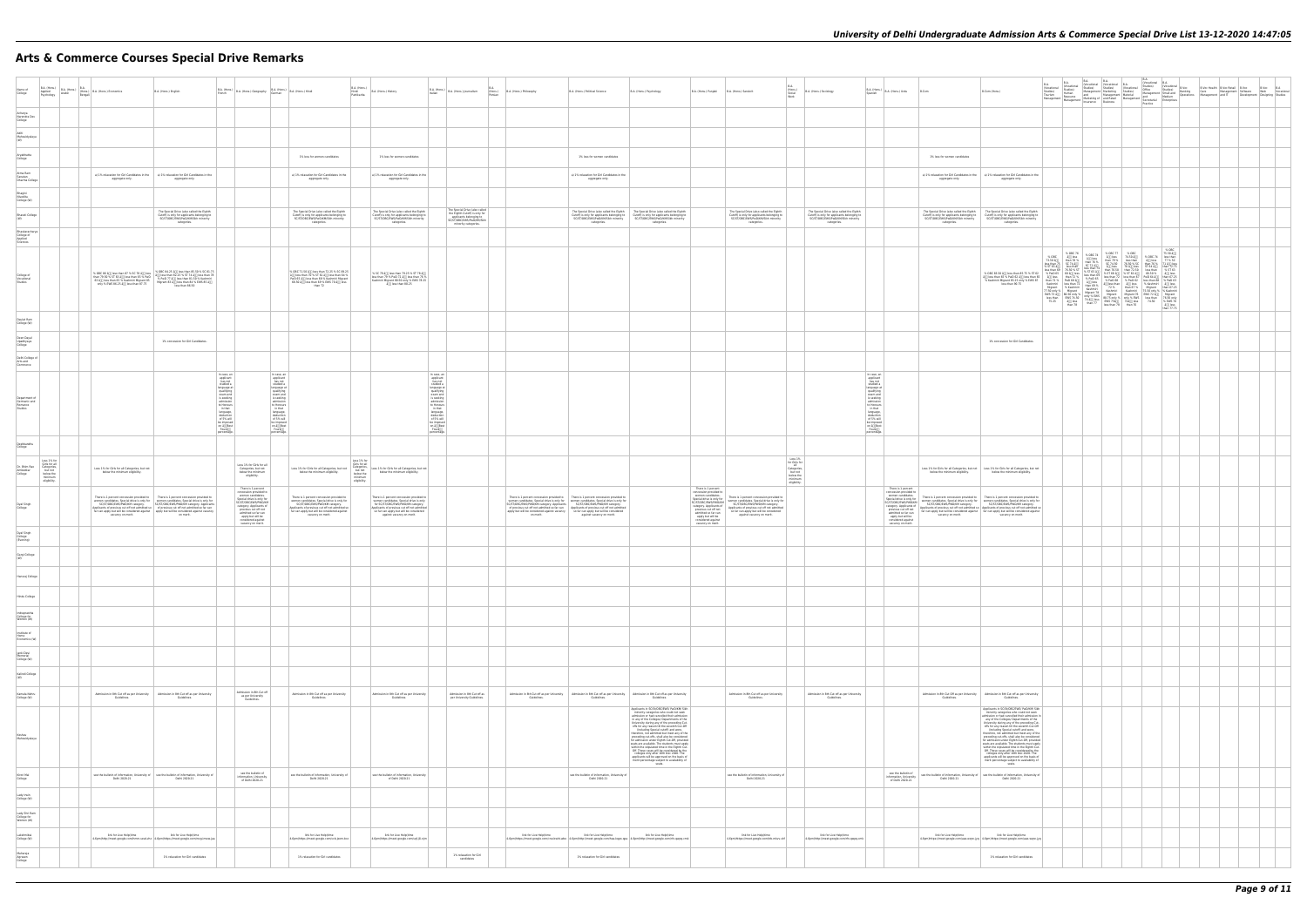| Name of<br>College                                                    |                                                                                                                                                                                                                                                                                            | $\begin{array}{ l l }\hline \text{B.A. (Hons.)} & \text{B.A. (Hons.)} \\ \text{Applied} & \text{Arable} \\ \text{Pvcholow} & \text{Arable} \\ \hline \end{array} \quad \begin{array}{ l } \hline \text{B.A.} & \text{Hons.} \\ \hline \text{Hens.} & \text{B.A. (Hons.)} \\ \text{Bengail} & \text{B.A.} \end{array}$ | B.A. (Hons.) English                                                                                                                                                                                                                                                                                                     | B.A. (Hons.) B.A. (Hons.) Geography B.A. (Hons.) B.A. (Hons.) Hindi<br>German                                                                                                                                                                     |                                                                                                                                                                                                                                                                                                                                                                                                                                                               | B.A. (Hons.)<br>Hindi<br>B.A. (Hons.) History<br>Patrikarita                                                                                                                                                                                                                                          | $\mid$ B.A. (Hons.) $\bigg\vert$ B.A. (Hons.) Journalism | B.A. (Hons.) Philosophy<br>Persian                                                                                                                                                                                                                                                                                                                                                                                                                                                                  | B.A. (Hons.) Political Science                                                                                                                                                                                                                                                          | B.A. (Hons.) Psychology                                                                                                       | B.A. (Hons.) Punjabi                                 | B.A.<br>(Hons.)<br>Social<br>Work<br>B.A. (Hons.) Sanskrit                                                                                                                                                                    | B.A. (Hons.) Sociology                        | $\mathsf B.A.$ (Hons.) $\Big \mathsf B.A.$ (Hons.) Urdu<br>Spanish                                   | B.Com                                                                                                                                                                                                                                                                                                                                                                                                                                                                                                                   | B.Com (Hons.)                                                                                                                                                                                                                                                                                                                                                                                                                                           |  |  |                                                                                                                                                                                                                                                                                                                                                                                                                                                                                                                                                                                                                                                       |                                                                                                                                                                                                                                                                                                                                                                                                                 | B.Voc B.A<br>Web Vocationa<br>Development Designing Studies |
|-----------------------------------------------------------------------|--------------------------------------------------------------------------------------------------------------------------------------------------------------------------------------------------------------------------------------------------------------------------------------------|-----------------------------------------------------------------------------------------------------------------------------------------------------------------------------------------------------------------------------------------------------------------------------------------------------------------------|--------------------------------------------------------------------------------------------------------------------------------------------------------------------------------------------------------------------------------------------------------------------------------------------------------------------------|---------------------------------------------------------------------------------------------------------------------------------------------------------------------------------------------------------------------------------------------------|---------------------------------------------------------------------------------------------------------------------------------------------------------------------------------------------------------------------------------------------------------------------------------------------------------------------------------------------------------------------------------------------------------------------------------------------------------------|-------------------------------------------------------------------------------------------------------------------------------------------------------------------------------------------------------------------------------------------------------------------------------------------------------|----------------------------------------------------------|-----------------------------------------------------------------------------------------------------------------------------------------------------------------------------------------------------------------------------------------------------------------------------------------------------------------------------------------------------------------------------------------------------------------------------------------------------------------------------------------------------|-----------------------------------------------------------------------------------------------------------------------------------------------------------------------------------------------------------------------------------------------------------------------------------------|-------------------------------------------------------------------------------------------------------------------------------|------------------------------------------------------|-------------------------------------------------------------------------------------------------------------------------------------------------------------------------------------------------------------------------------|-----------------------------------------------|------------------------------------------------------------------------------------------------------|-------------------------------------------------------------------------------------------------------------------------------------------------------------------------------------------------------------------------------------------------------------------------------------------------------------------------------------------------------------------------------------------------------------------------------------------------------------------------------------------------------------------------|---------------------------------------------------------------------------------------------------------------------------------------------------------------------------------------------------------------------------------------------------------------------------------------------------------------------------------------------------------------------------------------------------------------------------------------------------------|--|--|-------------------------------------------------------------------------------------------------------------------------------------------------------------------------------------------------------------------------------------------------------------------------------------------------------------------------------------------------------------------------------------------------------------------------------------------------------------------------------------------------------------------------------------------------------------------------------------------------------------------------------------------------------|-----------------------------------------------------------------------------------------------------------------------------------------------------------------------------------------------------------------------------------------------------------------------------------------------------------------------------------------------------------------------------------------------------------------|-------------------------------------------------------------|
| Maltreyi<br>College (W)                                               |                                                                                                                                                                                                                                                                                            | As per quidelines of University of Delhi.                                                                                                                                                                                                                                                                             | As per guidelines of University of Delhi                                                                                                                                                                                                                                                                                 |                                                                                                                                                                                                                                                   | As per guidelines of University of Delhi.                                                                                                                                                                                                                                                                                                                                                                                                                     | As per guidelines of University of Delhi                                                                                                                                                                                                                                                              |                                                          |                                                                                                                                                                                                                                                                                                                                                                                                                                                                                                     | As per guidelines of University of Delhi                                                                                                                                                                                                                                                |                                                                                                                               |                                                      | As per guidelines of University of Delhi                                                                                                                                                                                      | As per quidelines of University of Delhi . na |                                                                                                      | As per guidelines of University of Delhi.                                                                                                                                                                                                                                                                                                                                                                                                                                                                               | As per guidelines of University of Delhi                                                                                                                                                                                                                                                                                                                                                                                                                |  |  |                                                                                                                                                                                                                                                                                                                                                                                                                                                                                                                                                                                                                                                       |                                                                                                                                                                                                                                                                                                                                                                                                                 |                                                             |
| Mata Sundri<br>College for<br>Women (W)                               |                                                                                                                                                                                                                                                                                            |                                                                                                                                                                                                                                                                                                                       | Sikh Minority Candidates must have the Sikh<br>Minority Certificate issued in her name by<br>Delhi Sikh Gurudwara Management<br>Committee.                                                                                                                                                                               |                                                                                                                                                                                                                                                   | Sikh Minority Candidates must have the Sikh<br>Minority Certificate issued in her name by<br>Delhi Sikh Gurudwara Management<br>Committee.                                                                                                                                                                                                                                                                                                                    | Sikh Minority Candidates must have the<br>Sikh Minority Certificate issued in her<br>name by Delhi Sikh Gurudwara<br>Management Committee.                                                                                                                                                            |                                                          |                                                                                                                                                                                                                                                                                                                                                                                                                                                                                                     |                                                                                                                                                                                                                                                                                         |                                                                                                                               | Sikh Minority Candidates<br>Management<br>Committee. | Sähktering profession and the relations (profession and have been profession methods and methods and the relations of the relations of the relations of the relations of the relations of the relations of the relations of t |                                               |                                                                                                      | Delhi Sikh Gurudwara Management                                                                                                                                                                                                                                                                                                                                                                                                                                                                                         | Sikh Minority Candidates must have the Sikh Sikh Minority Candidates must have the Sikh<br>Minority Certificate issued in her name by   Minority Certificate issued in her name by<br>Delhi Sikh Gurudwara Management<br>Committee.                                                                                                                                                                                                                     |  |  |                                                                                                                                                                                                                                                                                                                                                                                                                                                                                                                                                                                                                                                       |                                                                                                                                                                                                                                                                                                                                                                                                                 |                                                             |
| Miranda House                                                         |                                                                                                                                                                                                                                                                                            |                                                                                                                                                                                                                                                                                                                       |                                                                                                                                                                                                                                                                                                                          |                                                                                                                                                                                                                                                   |                                                                                                                                                                                                                                                                                                                                                                                                                                                               |                                                                                                                                                                                                                                                                                                       |                                                          |                                                                                                                                                                                                                                                                                                                                                                                                                                                                                                     |                                                                                                                                                                                                                                                                                         |                                                                                                                               |                                                      |                                                                                                                                                                                                                               |                                               |                                                                                                      |                                                                                                                                                                                                                                                                                                                                                                                                                                                                                                                         |                                                                                                                                                                                                                                                                                                                                                                                                                                                         |  |  |                                                                                                                                                                                                                                                                                                                                                                                                                                                                                                                                                                                                                                                       |                                                                                                                                                                                                                                                                                                                                                                                                                 |                                                             |
| Motilal Nehru<br>College                                              |                                                                                                                                                                                                                                                                                            |                                                                                                                                                                                                                                                                                                                       |                                                                                                                                                                                                                                                                                                                          |                                                                                                                                                                                                                                                   |                                                                                                                                                                                                                                                                                                                                                                                                                                                               |                                                                                                                                                                                                                                                                                                       |                                                          |                                                                                                                                                                                                                                                                                                                                                                                                                                                                                                     |                                                                                                                                                                                                                                                                                         |                                                                                                                               |                                                      |                                                                                                                                                                                                                               |                                               |                                                                                                      |                                                                                                                                                                                                                                                                                                                                                                                                                                                                                                                         |                                                                                                                                                                                                                                                                                                                                                                                                                                                         |  |  |                                                                                                                                                                                                                                                                                                                                                                                                                                                                                                                                                                                                                                                       |                                                                                                                                                                                                                                                                                                                                                                                                                 |                                                             |
| Motilal Nehru<br>College<br>(Evening)                                 |                                                                                                                                                                                                                                                                                            |                                                                                                                                                                                                                                                                                                                       | 1% concession in aggregate in all courses to<br>the girl candidates.                                                                                                                                                                                                                                                     |                                                                                                                                                                                                                                                   | 1% concession in aggregate in all courses to<br>the girl candidates.                                                                                                                                                                                                                                                                                                                                                                                          | 1% concession in aggregate in all courses<br>to the girl candidates.                                                                                                                                                                                                                                  |                                                          |                                                                                                                                                                                                                                                                                                                                                                                                                                                                                                     | 1% concession in aggregate in all courses to<br>the girl candidates.                                                                                                                                                                                                                    |                                                                                                                               |                                                      |                                                                                                                                                                                                                               |                                               |                                                                                                      | 1% concession in aggregate in all courses to   1% o<br>the girl candidates.                                                                                                                                                                                                                                                                                                                                                                                                                                             | cession in aggregate in all courses to<br>the girl candidates.                                                                                                                                                                                                                                                                                                                                                                                          |  |  |                                                                                                                                                                                                                                                                                                                                                                                                                                                                                                                                                                                                                                                       |                                                                                                                                                                                                                                                                                                                                                                                                                 |                                                             |
| P.G.D.A.V.<br>College                                                 |                                                                                                                                                                                                                                                                                            | 1% Less for Girls.                                                                                                                                                                                                                                                                                                    | 1% Less for Girls.                                                                                                                                                                                                                                                                                                       |                                                                                                                                                                                                                                                   | 1% Less for Girls.                                                                                                                                                                                                                                                                                                                                                                                                                                            | 1% Less for Girls.                                                                                                                                                                                                                                                                                    |                                                          |                                                                                                                                                                                                                                                                                                                                                                                                                                                                                                     | 1% Less for Girls.                                                                                                                                                                                                                                                                      |                                                                                                                               |                                                      | 1% Less for Girls.                                                                                                                                                                                                            |                                               |                                                                                                      | 1% Less for Girls.                                                                                                                                                                                                                                                                                                                                                                                                                                                                                                      | 1% Less for Girls.                                                                                                                                                                                                                                                                                                                                                                                                                                      |  |  |                                                                                                                                                                                                                                                                                                                                                                                                                                                                                                                                                                                                                                                       |                                                                                                                                                                                                                                                                                                                                                                                                                 |                                                             |
| P.G.D.A.V.<br>College<br>(Evening)                                    |                                                                                                                                                                                                                                                                                            |                                                                                                                                                                                                                                                                                                                       |                                                                                                                                                                                                                                                                                                                          |                                                                                                                                                                                                                                                   | 1.Girl students would be given an advantage<br>of 1% in all courses. 2. Admission under<br>Special drive along with Eighth cutoff will be<br>done as per guidelines / rules of the<br>University of Delhi.                                                                                                                                                                                                                                                    |                                                                                                                                                                                                                                                                                                       |                                                          |                                                                                                                                                                                                                                                                                                                                                                                                                                                                                                     | 1. Girl students would be given an advantage<br>of 1% in all courses. 2. Admission under<br>Special drive along with Eighth cutoff will be<br>done as per guidelines / rules of the<br>University of Delhi.                                                                             |                                                                                                                               |                                                      | 1.Girl students would be given an advantage<br>of 1% in all courses. 2. Admission under<br>Special drive along with Eighth cutoff will be<br>done as per guidelines / rules of the<br>University of Delhi.                    |                                               |                                                                                                      | 1. Girl students would be given an advantage 1. Girl students would be given an advantage<br>of 1% in all courses. 2. Admission under the fil% in all courses. 2. Admission under<br>Special drive along with Eighth cutoff will be<br>done as per guidelines / rules of the<br>University of Delhi.                                                                                                                                                                                                                    | done as per guidelines / rules of the<br>University of Delhi.                                                                                                                                                                                                                                                                                                                                                                                           |  |  |                                                                                                                                                                                                                                                                                                                                                                                                                                                                                                                                                                                                                                                       |                                                                                                                                                                                                                                                                                                                                                                                                                 |                                                             |
| Rajdhani<br>College                                                   |                                                                                                                                                                                                                                                                                            | 1% relexation for girls                                                                                                                                                                                                                                                                                               |                                                                                                                                                                                                                                                                                                                          |                                                                                                                                                                                                                                                   | 1%relaxation for girls                                                                                                                                                                                                                                                                                                                                                                                                                                        | 1% RELAXATION FOR GIRLS                                                                                                                                                                                                                                                                               |                                                          |                                                                                                                                                                                                                                                                                                                                                                                                                                                                                                     | 1%relaxation for girls                                                                                                                                                                                                                                                                  |                                                                                                                               |                                                      | 1%relaxation for girls                                                                                                                                                                                                        |                                               |                                                                                                      |                                                                                                                                                                                                                                                                                                                                                                                                                                                                                                                         | 1%relaxation for girls                                                                                                                                                                                                                                                                                                                                                                                                                                  |  |  |                                                                                                                                                                                                                                                                                                                                                                                                                                                                                                                                                                                                                                                       |                                                                                                                                                                                                                                                                                                                                                                                                                 |                                                             |
| Ram Lal Anand<br>College                                              |                                                                                                                                                                                                                                                                                            |                                                                                                                                                                                                                                                                                                                       | Applicants who were eligible for admission in<br>the first, second, third, fourth, fifth, special cut<br>off, sixth or Seventh Cut off lists may be<br>considered for admission after 16th December<br>2020 on the basis of merit if seats are still<br>available, 1% concession for girls.                              |                                                                                                                                                                                                                                                   | Applicants who were eligible for admission in or Seventh Applicants who were eligible for admission in Coventh Applicants who were eligible for admission in Cut off lists in the first, second, third, fourth, fifth,<br>The first, accords thris figure that the space<br>of Figure 1. Could the first, second that the space can be contributed by the first accords that is special cost off, sixth or Separath Could<br>contributed for administration o | Applicants<br>who were<br>eligible for<br>admission in<br>the first,<br>second,<br>third, fourth,<br>fifth, special<br>cut off, sixth<br>2020 on the<br>basis of<br>merit if seats<br>are still<br>available,<br>1%<br>concession<br>for girls.                                                       |                                                          |                                                                                                                                                                                                                                                                                                                                                                                                                                                                                                     | Applicants who were eligible for admission<br>the first, second, third, fourth, fifth, special<br>cut off, sixth or Seventh Cut off lists may be<br>considered for admission after 16th<br>December 2020 on the basis of merit if seats<br>are still available, 1% concession for girls |                                                                                                                               |                                                      |                                                                                                                                                                                                                               |                                               |                                                                                                      |                                                                                                                                                                                                                                                                                                                                                                                                                                                                                                                         | Applicants who were eligible for admission in Applicants who were eligible for admission in                                                                                                                                                                                                                                                                                                                                                             |  |  |                                                                                                                                                                                                                                                                                                                                                                                                                                                                                                                                                                                                                                                       |                                                                                                                                                                                                                                                                                                                                                                                                                 |                                                             |
| Ramanujan<br>College                                                  | a. As regard to the set of the set of the set of the set of the set of the set of the set of the set of the set of the set of the set of the set of the set of the set of the set of the set of the set of the set of the set<br>of 8th cut off<br>subject to<br>availability of<br>seats. | seats.                                                                                                                                                                                                                                                                                                                | a. As regard B.A. (Prog.) we will not give any a. As regard B.A. (Prog.) we will not give any<br>to availability of seats.                                                                                                                                                                                               |                                                                                                                                                                                                                                                   | a. As regard B.A. (Prog.) we will not give any<br>disadvantage to any students who seek<br>admission to B.A. (Prog.)on account of<br>admission to B.A. (Prog.) on account of<br>change of stream. b. Directives and<br>guidelines as per University of Delhi. c.<br>Applicants, who were eligible to take<br>admission in the previous cut-offs of a<br>guideline control of the p<br>of seats.                                                               |                                                                                                                                                                                                                                                                                                       |                                                          | a. As regard B.A. (Prog.) we will not give any<br>disadvantage to any students who seek<br>disadvantage to any students who seek<br>admission to B.A. (Prog.)on account of<br>admission to B.A. (Prog.)on account of stream. b. Directives and guidelines as per<br>of the same b. Distribution and guidelines as per $\mu$ $\mu$ pulsations as per university of Delhi. C. Applicants, who were considered by the state of the state of the state of the state of the state of the state of the st | a. As regard B.A. (Prog.) we will not give any<br>disadvantage to any students who seek<br>availability of seats.                                                                                                                                                                       |                                                                                                                               |                                                      |                                                                                                                                                                                                                               |                                               |                                                                                                      | a. As regard B.A. (Prog.) we will not give any   a. As regard B.A. (Prog.) we will not give any<br>disadvantage to any students who seek<br>admission to B.A. (Prog.)on account of<br>change of stream. b. Directives and<br>guidelines as per University of Delhi. c.<br>guarantee as per contenting at users. C. guarantee as per conventing to users, c.<br>September 1988 and the convention of the set of the set of the set of the set of the set of the set of the set of the set of the set of the<br>of seats. | disadvantage to any students who seel<br>admission to B.A. (Prog.)on account of<br>change of stream. b. Directives and<br>guidelines as per University of Delhi. c.<br>of seats.                                                                                                                                                                                                                                                                        |  |  | a. As regard<br>$R = R \times R$ and $R = R \times R$<br>we will not the state of the state of the state<br>$R = R \times R$ and $R = R \times R$<br>$R = R \times R$<br>$R = R \times R$<br>$R = R \times R$<br>$R = R \times R$<br>$R = R \times R$<br>$R = R \times R$<br>$R = R \times R$<br>$R = R \times R$<br>$R = R \times R$<br>$R = R \times R$<br>$R = R \times R$<br>$R$<br>particular<br>college +<br>course<br>combination<br>comonasion<br>but did not<br>take<br>admission in<br>the that cut-<br>ornsidered in<br>that college<br>+ course on<br>the last day<br>did to<br>of 8th cut off<br>subject to<br>availability of<br>seats. | $\begin{tabular}{l c c c c} \hline \textbf{a.} & \textbf{a.} & \textbf{b.} & \textbf{b.} & \textbf{c.} \\ \hline \textbf{a.} & \textbf{b.} & \textbf{c.} & \textbf{c.} & \textbf{c.} \\ \hline \textbf{a.} & \textbf{b.} & \textbf{c.} & \textbf{c.} & \textbf{c.} \\ \hline \textbf{a.} & \textbf{b.} & \textbf{c.} & \textbf{c.} & \textbf{c.} \\ \hline \textbf{a.} & \textbf{b.} & \textbf{c.} & \textbf{c$ |                                                             |
| Ramjas College                                                        |                                                                                                                                                                                                                                                                                            |                                                                                                                                                                                                                                                                                                                       |                                                                                                                                                                                                                                                                                                                          |                                                                                                                                                                                                                                                   | 1% relaxation for girl students                                                                                                                                                                                                                                                                                                                                                                                                                               |                                                                                                                                                                                                                                                                                                       |                                                          |                                                                                                                                                                                                                                                                                                                                                                                                                                                                                                     |                                                                                                                                                                                                                                                                                         |                                                                                                                               |                                                      | 1% relaxation for girl students                                                                                                                                                                                               |                                               |                                                                                                      |                                                                                                                                                                                                                                                                                                                                                                                                                                                                                                                         |                                                                                                                                                                                                                                                                                                                                                                                                                                                         |  |  |                                                                                                                                                                                                                                                                                                                                                                                                                                                                                                                                                                                                                                                       |                                                                                                                                                                                                                                                                                                                                                                                                                 |                                                             |
| Satvawat<br>College                                                   |                                                                                                                                                                                                                                                                                            |                                                                                                                                                                                                                                                                                                                       | and Girls candidates will be given relaxation   and Girls candidates will be given relaxation<br>up to 1% in best four percentage. 8 (c No per cent and set that the percentage. 8 (c No deduction for stream change in B.A. (Prog.). deduction for stream change in B.A. (Prog.).                                       |                                                                                                                                                                                                                                                   | ADr Girls candidates will be given relaxation<br>up to 1% in best four percentage. à l'e No<br>deduction for stream change in B.A. (Prog.).                                                                                                                                                                                                                                                                                                                   | $\frac{\text{d}}{\text{d}}\left\{\begin{matrix} \text{G}\text{ in}\text{d}\text{ is candidates will be given} \\ \text{relaxation up to 1\% in best four} \\ \text{percentage. } \text{d}\left\ \text{f}\right\ \text{No deduction for stream} \\ \text{change in B.A. (Prog.)}. \end{matrix}\right.$ |                                                          |                                                                                                                                                                                                                                                                                                                                                                                                                                                                                                     | âlic Girls candidates will be given relaxation<br>up to 1% in best four percentage. \$[]¢ No<br>deduction for stream change in B.A. (Prog.).                                                                                                                                            |                                                                                                                               |                                                      | âlic Girls candidates will be given relaxation<br>up to 1% in best four percentage. à jit No<br>deduction for stream change in B.A. (Prog.).                                                                                  |                                               | à[]¢ Girls candidates will<br>percentage. à je No<br>deduction for stream<br>change in B.A. (Prog.). | be given relaxation up<br>to 1% in best four<br>to 1% in best four<br>that in the best four to 1% in the best four to the best four to the first file of the 1% in best four to the first file<br>up to 1% in best four percentage. Aft No up to 1% in best four percentage. Aft No<br>deduction for stream change in B.A. (Prog.). deduction for stream change in B.A. (Prog.).                                                                                                                                        |                                                                                                                                                                                                                                                                                                                                                                                                                                                         |  |  |                                                                                                                                                                                                                                                                                                                                                                                                                                                                                                                                                                                                                                                       |                                                                                                                                                                                                                                                                                                                                                                                                                 |                                                             |
| Satyawati<br>College<br>(Evening)                                     |                                                                                                                                                                                                                                                                                            |                                                                                                                                                                                                                                                                                                                       | 1. There will be a relaxation of 1% marks in 1. There will be a relaxation of 1% marks in<br>aggregate for Girl candidates in all the aggregate for Girl candidates in all the courses. 2. Special Drive (Eighth cut-off)(only courses. 2. Special Drive (Eighth cut-off)(only for SC/ST/OBC/EWS/PWBD)(XM Sikh Minority) |                                                                                                                                                                                                                                                   | 1. There will be a relaxation of 1% marks in<br>aggregate for Girl candidates in all the<br>courses. 2. Special Drive (Eighth cut-off)(only<br>for SC/ST/DBC/EWS/PwBD/KM Sikh Minority).<br>3. This list is not expeliente for UR category                                                                                                                                                                                                                    | 1. There will be a relaxation of 1% marks<br>in aggregate for Girl candidates in all the<br>courses. 2. Special Drive (Eighth cut-<br>off)(only for SC/ST/DBC/EWS/PwBD/KM<br>Slich Minority). 3. This list is not applicable<br>for UR category candidates.                                           |                                                          |                                                                                                                                                                                                                                                                                                                                                                                                                                                                                                     | 1. There will be a relaxation of 1% marks in<br>aggregate for Girl candidates in all the<br>courses. 2. Special Drive (Eighth cut-<br>off)(only for SC/ST/OBC/EWS/PwBD/KM Sikh<br>Minority). 3. This list is not applicable for UR                                                      |                                                                                                                               |                                                      |                                                                                                                                                                                                                               |                                               |                                                                                                      | aggregate for Girl candidates in all the<br>courses. 2. Special Drive (Eighth cut-off)(only courses. 2. Special Drive (Eighth cut-off)<br>(only courses. 2. Special Drive (Eighth cut-off)(only<br>for SC/ST/OBCEWS(PwBD)(WASikh Minor                                                                                                                                                                                                                                                                                  | 1. There will be a relaxation of 1% marks in 1. There will be a relaxation of 1% marks in                                                                                                                                                                                                                                                                                                                                                               |  |  |                                                                                                                                                                                                                                                                                                                                                                                                                                                                                                                                                                                                                                                       |                                                                                                                                                                                                                                                                                                                                                                                                                 |                                                             |
| Shaheed<br>Bhagat Singh<br>College                                    |                                                                                                                                                                                                                                                                                            |                                                                                                                                                                                                                                                                                                                       |                                                                                                                                                                                                                                                                                                                          |                                                                                                                                                                                                                                                   | candidates.                                                                                                                                                                                                                                                                                                                                                                                                                                                   |                                                                                                                                                                                                                                                                                                       |                                                          |                                                                                                                                                                                                                                                                                                                                                                                                                                                                                                     | category candidates.                                                                                                                                                                                                                                                                    |                                                                                                                               |                                                      |                                                                                                                                                                                                                               |                                               |                                                                                                      |                                                                                                                                                                                                                                                                                                                                                                                                                                                                                                                         |                                                                                                                                                                                                                                                                                                                                                                                                                                                         |  |  |                                                                                                                                                                                                                                                                                                                                                                                                                                                                                                                                                                                                                                                       |                                                                                                                                                                                                                                                                                                                                                                                                                 |                                                             |
| Shaheed<br>Bhagat Singh<br>College<br>(Evening)                       |                                                                                                                                                                                                                                                                                            |                                                                                                                                                                                                                                                                                                                       |                                                                                                                                                                                                                                                                                                                          | 1% relaxation in marks<br>for girl student in all<br>courses. Applicants who<br>were eligible for<br>admission in the 1st,<br>2nd, 3rd, & 4th, 5th,<br>Special, 6th & 7th Cut-<br>off will be given<br>admission in the Special<br>Drive cut-off. |                                                                                                                                                                                                                                                                                                                                                                                                                                                               |                                                                                                                                                                                                                                                                                                       |                                                          |                                                                                                                                                                                                                                                                                                                                                                                                                                                                                                     | 1% relaxation in marks for girl student in all<br>courses. Applicants who were eligible for<br>admission in the 1st, 2nd, 3rd, & 4th, 5th,<br>Special Ath & 7th Cut-off will be given<br>dmission in the Special Drive cut-off.                                                         |                                                                                                                               |                                                      |                                                                                                                                                                                                                               |                                               |                                                                                                      |                                                                                                                                                                                                                                                                                                                                                                                                                                                                                                                         | 1% relaxation in marks for girl student in all 1% relaxation in marks for girl student in all<br>courses. Applicants who were eligible for courses. Applicants who were eligible for<br>admission in the 1st, 2nd, 3rd, & 4th, 5th, admission in the 1st, 2nd, 3rd, & 4th, 5th,<br>Special, 6th & 7th Cut-off will be given Special, 6th & 7th Cut-off will be given<br>admission in the Special Drive cut-off. admission in the Special Drive cut-off. |  |  |                                                                                                                                                                                                                                                                                                                                                                                                                                                                                                                                                                                                                                                       |                                                                                                                                                                                                                                                                                                                                                                                                                 |                                                             |
| Shaheed<br>Rajguru College<br>of Applied<br>Sciences for<br>Women (W) |                                                                                                                                                                                                                                                                                            |                                                                                                                                                                                                                                                                                                                       |                                                                                                                                                                                                                                                                                                                          |                                                                                                                                                                                                                                                   |                                                                                                                                                                                                                                                                                                                                                                                                                                                               |                                                                                                                                                                                                                                                                                                       |                                                          |                                                                                                                                                                                                                                                                                                                                                                                                                                                                                                     |                                                                                                                                                                                                                                                                                         | Applicants who were eligible in previous cut<br>off would be considered after 16th<br>December 2020 provided seats are vacant |                                                      |                                                                                                                                                                                                                               |                                               |                                                                                                      |                                                                                                                                                                                                                                                                                                                                                                                                                                                                                                                         |                                                                                                                                                                                                                                                                                                                                                                                                                                                         |  |  |                                                                                                                                                                                                                                                                                                                                                                                                                                                                                                                                                                                                                                                       |                                                                                                                                                                                                                                                                                                                                                                                                                 |                                                             |
| Shaheed<br>Sukhdev<br>College<br>Business<br>Studies                  |                                                                                                                                                                                                                                                                                            |                                                                                                                                                                                                                                                                                                                       |                                                                                                                                                                                                                                                                                                                          |                                                                                                                                                                                                                                                   |                                                                                                                                                                                                                                                                                                                                                                                                                                                               |                                                                                                                                                                                                                                                                                                       |                                                          |                                                                                                                                                                                                                                                                                                                                                                                                                                                                                                     |                                                                                                                                                                                                                                                                                         |                                                                                                                               |                                                      |                                                                                                                                                                                                                               |                                               |                                                                                                      |                                                                                                                                                                                                                                                                                                                                                                                                                                                                                                                         |                                                                                                                                                                                                                                                                                                                                                                                                                                                         |  |  |                                                                                                                                                                                                                                                                                                                                                                                                                                                                                                                                                                                                                                                       |                                                                                                                                                                                                                                                                                                                                                                                                                 |                                                             |
| Shivaji College                                                       |                                                                                                                                                                                                                                                                                            | 1% relaxation for Girls                                                                                                                                                                                                                                                                                               | 1% relaxation for Girls                                                                                                                                                                                                                                                                                                  | 1% relaxation for Girls                                                                                                                                                                                                                           | 1% relaxation for Girls                                                                                                                                                                                                                                                                                                                                                                                                                                       | 1% relaxation for Girls                                                                                                                                                                                                                                                                               |                                                          |                                                                                                                                                                                                                                                                                                                                                                                                                                                                                                     | 1% relaxation for Girls                                                                                                                                                                                                                                                                 |                                                                                                                               |                                                      | 1% relaxation for Girls                                                                                                                                                                                                       |                                               |                                                                                                      | 1% relaxation for Girls                                                                                                                                                                                                                                                                                                                                                                                                                                                                                                 | 1% relaxation for Girls                                                                                                                                                                                                                                                                                                                                                                                                                                 |  |  |                                                                                                                                                                                                                                                                                                                                                                                                                                                                                                                                                                                                                                                       |                                                                                                                                                                                                                                                                                                                                                                                                                 |                                                             |
| Shri Ram<br>College of<br>Commerce                                    |                                                                                                                                                                                                                                                                                            |                                                                                                                                                                                                                                                                                                                       |                                                                                                                                                                                                                                                                                                                          |                                                                                                                                                                                                                                                   |                                                                                                                                                                                                                                                                                                                                                                                                                                                               |                                                                                                                                                                                                                                                                                                       |                                                          |                                                                                                                                                                                                                                                                                                                                                                                                                                                                                                     |                                                                                                                                                                                                                                                                                         |                                                                                                                               |                                                      |                                                                                                                                                                                                                               |                                               |                                                                                                      |                                                                                                                                                                                                                                                                                                                                                                                                                                                                                                                         |                                                                                                                                                                                                                                                                                                                                                                                                                                                         |  |  |                                                                                                                                                                                                                                                                                                                                                                                                                                                                                                                                                                                                                                                       |                                                                                                                                                                                                                                                                                                                                                                                                                 |                                                             |
| Shyam Lal<br>College                                                  |                                                                                                                                                                                                                                                                                            | courses                                                                                                                                                                                                                                                                                                               | 1% concession to woman candidate in all the 1% concession to woman candidate in all the<br>courses                                                                                                                                                                                                                       |                                                                                                                                                                                                                                                   | 1% concession to woman candidate in all the<br>courses                                                                                                                                                                                                                                                                                                                                                                                                        | 1% concession to woman candidate in all<br>the courses                                                                                                                                                                                                                                                |                                                          |                                                                                                                                                                                                                                                                                                                                                                                                                                                                                                     | 1% concession to woman candidate in all the<br>courses                                                                                                                                                                                                                                  |                                                                                                                               |                                                      |                                                                                                                                                                                                                               |                                               |                                                                                                      | 1% concession to woman candidate in all the 1% concession to woman candidate in all the<br>courses                                                                                                                                                                                                                                                                                                                                                                                                                      | courses                                                                                                                                                                                                                                                                                                                                                                                                                                                 |  |  |                                                                                                                                                                                                                                                                                                                                                                                                                                                                                                                                                                                                                                                       |                                                                                                                                                                                                                                                                                                                                                                                                                 |                                                             |
| Shyam Lal<br>College<br>(Evening)                                     |                                                                                                                                                                                                                                                                                            | 1% relaxation for Girl candidates.                                                                                                                                                                                                                                                                                    |                                                                                                                                                                                                                                                                                                                          |                                                                                                                                                                                                                                                   | 1% relaxation for Girl candidates.                                                                                                                                                                                                                                                                                                                                                                                                                            |                                                                                                                                                                                                                                                                                                       |                                                          |                                                                                                                                                                                                                                                                                                                                                                                                                                                                                                     | 1% relaxation for Girl candidates.                                                                                                                                                                                                                                                      |                                                                                                                               |                                                      |                                                                                                                                                                                                                               |                                               |                                                                                                      | 1% relaxation for Girl candidates.                                                                                                                                                                                                                                                                                                                                                                                                                                                                                      | 1% relaxation for Girl candidates                                                                                                                                                                                                                                                                                                                                                                                                                       |  |  |                                                                                                                                                                                                                                                                                                                                                                                                                                                                                                                                                                                                                                                       |                                                                                                                                                                                                                                                                                                                                                                                                                 |                                                             |
| Shyama Prasad<br>Mukherji<br>College For<br>Women (W)                 |                                                                                                                                                                                                                                                                                            |                                                                                                                                                                                                                                                                                                                       |                                                                                                                                                                                                                                                                                                                          |                                                                                                                                                                                                                                                   |                                                                                                                                                                                                                                                                                                                                                                                                                                                               |                                                                                                                                                                                                                                                                                                       |                                                          |                                                                                                                                                                                                                                                                                                                                                                                                                                                                                                     |                                                                                                                                                                                                                                                                                         |                                                                                                                               |                                                      |                                                                                                                                                                                                                               |                                               |                                                                                                      |                                                                                                                                                                                                                                                                                                                                                                                                                                                                                                                         |                                                                                                                                                                                                                                                                                                                                                                                                                                                         |  |  |                                                                                                                                                                                                                                                                                                                                                                                                                                                                                                                                                                                                                                                       |                                                                                                                                                                                                                                                                                                                                                                                                                 |                                                             |
| Sri Aurobindo<br>College (Day)                                        |                                                                                                                                                                                                                                                                                            |                                                                                                                                                                                                                                                                                                                       | 1% relaxation for girls. Sanskrit in B.A. Prog.<br>will be offered only to them who studied<br>Sanskrit upto 10th or 12th                                                                                                                                                                                                |                                                                                                                                                                                                                                                   | 1% relaxation for girls. Sanskrit in B.A. Prog.<br>will be offered only to them who studied<br>Sanskrit upto 10th or 12th                                                                                                                                                                                                                                                                                                                                     |                                                                                                                                                                                                                                                                                                       |                                                          |                                                                                                                                                                                                                                                                                                                                                                                                                                                                                                     | $1\%$ relaxation for girls. Sanskrit in B.A. Prog.<br>will be offered only to them who studied<br>Sanskrit upto 10th or 12th                                                                                                                                                            |                                                                                                                               |                                                      |                                                                                                                                                                                                                               |                                               |                                                                                                      | $1\%$ relaxation for girls. Sanskrit in B.A. Prog. $\,$ all the offered only to the model of the model of the model of the model of the model of the Studied will be offered only to them who studied Studied Studies of the                                                                                                                                                                                                                                                                                            |                                                                                                                                                                                                                                                                                                                                                                                                                                                         |  |  |                                                                                                                                                                                                                                                                                                                                                                                                                                                                                                                                                                                                                                                       |                                                                                                                                                                                                                                                                                                                                                                                                                 |                                                             |
| Sri Aurobindo<br>College<br>(Evening)                                 |                                                                                                                                                                                                                                                                                            |                                                                                                                                                                                                                                                                                                                       |                                                                                                                                                                                                                                                                                                                          |                                                                                                                                                                                                                                                   |                                                                                                                                                                                                                                                                                                                                                                                                                                                               |                                                                                                                                                                                                                                                                                                       |                                                          |                                                                                                                                                                                                                                                                                                                                                                                                                                                                                                     |                                                                                                                                                                                                                                                                                         |                                                                                                                               |                                                      |                                                                                                                                                                                                                               |                                               |                                                                                                      |                                                                                                                                                                                                                                                                                                                                                                                                                                                                                                                         |                                                                                                                                                                                                                                                                                                                                                                                                                                                         |  |  |                                                                                                                                                                                                                                                                                                                                                                                                                                                                                                                                                                                                                                                       |                                                                                                                                                                                                                                                                                                                                                                                                                 |                                                             |
| Sri Guru Gobind<br>Singh College<br>of Commerce                       |                                                                                                                                                                                                                                                                                            |                                                                                                                                                                                                                                                                                                                       |                                                                                                                                                                                                                                                                                                                          |                                                                                                                                                                                                                                                   |                                                                                                                                                                                                                                                                                                                                                                                                                                                               |                                                                                                                                                                                                                                                                                                       |                                                          |                                                                                                                                                                                                                                                                                                                                                                                                                                                                                                     |                                                                                                                                                                                                                                                                                         |                                                                                                                               |                                                      |                                                                                                                                                                                                                               |                                               |                                                                                                      |                                                                                                                                                                                                                                                                                                                                                                                                                                                                                                                         |                                                                                                                                                                                                                                                                                                                                                                                                                                                         |  |  |                                                                                                                                                                                                                                                                                                                                                                                                                                                                                                                                                                                                                                                       |                                                                                                                                                                                                                                                                                                                                                                                                                 |                                                             |